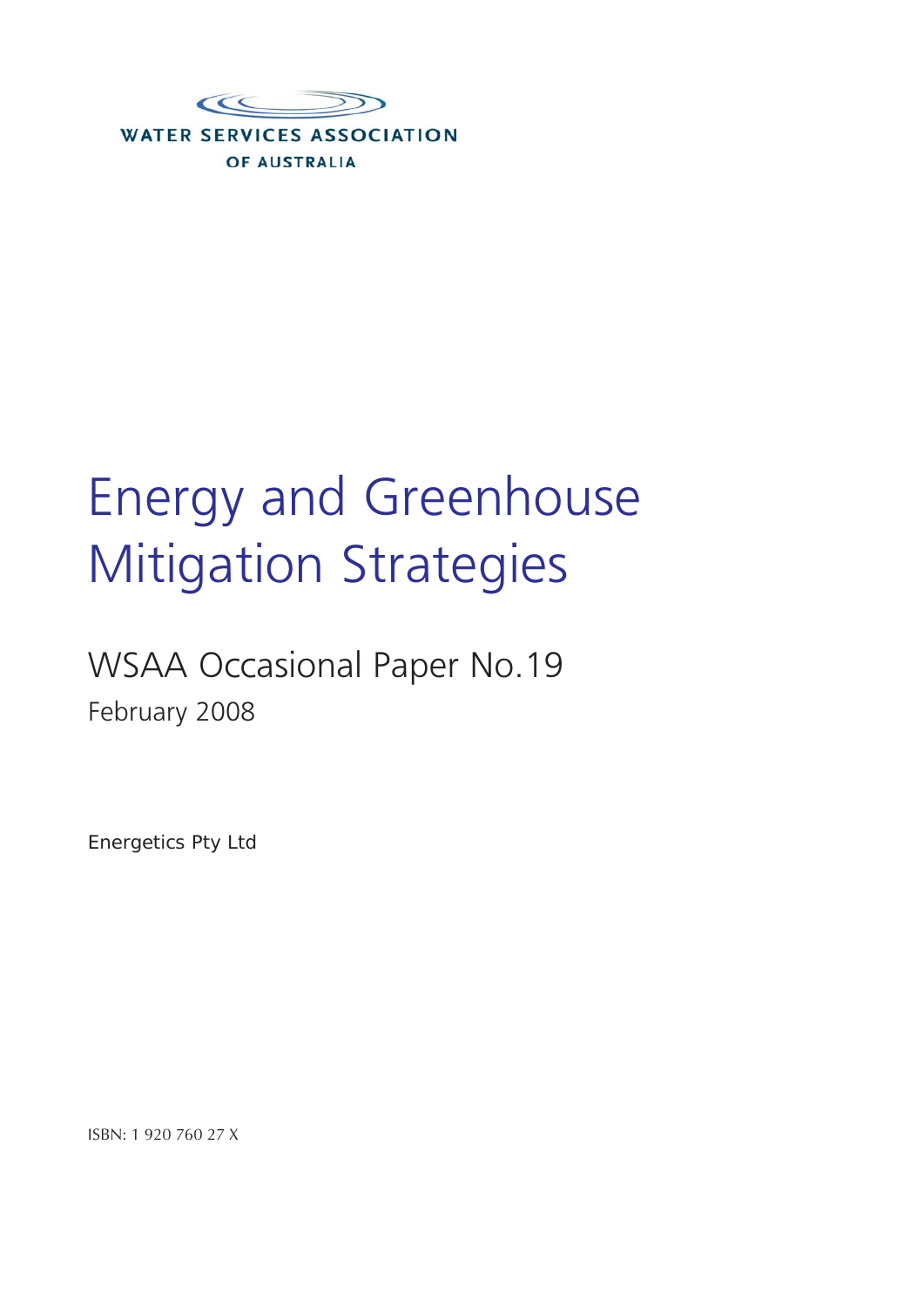#### **ENERGETICS PTY LTD**

PO Box 294 North Sydney NSW 2059 Telephone 02 9929 3911 Facsimile: 02 9929 3922 WEB: www.energetics.com.au E-MAIL: info@energetics.com.au

#### **Authors:**

Cheryl Bowler Principal Consultant Shohini Parker Energy Consultant Tanya Fiedler Energy Consultant

**Energetics Pty Ltd**

# $\left(\begin{matrix} 1 & 1 \\ 1 & 1 \end{matrix}\right)$

# **WATER SERVICES ASSOCIATION**

#### OF AUSTRALIA

http://www.wsaa.asn.au

email info@wsaa.asn.au

MELBOURNE OFFICE Level 8 469 La Trobe Street Melbourne Victoria 3000

SYDNEY OFFICE Level 11 91 York Street Sydney NSW 2000

# Disclaimer

This occasional paper is issued by the Water Services Association of Australia Ltd. on the understanding that:

- 1. The Water Services Association of Australia Ltd., Energetics Pty Ltd and individual contributors are not responsible for the results of any action taken on the basis of information in this occasional paper, nor for any errors or omissions.
- 2. The Water Services Association of Australia Ltd., Energetics Pty Ltd and individual contributors disclaim all and any liability to any person in respect of anything, and the consequences of anything, done or omitted to be done by a person in reliance upon the whole or any part of this occasional paper.

# Copyright

This document is copyrighted. Apart from any use as permitted under the Copyright Act 1968, no part of this document may be reproduced or transmitted in any form or by any means, electronically or mechanical, for any purpose, without the express written permission of the Water Services Association of Australia Ltd.

© Water Services Association of Australia Ltd, 2008 ALL RIGHTS RESERVED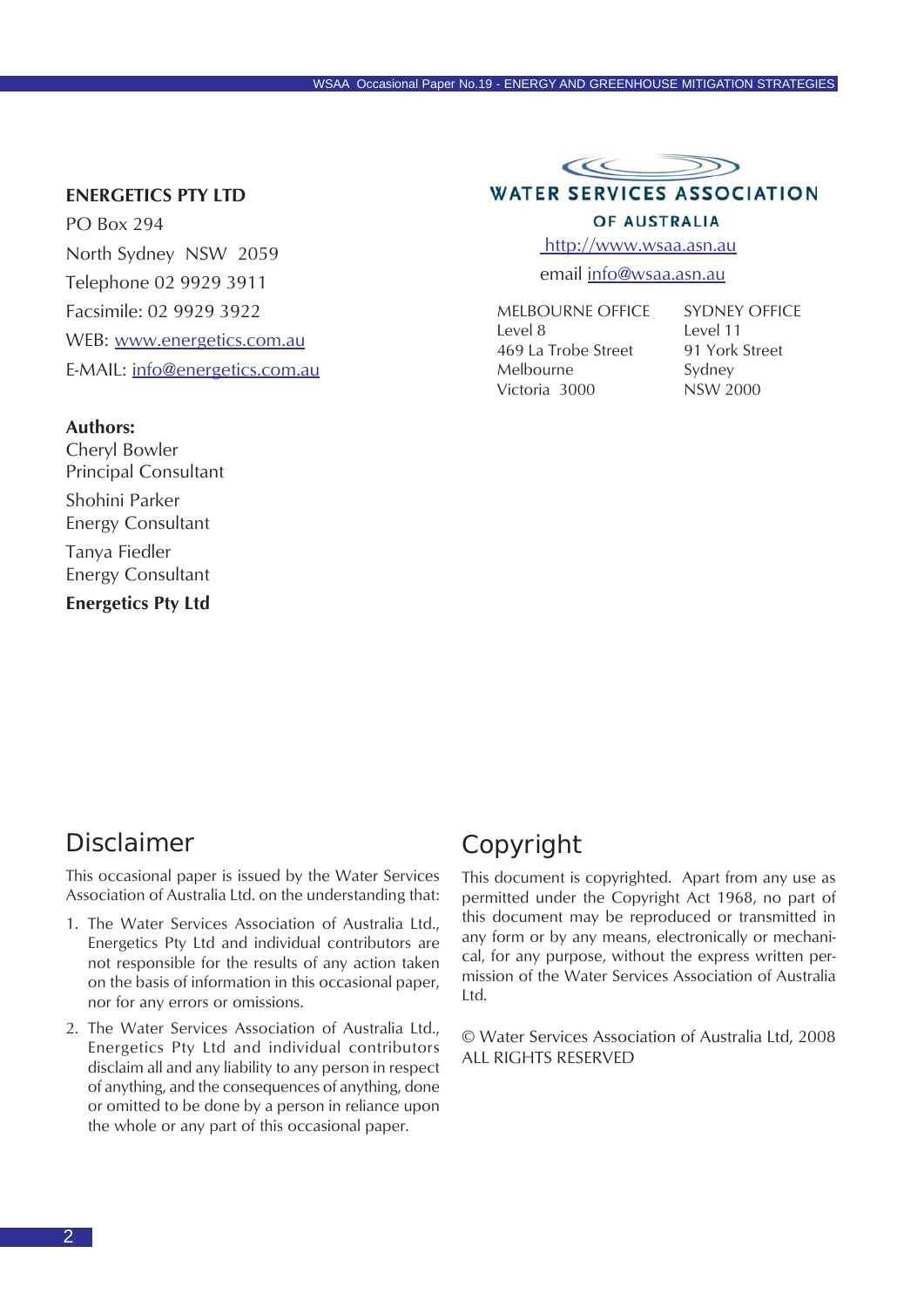# Overview of WSAA

The Water Services Association (WSAA) is the peak body of the Australian urban water industry. Its 30 members and 27 associate members provide water and sewerage services to approximately 15 million Australians and to many of our largest industrial and commercial enterprises.

WSAA was formed in 1995 to provide a forum for debate on issues important to the urban water industry and to be a focal point for communicating the industry's views. WSAA encourages the exchange of information and cooperation between its members so that the industry has a culture of continuous improvement and is always receptive to new ideas.

The functions of WSAA are:

- be the voice of the urban industry at the national and international level and represent the industry in the development of national water policy,
- facilitate the exchange of information and communication within the industry,
- undertake research of national importance to the Australian urban water industry and coordinate key national research for the industry,
- develop benchmarking and improvement activities to facilitate the development and improved productivity of the industry,
- develop national codes of practice for water and sewerage systems,
- assess new products relating to water, sewerage and trade waste systems on behalf of the water industry,
- jointly oversee the Smart Approved Watermark Scheme for products and services involved in conserving water use
- coordinate annual metric benchmarking of the industry and publish the National Performance Framework with the Federal and State Governments.

# Foreword

The water industry is one of the first industries to be impacted by climate change as runoff is the first casualty of a changing and drying climate. Of course it is self evident that runoff is the raw product for the water industry.

The new sources of water such as desalination and water recycling being developed to mitigate the impacts of climate change are far more energy intensive than traditional sources of water such as a dam in the hills behind a city.

The urban water industry is a major consumer of electrical energy and it is imperative that the industry understand the relationship between energy consumption and greenhouse gas emissions. It is looking for ways to reduce energy use and options for generating green energy from sources such as bio gas.

This occasional paper summarises the outcomes of a workshop where experts from urban water utilities across Australia agreed on approaches for accounting for energy use and greenhouse gas emissions so that the industry was adopting a consistent approach which is in line with the expectations from the Australian Greenhouse Office.

The workshop also facilitated an exchange of information on the range of measures being adopted by urban water utilities to mitigate greenhouse gas emissions and develop greenhouse neutral sources of energy from water and wastewater systems.

It is imperative that the urban water industry is proactive in this area given the community concerns over climate change and increasing greenhouse gas emissions.

*Ross Young, Executive Director, WSAA*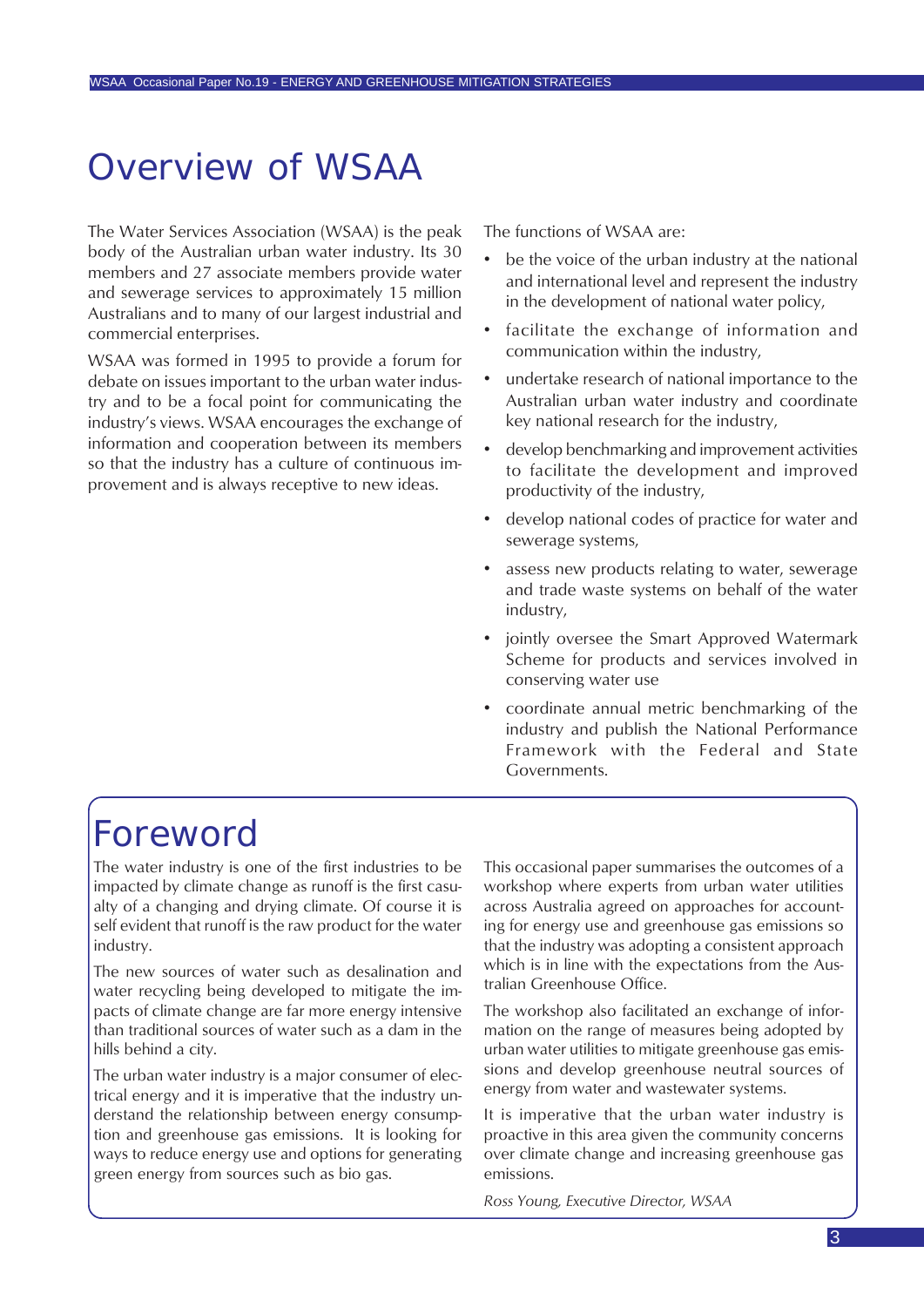# Contents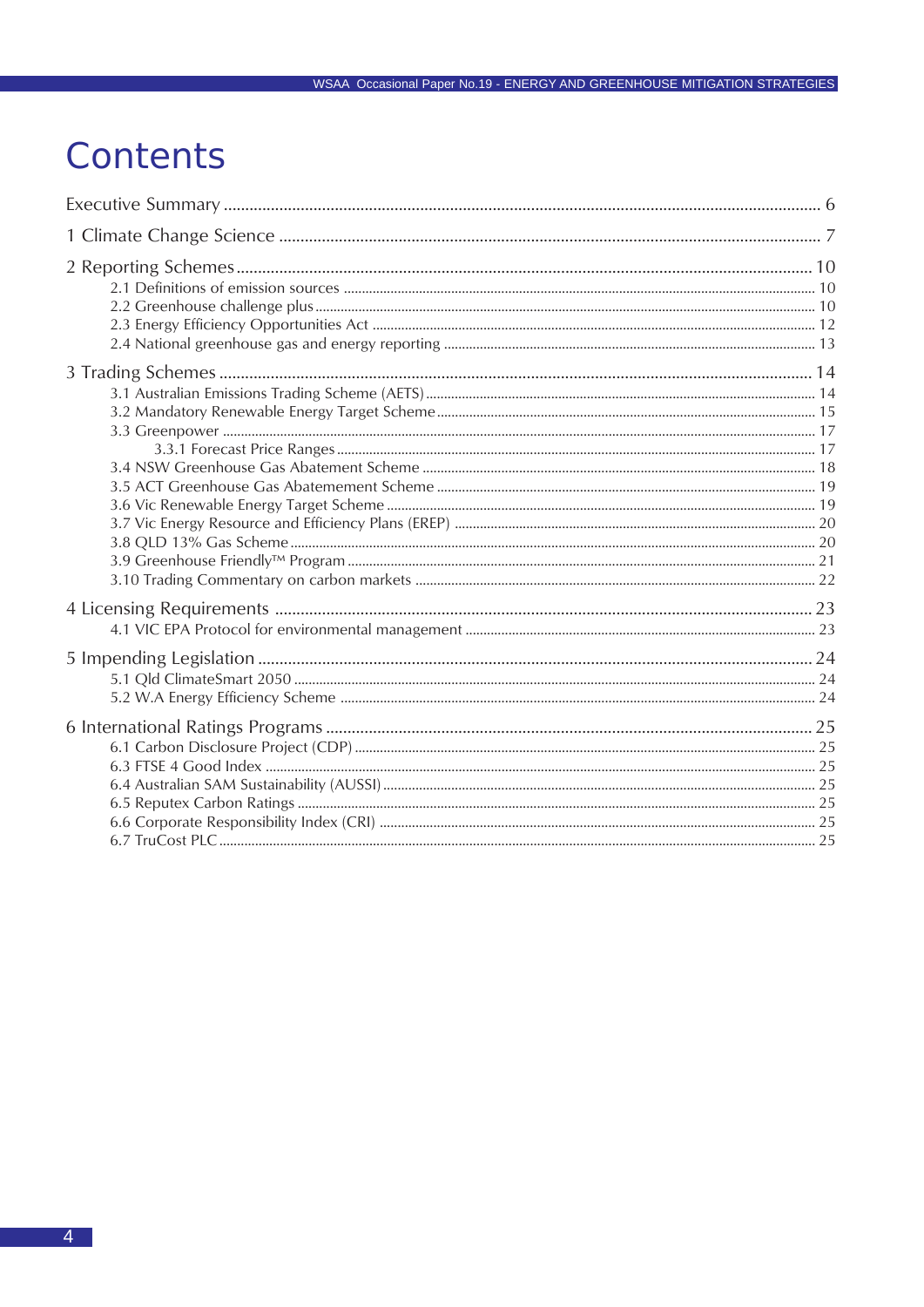## Contents continued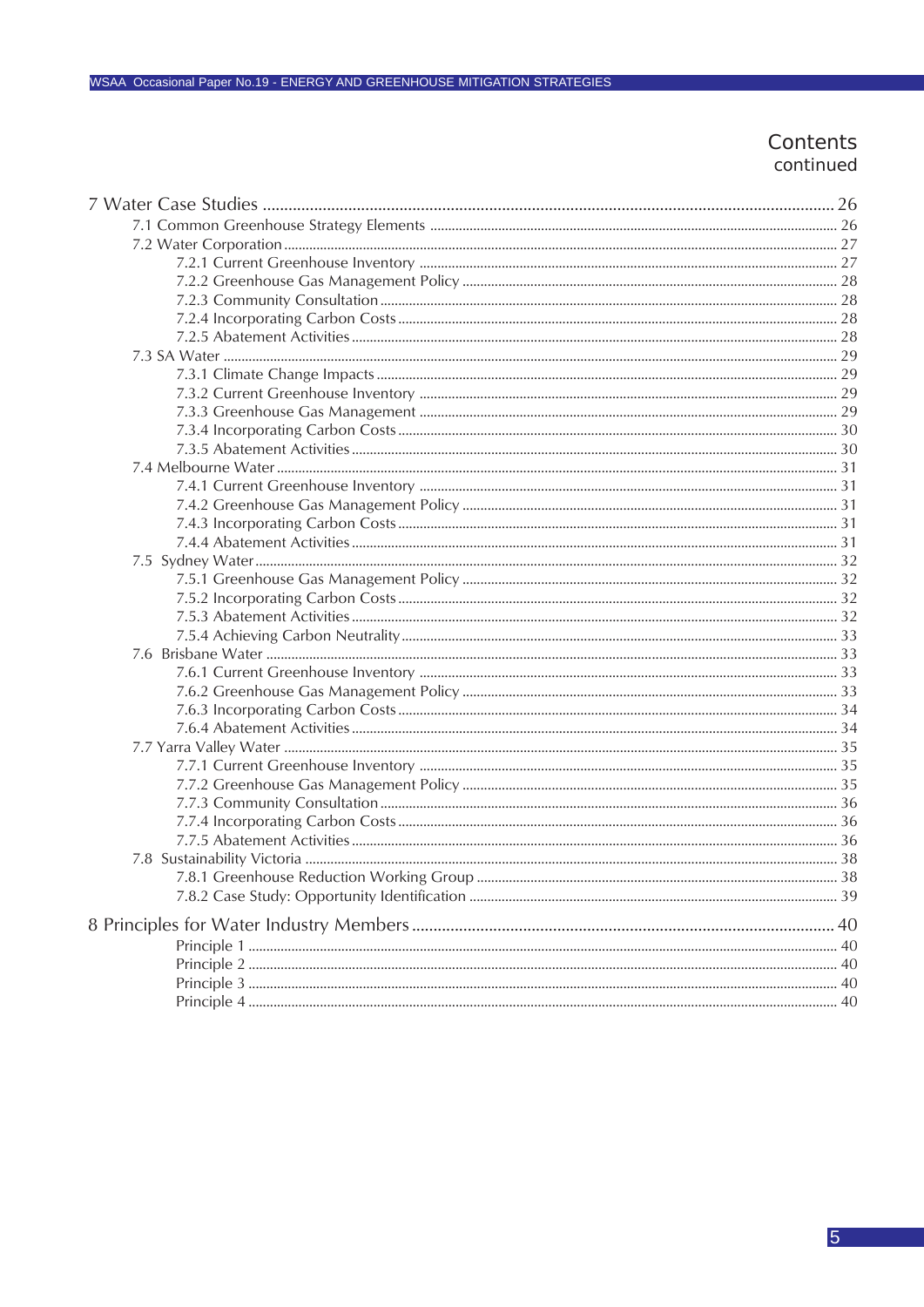# <span id="page-5-0"></span>Executive Summary

For some time WSAA members have been aware of community concerns about greenhouse gas emissions and potential impacts on the environment. Members are incorporating measurement systems for these emissions and developing strategies to mitigate emissions. Net greenhouse emissions are also an indicator for reporting in the National Performance Framework. In September 2007 the Federal Government introduced legislation requiring mandatory reporting of emissions from 1 July 2008.

A number of WSAA members are already very active in emission mitigation strategies via the use of energy use demand management, the use of renewables, the use of offsets and the incorporation of decision systems that are designed to deliver more sustainable outcomes.

Both Federal and State Governments have also introduced various programs to encourage mitigation of emissions. These include the Greenhouse Challenge Plus programs and the mandatory renewable energy trading systems. An Emissions Trading Scheme, intended for commencement in 2010, is currently undergoing public consultation.

The Greenhouse gas offsets market is also flourishing; however there are a number of "traps" for novice players due to the lack of formal accreditation systems.

The report is in two parts covering:

1. An overview of federal and state government requirements and programs to assist mitigation of greenhouse emissions

2. A description of strategies either in use or being developed by WSAA members to mitigate greenhouse emissions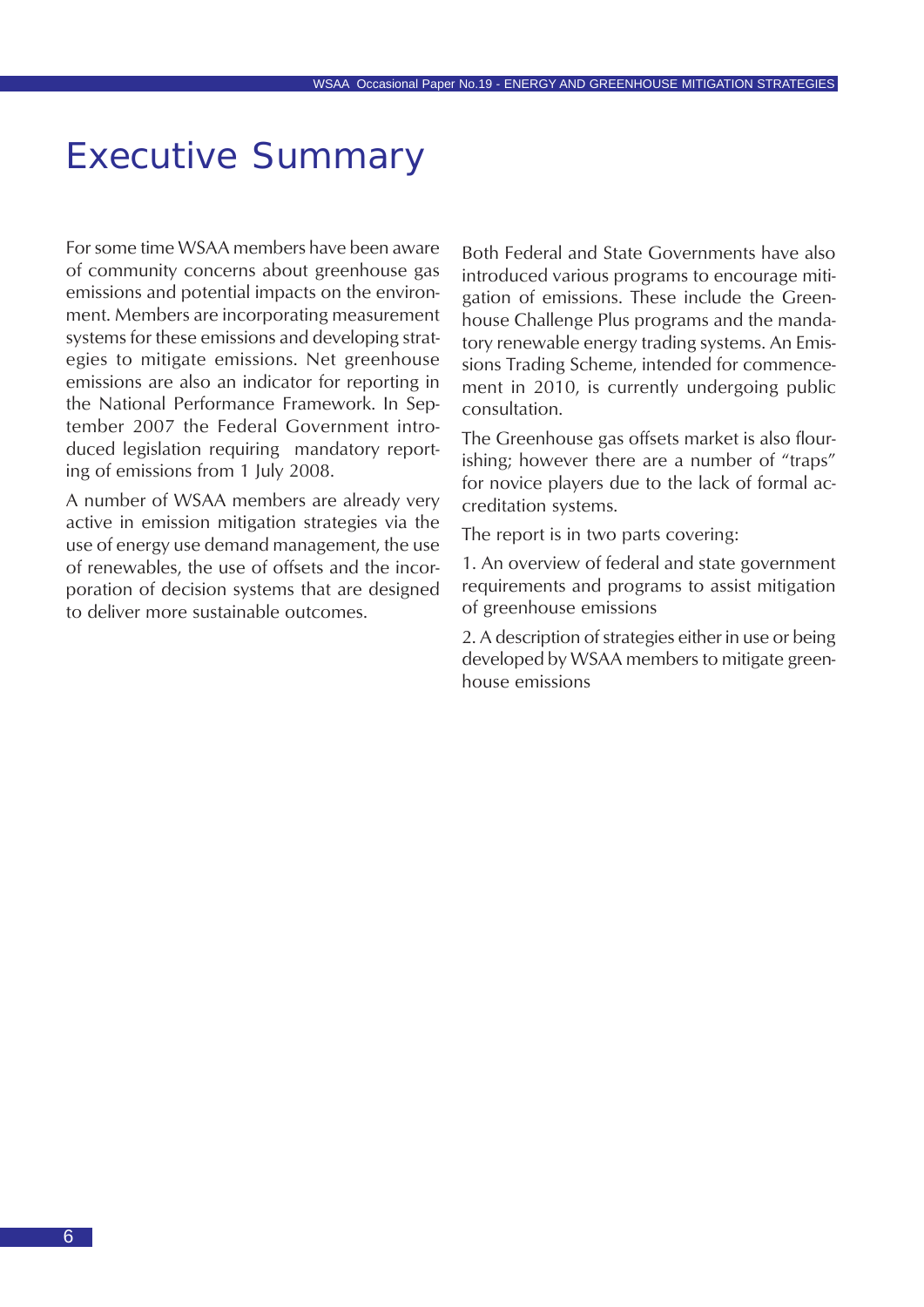# 1 Climate Change Science

Warming of the climate system is indisputable, as is now evident from observations of increases in global average air and ocean temperatures, widespread melting of snow and ice, and rising global mean sea level (see Figure 1 below).





Source: Intergovernmental Panel on Climate Change, Summary for Policymakers, Contribution of Working Group I to the Fourth Assessment Report, February, 2007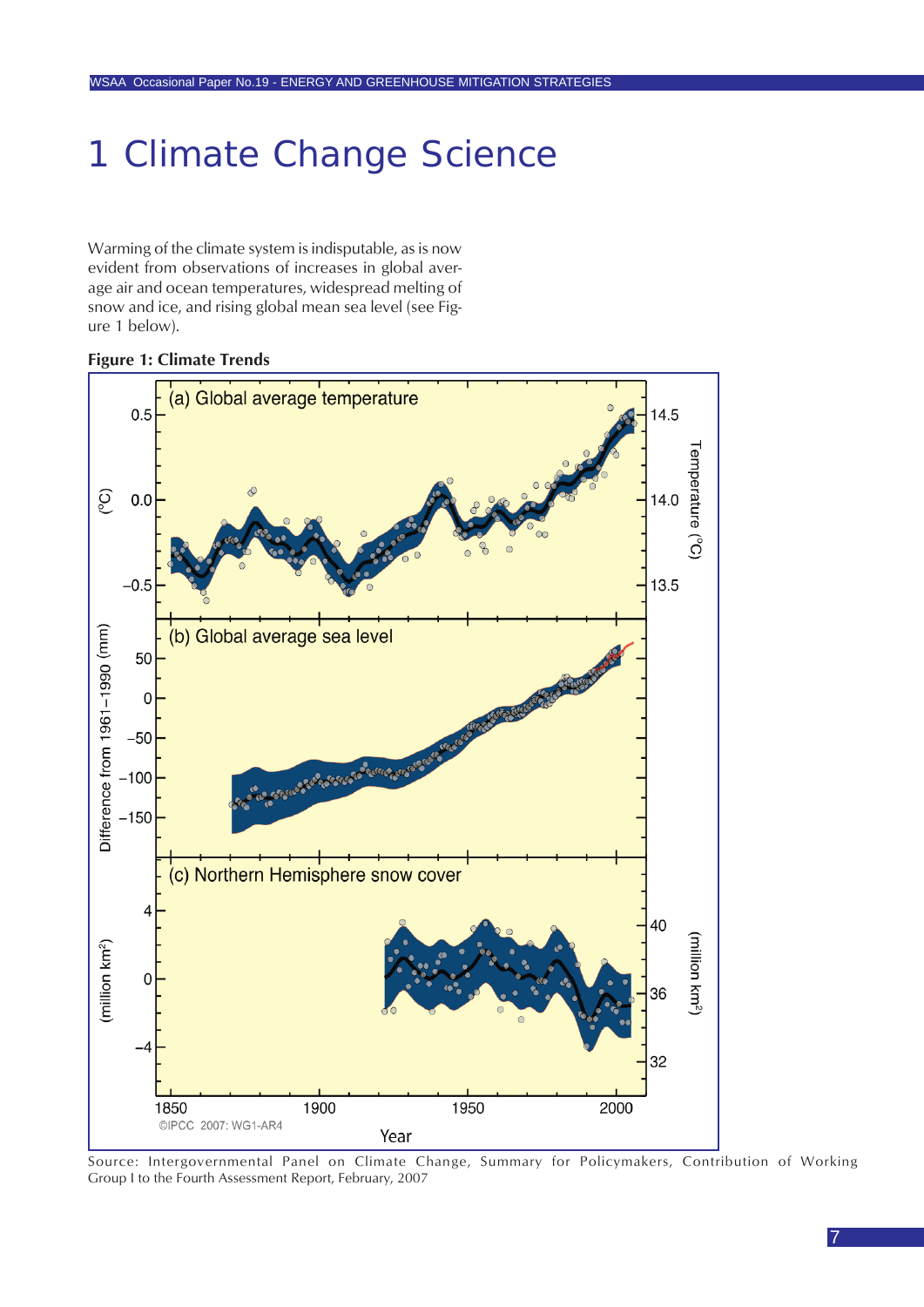### 1 Climate Change Science *Continued*

The IPCC now state with high confidence (80-90% chance) that Australia will suffer the following climate change impacts:

- As a result of reduced precipitation and increased evaporation, water security problems are projected to intensify by 2030 in southern and eastern Australia.
- Significant loss of biodiversity is projected to occur by 2020 in some ecologically-rich sites including the Great Barrier Reef and Queensland Wet Tropics. Other sites at risk include Kakadu wetlands, southwest Australia, sub-Antarctic islands and the alpine areasOngoing coastal development and population growth in areas such as Cairns and Southeast Queensland are projected to exacerbate risks from sea-level rise and increases in the severity and frequency of storms and coastal flooding by 2050.
- Production from agriculture and forestry by 2030 is projected to decline over much of southern and eastern Australia due to increased drought and fire.
- The region has substantial adaptive capacity due to well-developed economies and scientific and technical capabilities, but there are considerable constraints to implementation and major challenges from changes in extreme events. Natural systems have limited adaptive capacity.

Figure  $2<sup>1</sup>$  is the modelled percentage change in the annual mean precipitation response in Australia and New Zealand precipitation. The change in precipitation is from the years 1980-1999 to 2080-2099, brown indicates a reduction in precipitation and green an increase.



#### **Figure 2: Percentage Change in Precipitation**

<sup>1</sup> Source: Climate Change 2007: The Physical Science Basis. Contribution of Working Group I to the Fourth Assessment Report of the Intergovernmental Panel on Climate Change. The modelling is from the A1B scenario of the IPCC.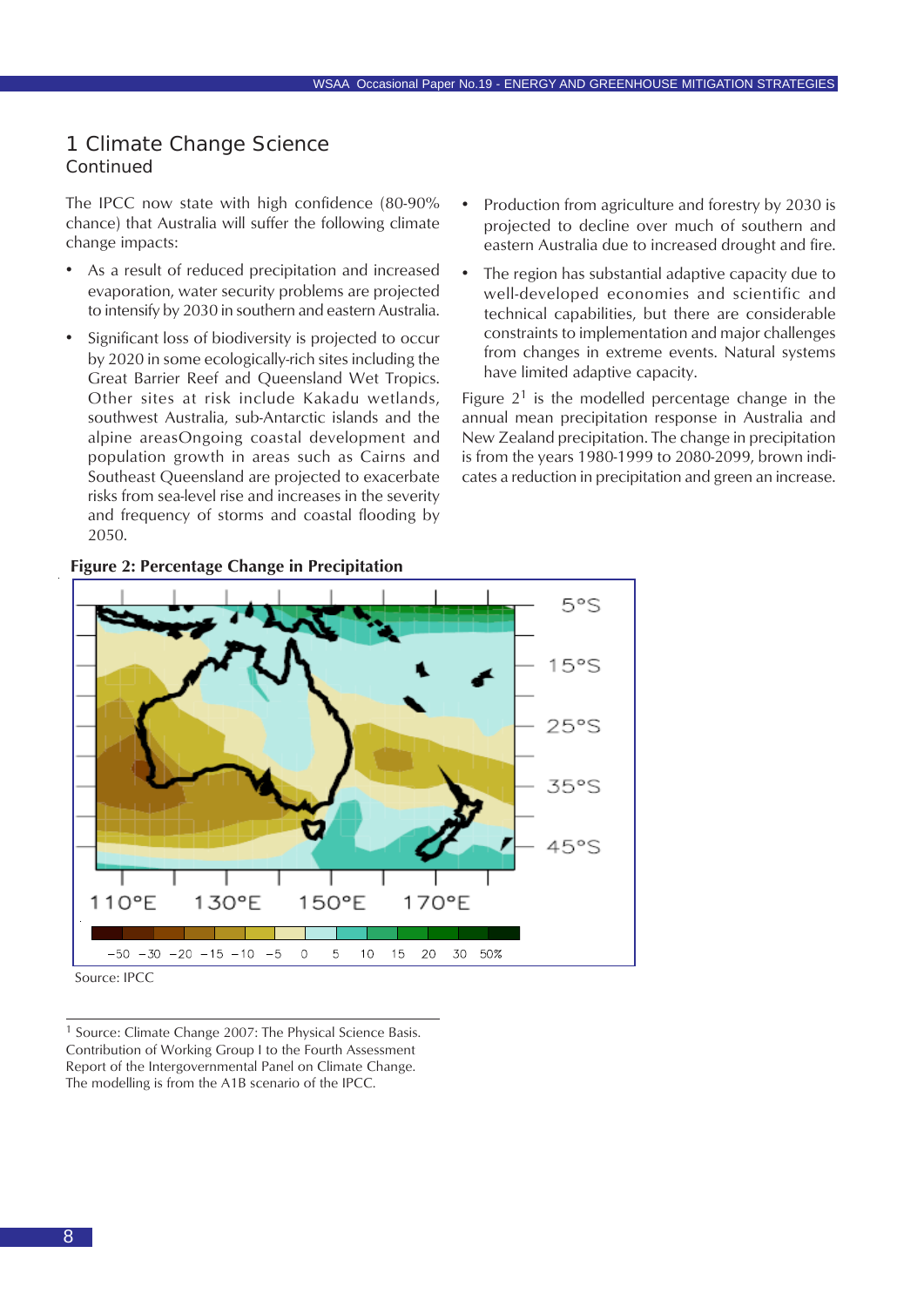### 1 Climate Change Science *Continued*

<span id="page-8-0"></span>Shown in Figure 3 is the modelled<sup>2</sup> change in annual mean temperature response in Australia and New Zealand. It shows the forecast temperature change from the years 1980-1999 to 2080-2099.

Precipitation is generally considered to be more difficult to project with higher confidence than temperature, but for a few regions the IPCC Working Group 1 found that over 90% of models agreed on the sign of precipitation changes. Mediterranean climates, like south-eastern Australia, are likely to suffer decreased precipitation combined with higher temperatures.

In conclusion, the modeled impacts of climate change present a high risk for water utilities as the key impacts are water shortages, heat waves and bush fires; all of which impact water supply.



**Figure 3: Percentage Change in Temperature**

2 Source: Climate Change 2007: The Physical Science Basis. Contribution of Working Group I to the Fourth Assessment Report of the Intergovernmental Panel on Climate Change. The modelling is from the A1B scenario of the IPCC.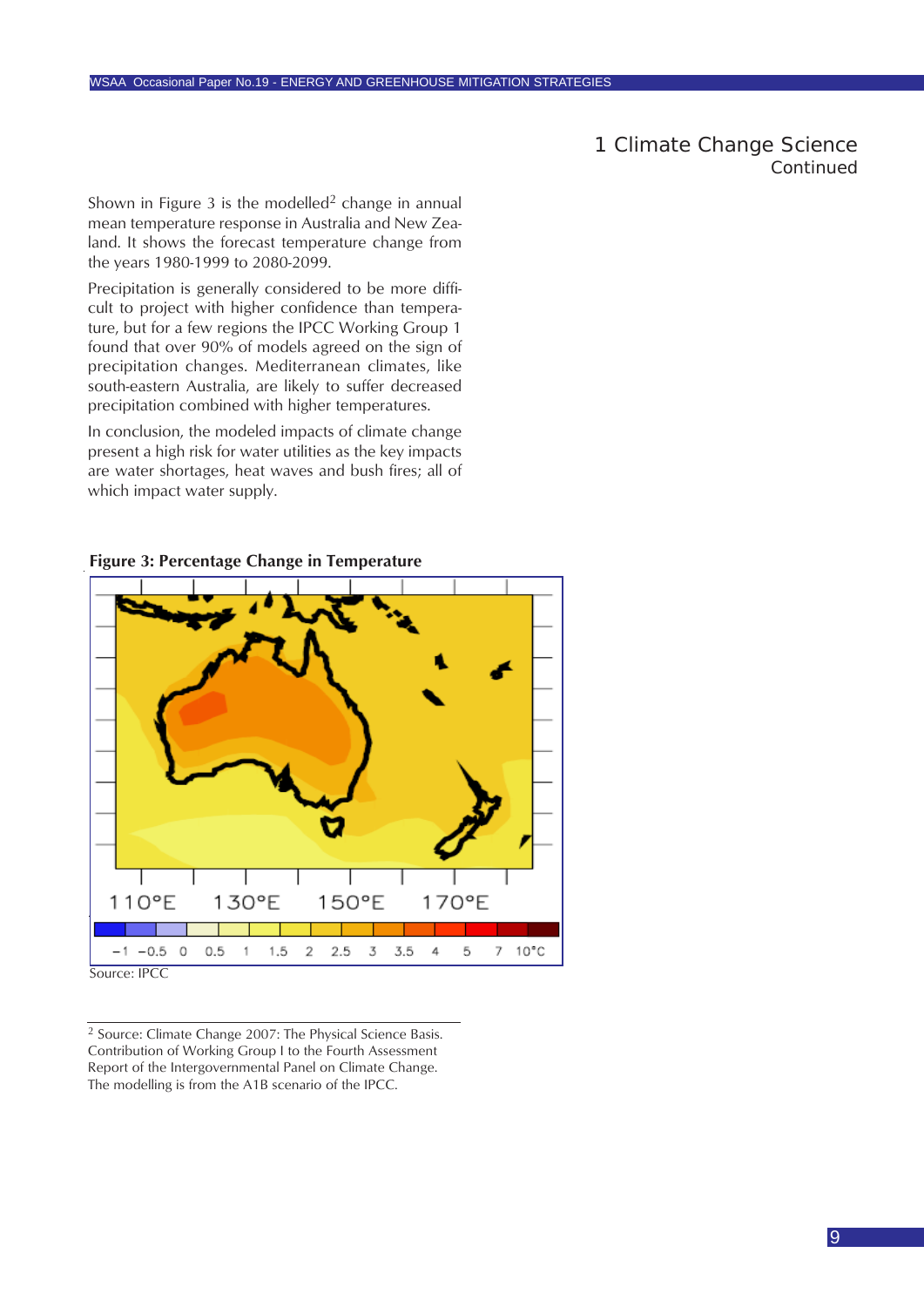# <span id="page-9-0"></span>2 Reporting Schemes

The water services industry is impacted by greenhouse gas and energy management schemes currently in place or planned for Australia. The following sections provide a summary of each scheme, plus a risk and opportunity overview for organisations in the water services industry.

# 2.1 Definitions of emission sources

As a first step in greenhouse gas reporting, a company should identify and report direct emission sources from its operations, and indirect emission sources from the consumption of purchased energy such as electricity. The Greenhouse Gas Protocol (Revised Version, 2004) defines direct emissions as 'Scope 1', and emissions from the generation of purchased energy consumed as 'Scope 2'. 'Scope 3' indirect emissions result from an organisation's upstream and downstream activities as well as emissions from outsourced/contract manufacturing or leases not included in Scope 1 and 2 as set out in Figure 4.

The six greenhouse gases listed are those covered in the Kyoto Protocol, namely:

- Carbon dioxide (CO2)
- Methane (CH4)
- Nitrous oxide (N2O)
- Hydrofluorocarbons (HFCs)
- Perfluorocarbons (PFCs)
- Sulphur hexafluoride (SF6)



#### **Figure 4: Emissions Scope Definition**

The Greenhouse Gas Protocol definitions are used by many of the programs outlined in the following sections.

# 2.2 Greenhouse challenge plus

Greenhouse Challenge Plus (GC+) is a national greenhouse emissions reporting program, run by the Department of Climate Change. Its purpose is to provide the framework and assessment tools necessary to assist companies mitigate greenhouse emissions. The scheme superseded the Greenhouse Challenge program in 2005. The program follows the accounting guidelines established by the Greenhouse Gas Protocol.

Participation is mandatory for companies claiming diesel excise credits in excess of \$3 million per annum (mostly mine and transport operations). For all other companies, this is a voluntary program.

#### **Reporting Requirements:**

Participation in the Greenhouse Challenge Plus program requires development of a Co-operative Agreement with the government, including an emissions inventory and action plan of proposed abatement actions and related timeline.

The programme covers all emissions of greenhouse gases, including those from stationary energy use (electricity, LPG, fuel oil etc), transport energy use (diesel, petrol etc), and process emissions (such as methane emitted from wastewater treatment). All members are required to report scope 1, 2 and selected scope 3 emissions.

Source: New Zealand Business Council for Sustainable Development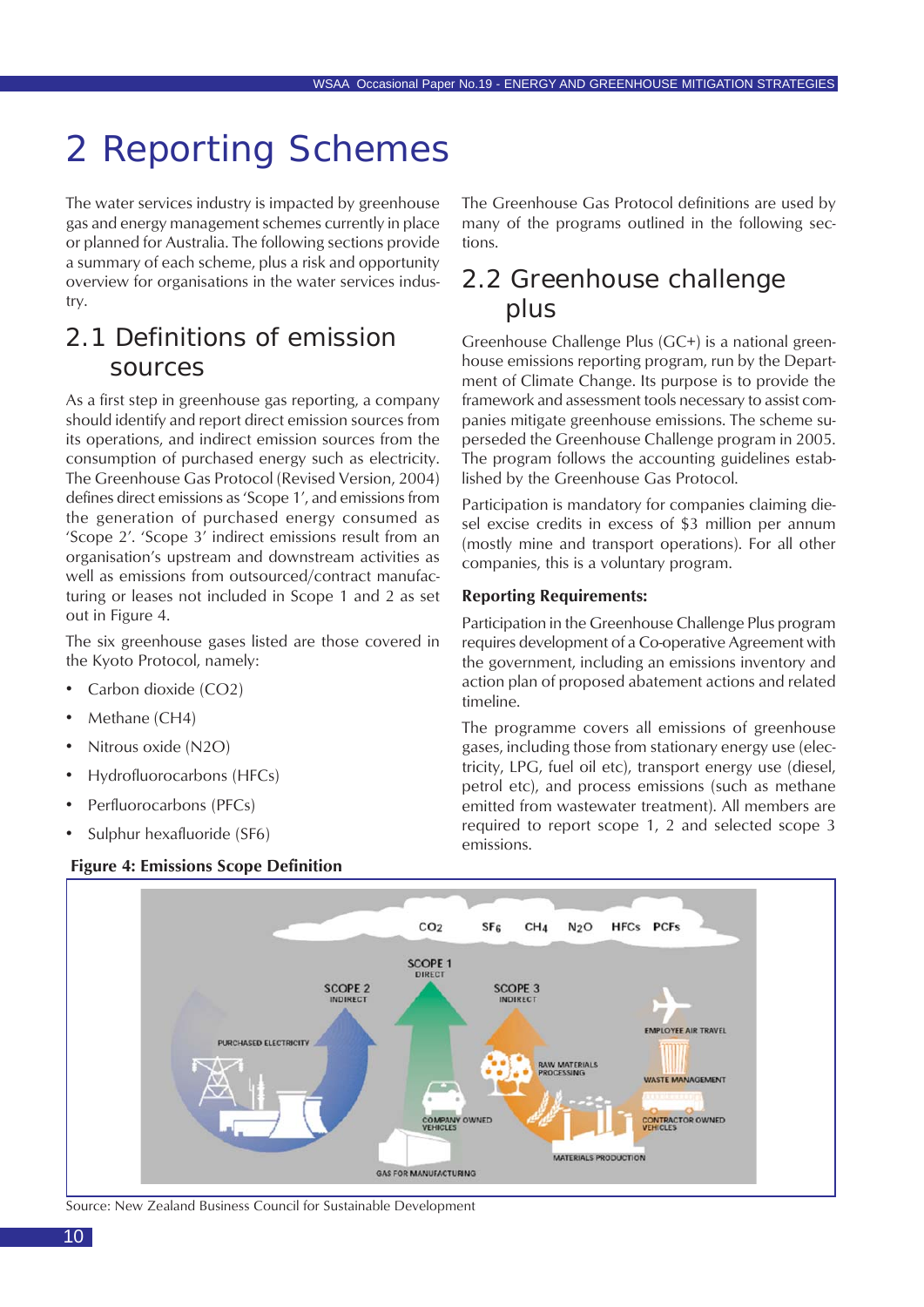### 2 Reporting Schemes *Continued*

Activity data such as electricity purchased is converted into units of CO2-e using the standard Australian emissions factors from the AGO Factors & Methods Work $book<sup>3</sup>$ .

Abatement actions must also be reported and include all measurable and verifiable internal emission reductions. Examples include the installation of energy efficient equipment, mini-hydro installations and new forestry plantations greater than 0.2 hectares in size.

### **Offsets 4**

Purchased offsets that have been generated in Australia can be subtracted from the member's gross emissions inventory. Offsets that are independently verifiable and eligible to be subtracted include:

- Greenhouse Friendly™ verified abatement
- Renewable Energy Certificates (RECs) retired in the REC registry and not used to meet the Mandatory Renewable Energy Target
- NGACs retired in the NGAC registry and not used under the NSW GHG Abatement Scheme
- Kyoto compliant forest sinks that are outside the company's operational control (forest sinks inside the company are reported as an abatement action).

The Greenhouse Challenge Plus Team must approve any additional Australian offsets a member has purchased and wants subtracted from their gross inventory.

Purchased offsets must be recorded against the relevant area of the member's inventory. For example, record renewable energy purchases (such as RECs) against stationary energy consumption. RECs must be converted to the equivalent CO2 emission saving using the relevant States' emission factor for electricity before being deducted from the member's inventory. The emission factor to use for where REC is being used, not where the REC was generated (although this approach fails to deal with differing emissions factors and transmission losses)..

Sold offsets should be reported under this category, and are added to the member's gross inventory. For example, if a member sells Greenhouse Friendly™ offsets, NGACs or RECs, they must add the emissions sold, back to their inventory because the abatement rights have been transferred to the buyer. This provision is in place to avoid double counting of abatement with those who have purchased the offsets.

This is illustrated in Figure 5.



#### **Figure 5: Accounting for the sale and purchase of offsets**

Source: Greenhouse Challenge Plus Reporting Guidelines January 2007

<sup>3</sup> The latest workbook can be found at  $\frac{http://}{http://}$ www.greenhouse.gov.au/workbook/index.html

<sup>4</sup> This section is taken directly from the Greenhouse Challenge Plus Reporting Guidelines, January 2007 edition.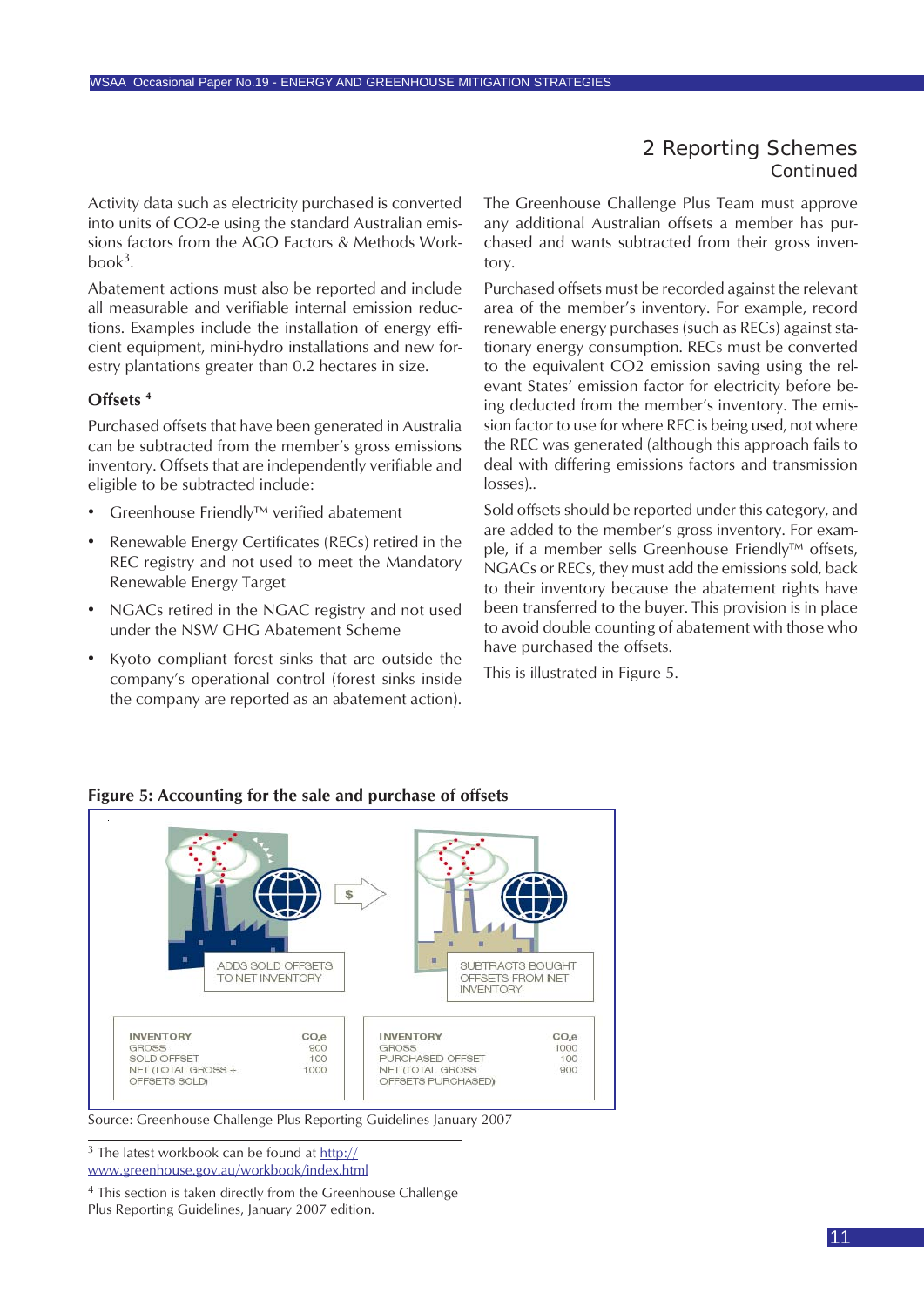### <span id="page-11-0"></span>2 Reporting Schemes

### *Continued*

#### **Water Businesses Opportunities/Risks**

The Greenhouse Challenge Plus program provides a systematic methodology for accounting for greenhouse gas emissions and identifying areas to focus on for reductions. This has been successful in helping organisations proactively manage their full carbon footprint. As it is a voluntary program, there is minimal risk in participating and it is a good testing ground for the development of internal policies and procedures for data gathering. Water utilities already participating include:

- Coliban Water
- Hobart Water
- Melbourne Water
- Power and Water
- SA Water
- **Water Corporation**
- Yarra Valley Water Ltd

#### **Links to further information:**

• The Greenhouse Challenge plus home page includes information on the latest industry guidelines and case studies.

http://www.greenhouse.gov.au/challenge/

• Most recent list of members:

http://www.greenhouse.gov.au/challenge/ members/membernetwork.html

# 2.3 Energy Efficiency Opportunities Act

The Energy Efficiency Opportunities (EEO) Act was passed in 2006, and is a national scheme run by the Department of Resources Energy & Tourism (DRET). It aims to improve the identification and evaluation of energy efficiency opportunities by large energy using businesses and, as a result, to encourage implementation of cost effective energy efficiency opportunities. Participation is mandatory for organisations using 0.5

PJ or more total energy per annum, excluding power generation activities.

The 0.5PJ threshold equates to approximately (depending on prices):

- \$5 10 million on electricity,
- \$1.5 2.5 million on gas OR
- \$11 13 million on diesel.

EEO requirements are the obligation of the entity that pays for the energy.

#### **Requirements:**

- The focus is on identification of energy savings and efficiency opportunities with a payback period of up to four years. Business practices must be in place to manage energy use and there will be external audits to ensure these systems exist. To ensure that uniform and robust data gathering and analysis procedures are applied by all participants, the assessment framework provides prescriptive detail on the key requirements of six elements: leadership, people, information, data & analysis, opportunity identification & evaluation, decision making and communicating outcomes.
- An assessment plan and assessment and reporting schedule was due by December 31 2007 and needed to include details such as corporate structure, current energy use and savings data, and assessment and reporting schedule.
- Public reporting must commence by 31st December 2008, followed by annual progress updates.
- The programme addresses all energy use including stationary energy use (electricity, LPG, fuel oil etc) and transport energy use (diesel, petrol etc).

#### **Water Businesses Opportunities/Risks**

The EEO program can be used by water businesses as a driver to implement an energy management and reporting system based on a continuous improvement process. The key point to note for EEO action in the short term is that as action is not mandatory under the EEO program, there exists the potential to create carbon abatement from projects identified during the assessments under the Greenhouse Friendly™ program (Section 3.8). There is a proposal to use the Greenhouse Friendly program as the mechanism for recognising early action abatement prior to the commencement of the Australian Emissions Trading Scheme (Section 3.1). The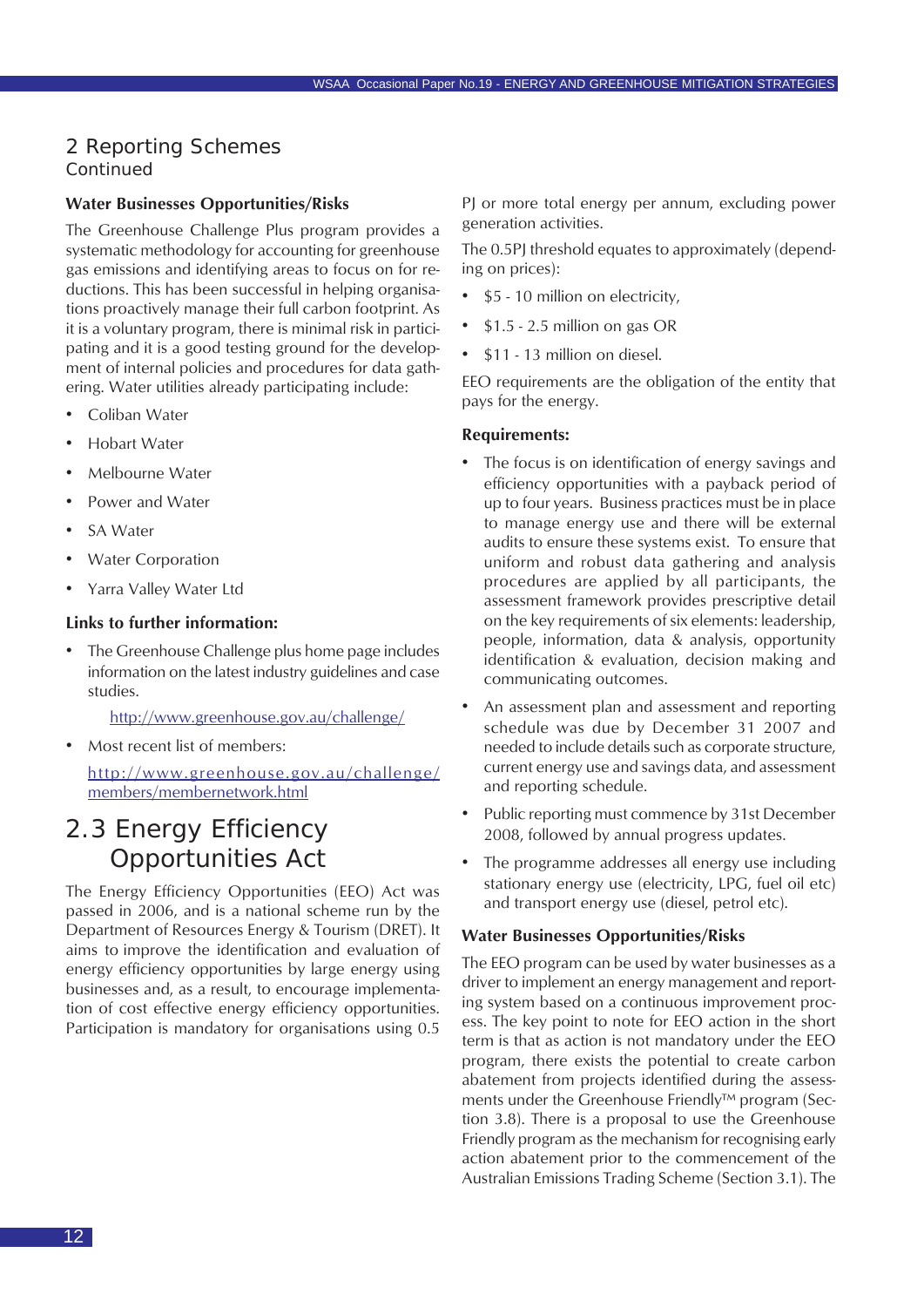### 2 Reporting Schemes *Continued*

<span id="page-12-0"></span>NGAC program (Section 3.4) does not have this additionality requirement so EEO projects in NSW may potentially create NGACs.

Projects identified under the EEO program that reduce emissions by 2,000 tonnes CO2-e or more per year are potentially viable as abatement projects, taking cost of accreditation into account.

Some of the larger water utilities have registered under EEO. These include Brisbane Water (as part of Brisbane City Council), Melbourne Water, SA Water, Sydney Catchment Authority, Sydney Water and Water Corporation. Water utilities planning desalination projects may discover that the associated electricity consumption puts them over the EEO threshold.

#### **Links to further information:**

The Energy efficiency opportunities homepage.

http://www.energyefficiencyopportunities.gov.au

# 2.4 National greenhouse gas and energy reporting

The Commonwealth Government passed the National Greenhouse and Energy Reporting Act , in September, 2007. The purpose of the legislation is to provide for the reporting and dissemination of information related to greenhouse gas emissions, greenhouse gas projects, energy production, energy consumption, and is a precursor to establishing the Australian Emissions Trading Scheme.

The system will be in place by July 2008 with the first reporting period the 2008/2009 financial year. Reporting will be managed through a system based on the Australian Government's Online System for Comprehensive Activity Reporting, developed for the Greenhouse Challenge Plus programme.

The thresholds for reporting may be triggered in three ways: direct emissions levels; total energy produced; or total energy consumed.

(a) Company threshold

- Year 1: 125,000t  $CO2_{\text{e}}$  gross direct emissions or 500 TJ energy produced or consumed
- Year 2: 87,500t  $CO2_{\text{e}}$  or 350 TJ of energy produced or consumed
- Year 3 and subsequently:  $50,000$ t CO2<sub>-e</sub> or 200 TJ of energy produced or consumed
- (b) Facility threshold of 25 kt  $CO2<sub>-e</sub>$  or 100 TJ (from year 1).

A facility is defined as a single physical area (or in the special case of some mining and mineral processing activities, a series of physical areas within a single production process) containing buildings, machinery, plant, appliances, equipment, implements, tools or other items that use energy and/or produce greenhouse gas emissions, and has a single ANZSIC classification.

There is also reporting relating to greenhouse gas projects:

- Reduction of greenhouse gas emissions; and
- Removals of greenhouse gases; and
- Offsets of greenhouse gas emission.

A greenhouse gas project is an activity or series of activities designed to remove or reduce the emissions of greenhouse gases. The regulations will specify more detail.

Further consultation with stakeholders about the new regulations will be held later in 2007.

#### **Links to further information:**

Further information on mandatory reporting scheme http://www.greenhouse.gov.au/reporting/index.html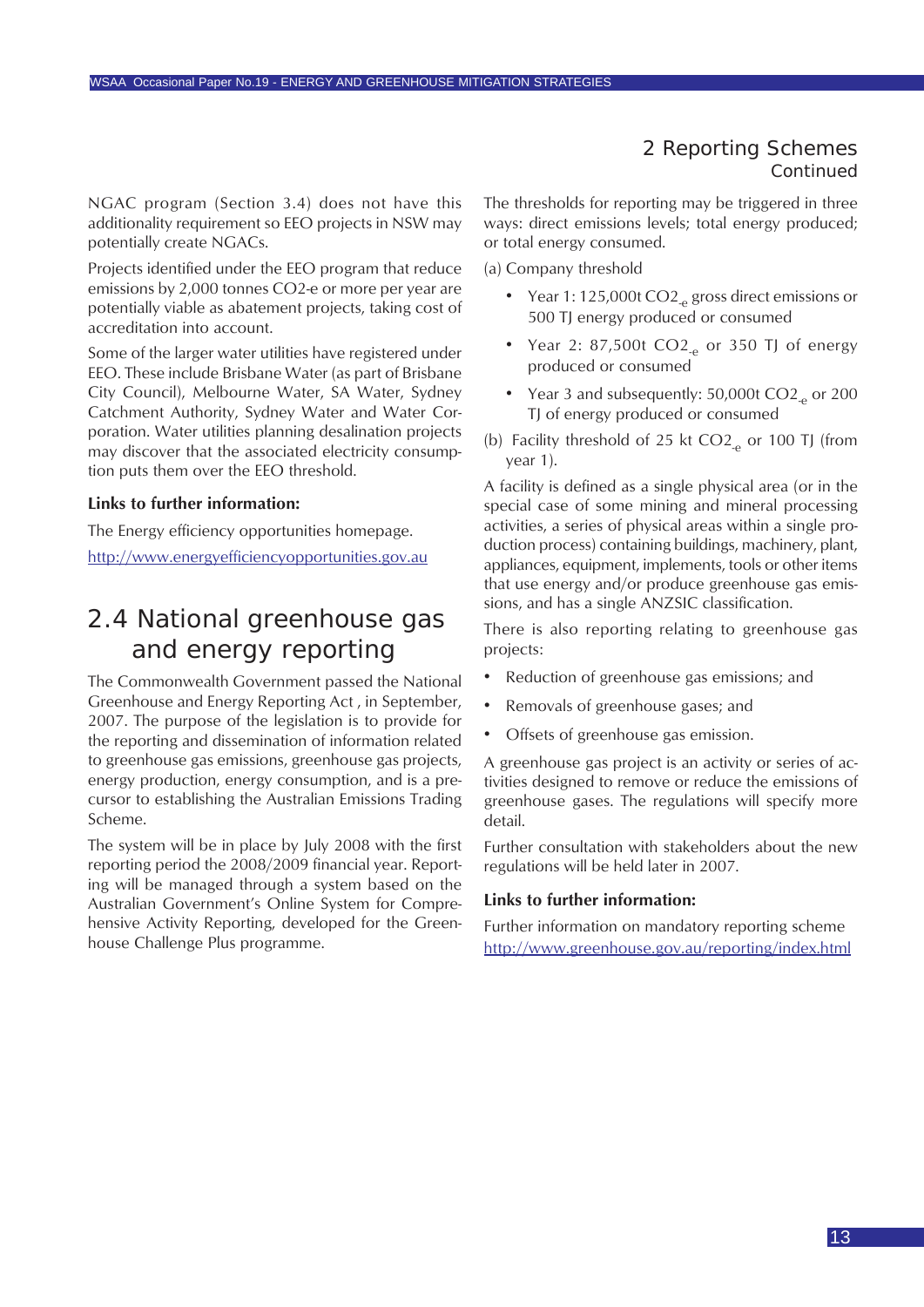# <span id="page-13-0"></span>3 Trading Schemes

# 3.1 Australian Emissions Trading Scheme (AETS)

#### **Five tests for an emissions trading scheme5**

The Australian Government is establishing an emissions trading scheme as part of an effective framework for meeting the climate change challenge. Work is progressing with the developingment of a national emissions trading scheme starting no later than 2010 with the detailed design finalised by the end of 2008.

The Australian Government has outlined five tests for an emissions trading scheme (ETS):

**First**, an effective emissions trading scheme must be a cap and trade scheme to be internationally consistent.

• A cap and trade approach is the most widely used scheme design, in which total emissions are 'capped', permits allocated up to the cap, and trading allowed to let the market find the cheapest way to meet any necessary emission reductions. The Kyoto Protocol and the European Union emissions trading scheme are both based on this approach.

**Second**, an effective emissions trading scheme must effectively reduce emissions.

• Such a scheme must stop further growth in Australia's emissions and set Australia on a path to reduce emissions by 60 per cent by 2050 - the minimum required to avoid dangerous levels of climate change.

**Third**, an effective emissions trading scheme must be economically responsible.

- Such a scheme must provide the right incentives to drive investment in low emission technologies and renewable energy while keeping the total cost as low as possible.
- In taking the lead before an effective international agreement is in place, it is also vitally important that a domestic scheme does not undermine Australia's competitiveness and provides mechanisms to ensure that Australian operations of energy-intensive tradeexposed firms are not disadvantaged.
- A scheme will also need to be complemented by measures like a Mandatory Renewable Energy Target to encourage the domestic development and use of new technologies.

<sup>5</sup> This section is taken directly from the Department of Climate Change website.

**Fourth**, an effective emissions trading scheme must be fair.

• An effective scheme must allow both the costs and the benefits to be shared across the community. This means additional complementary policies to make homes more efficient and comfortable while saving money on energy bills.

**Fifth**, an effective emissions trading scheme must recognise the need to act now.

- A scheme needs to commence as soon as possible to minimise the costs of inaction because economic modelling clearly shows that early action is far less costly than delayed action.
- Work should progress on developing a national emissions trading scheme starting no later than 2010 with the detailed design finalised by the end of 2008. Meeting each of these tests will provide for an effective emissions trading scheme.

#### **Early Abatement Incentives**

The Early Action - Abatement Incentives discussion paper addressed incentives for firms to pursue abatement in the period leading up to the commencement of emissions trading, including proposals for:

- Arrangements to ensure firms are not disadvantaged in their permit allocations for undertaking new abatement prior to the emissions trading start date;
- Defining 'existing assets' eligible for compensation for disproportionate loss; and
- Providing incentives for new, additional abatement prior to the commencement of the emissions trading scheme.

#### **Design of the emissions trading scheme**

Key to the design of an emissions trading scheme is the level at which the cap is set. The Government has indicated it will use recommendations arising from the release of the Garnaut review in June 2008. A summary of the review and the process by which it is being developed is provided below.

#### Garnaut review<sup>6</sup>

The Garnaut Climate Change Review is an independent study by Professor Ross Garnaut, commissioned by Australia's State and Territory Governments on 30 April 2007. The recently elected Prime Minister of Australia has confirmed the participation of the Commonwealth Government in the Review.

<sup>6</sup> Source: The Garnaut Climate Change Review website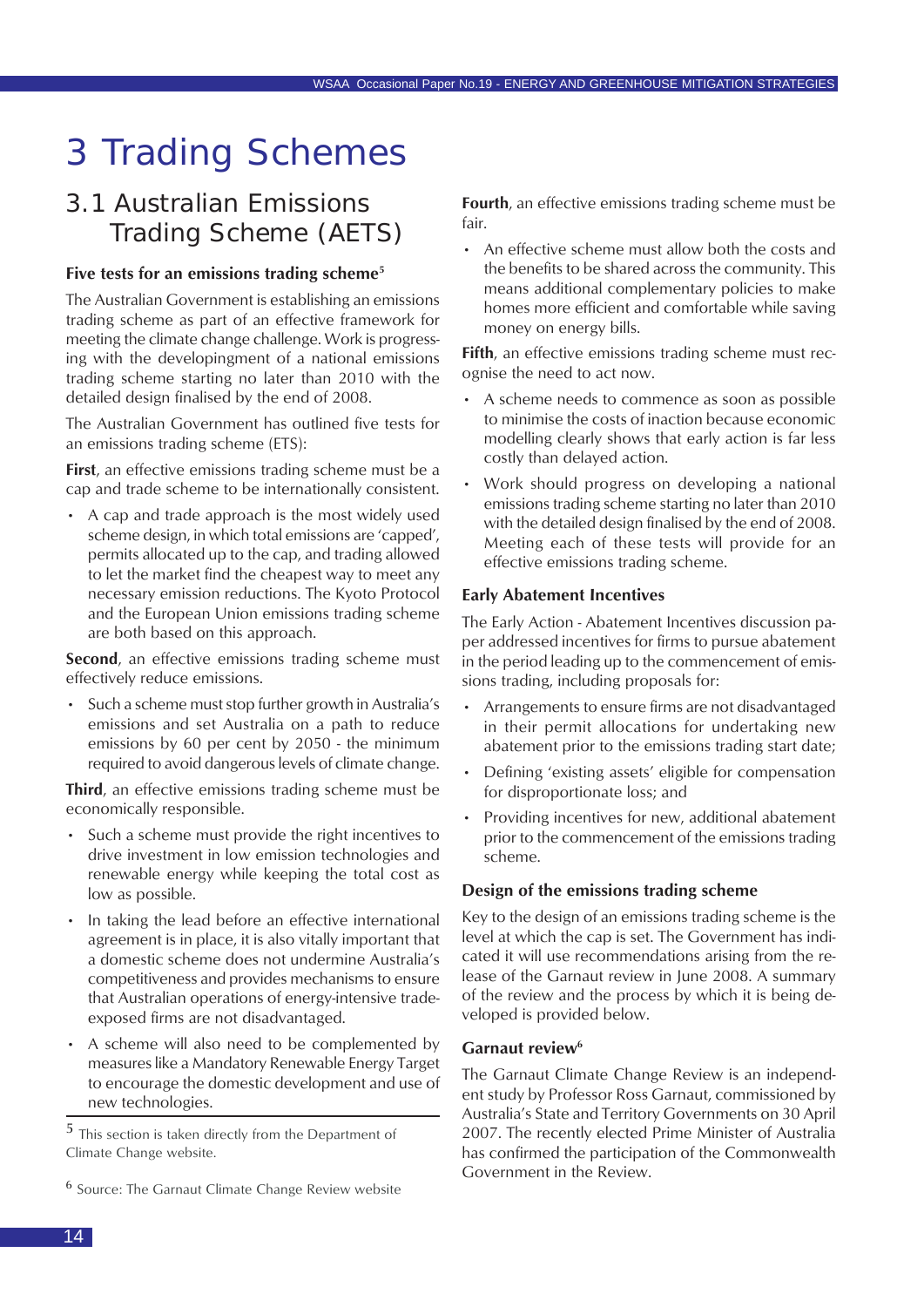The Review will examine the impacts of climate change on the Australian economy, and recommend medium to long-term policies and policy frameworks to improve the prospects for sustainable prosperity.

The Review's final report is due on 30 September 2008, with a draft by 30 June 2008. A number of forums will also be held around Australia to engage the public on various issues relating to the Review.

#### **Links to further information:**

• Emissions trading

http://www.climatechange.gov.au/ emissionstrading/index.html

• The Garnaut Climate Change Review

http://www.garnautreview.org.au/ CA25734E0016A131/pages/home

• Early Action - Abatement incentives discussion paper prior to the commencement of the Australian Emissions Trading Scheme

> http://www.pmc.gov.au/consultation/emissions/ index.cfm

# 3.2 Mandatory Renewable Energy Target Scheme

The legislation was introduced in 2001, and is administered by the Office of the Renewable Energy Regulator (ORER) within the Environment and Water Resources portfolio to encourage additional renewable energy into the various state electricity grids. Participation is mandatory for all large wholesale electricity buyers.

The Renewable Energy (Electricity) Act 2000 requires the generation of 9,500 gigawatt hours of extra (above 1997 baseline levels) renewable electricity per year by 2010. This target level is to remain constant from 2010 until 2020, at which time the program will cease.

The newly elected Government has however set the goal of a 20% share for renewable energy in Australia's electricity supply by 2020. Accordingly, the Government has committed to increasing the mandatory renewable energy target (MRET) from 9,500 gigawatt-hours to 45,000 gigawatt-hours in 2020. It is intended that the expanded measure will be phased out between 2020 and 2030 (as emissions trading matures and prices become sufficient to ensure that an MRET is no longer required to drive deployment of renewable generation technologies).

### 3 Trading Schemes *Continued*

At the Council of Australian Governments (COAG) meeting in December 2007, the Commonwealth and States agreed to work cooperatively, commencing early in 2008, to bring the existing MRET and the various state-based targets into a single, expanded national MRET scheme by early 2009. An implementation plan and interim report on progress is to be put to COAG at its March 2008 meeting. The final design is to be provided to COAG for consideration at its September 2008 meeting.

#### **Tradable instrument**

The tradable instrument is the Renewable Energy Certificate (REC), which must be certified and registered. Each REC represents one megawatt hour (MWh) of eligible renewable electricity.

#### **Key dates and requirements:**

Participants must surrender a number of registered RECs between 1 January and 14 February each year in the REC registry. The number of RECs required is determined by the total amount of liable purchases of electricity multiplied by the relevant Renewable Power Percentage (RPP) for the year, as specified in the Regulations for each year (eg. The RPP for 2008 is 3.14%).

The process of REC creation is similar to that of NGAC creation:

- Abatement project registration application and supporting documentation is submitted to the Office of the Renewable Energy Regulator (ORER).
- ORER determines eligibility and assigns a production baseline to generation that was built before 1 Jan 1997. As the scheme is designed to only allow RECs to be created for new investment in renewable energy, existing power stations must increase their efficiency or total production in order to be eligible create RECs. They can create RECs for any output they generate over their assigned baseline. New generation built after 1997 has a baseline of zero.
- Once a project is approved it can create RECs at any time after the generation has taken place.
- Each REC generator must submit an annual report to ORER for auditing.

Forward prices began to surge in the market around October/November 2007, following speculation that a change of government would lead to an increased target. Following the election win and the commitment to the new 20% target, the spot price too has moved to record highs in recent months. (Please see the REC spot price history in Figure 6).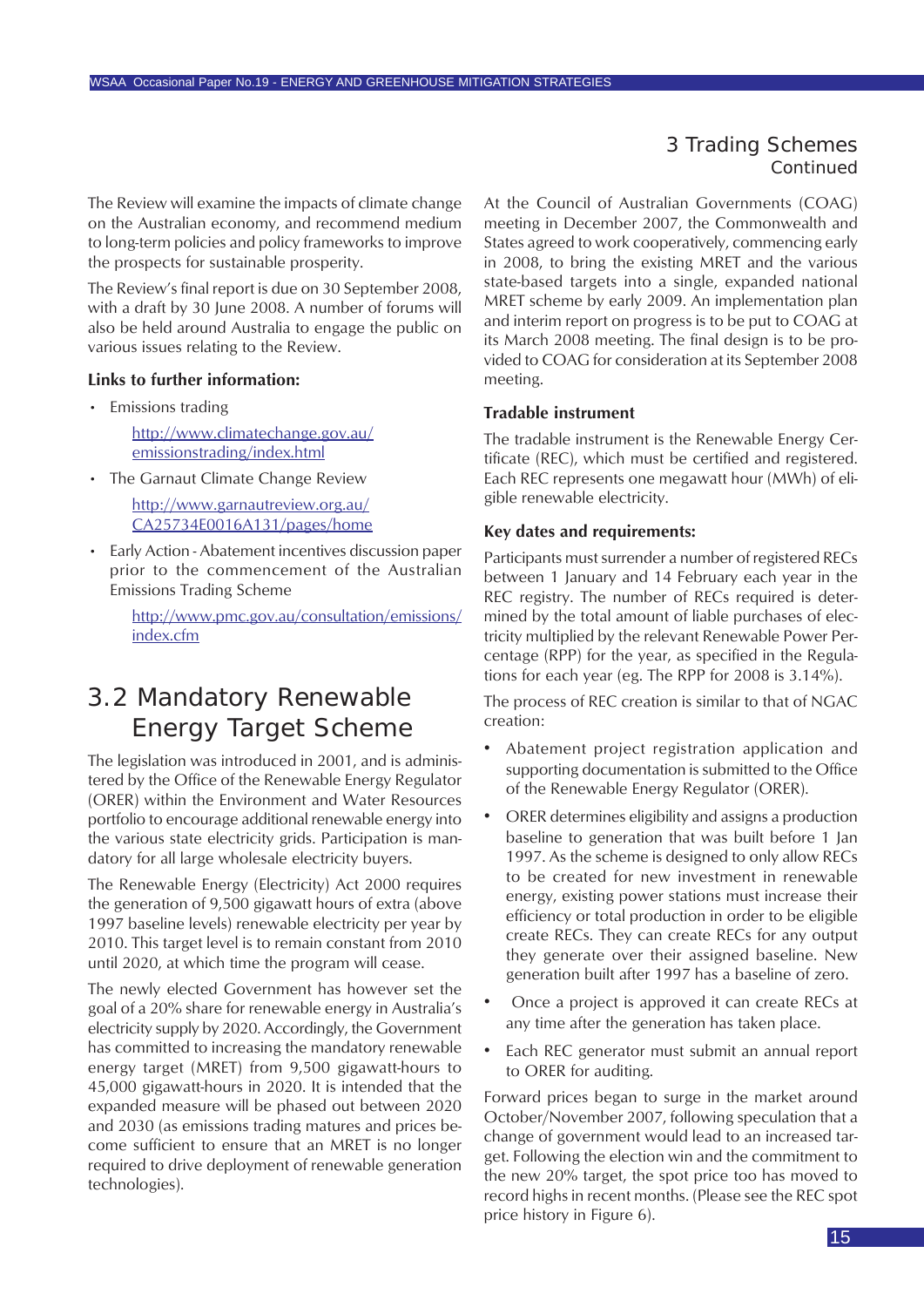#### <span id="page-15-0"></span>**Figure 6: REC Spot Price History**



#### **Water Businesses Opportunities/Risks**

The following water businesses have already participated in the REC program through renewable energy projects such hydro-electricity generation and cogeneration at sewage treatment plants:

- **Burnett Water**
- Sun Water
- Melbourne Water
- Sydney Water
- Power and Water
- The Caloundra-Maroochy Water Supply Board
- Rous County Council Rous Water
- Veolia Water
- **Brisbane Water**
- **Water Corporation**

As a consequence of the expansion of the MRET, further opportunities exist in new installations and upgrades of existing systems.

It is worth noting that installations of mini-hydros that replace pressure reduction valves will not be eligible for RECs if pumping has been used to create the pressure. Similarly generation from a dam that receives water due to pumping is not likely to be eligible for RECs. In these instances the generators may still be eligible for GreenPower (see section below).

#### **Links to further information:**

• Information on updates to the Mandatory Renewable Energy Target:

http://www.greenhouse.gov.au/markets/mret/

The Office of Renewable Energy Regulator homepage:

#### http://www.orer.gov.au/index.html

• The REC registry site contains registers of registered persons, accredited power stations, Renewable Energy Certificates (RECs), and applications for accredited power stations:

#### https://www.rec-registry.gov.au/

It should be noted that, in general, renewable energy installations created by water utilities and used to power utility installations can claim greenhouse gas offsets provided the renewable energy certificate is held by the utility (or at least not on-sold to a third party). An example of this is legal advice received by Melbourne Water where at Eastern Treatment Plant, renewable energy is generated from biogas. Provided Melbourne Water retains the Victorian Renewable Energy Certificates (VRET) generated, greenhouse emissions generated due to power use at the site can be lowered by the VRET offset amount.

However, this can be a very complex area depending on contractual arrangements with power companies and before utilities net out greenhouse emissions from these sources, written advice should be sought from the Australian Greenhouse Office.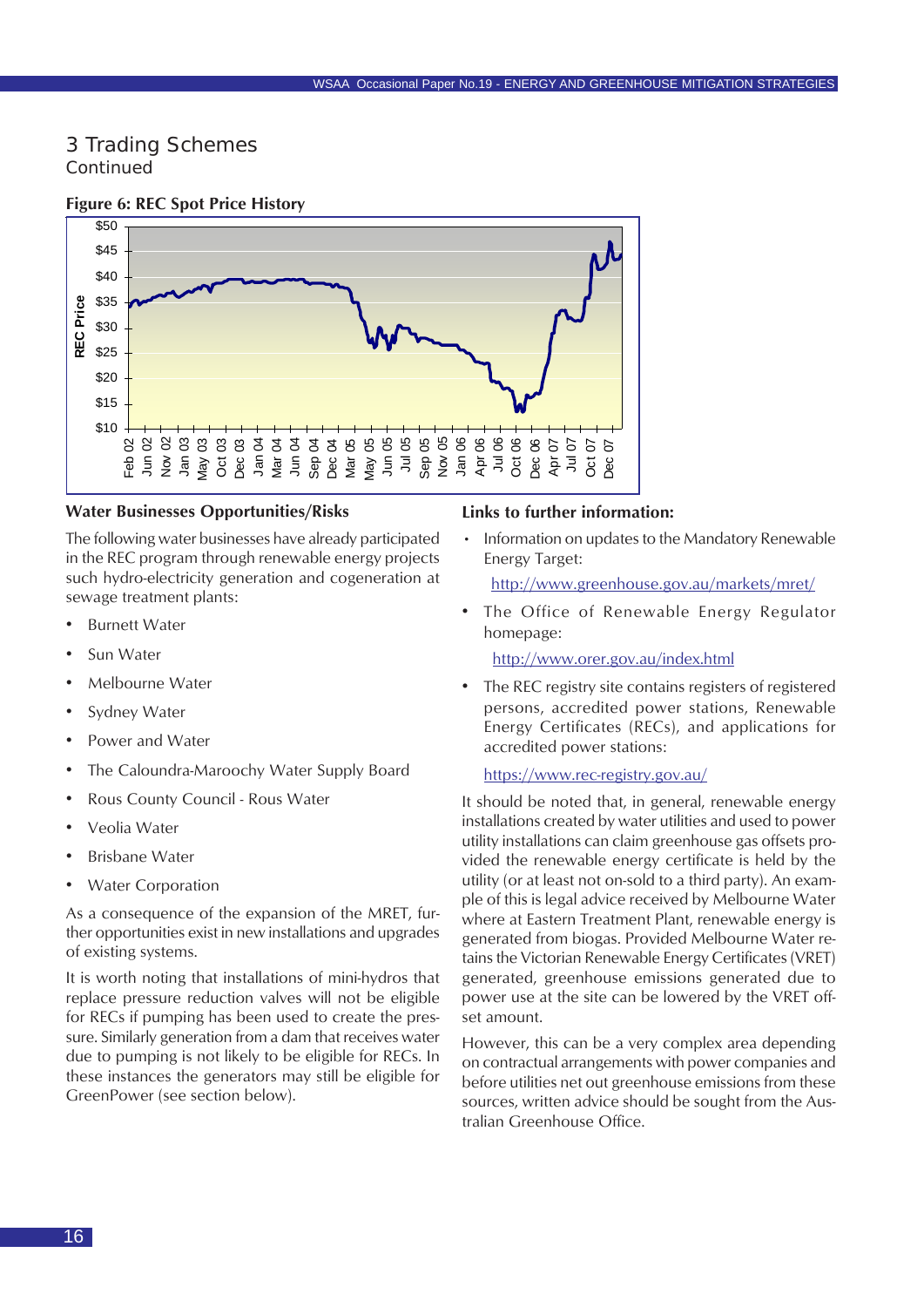# <span id="page-16-0"></span>3.3 Greenpower

GreenPower is a voluntary program of nationally accredited renewable energy available to end-users. Electricity users may elect to purchase any amount of GreenPower to replace some or all of the power supplied from conventional sources. A retailer must have purchased renewable energy from an accredited generation project for each MWh of GreenPower purchased by a retail customer.

Some GreenPower products only contain a percentage of GreenPower. The minimum required under the program rules is 10%.

### 3.3.1 Forecast Price Ranges

The forecast price range for GreenPower is shown in Figure 7. The top of the range indicates the marginal cost of new wind power in Australia.

GreenPower prices have increased \$20/MWh over the past 12 months throughout Australia due to a recovery in the REC market. An increase in demand for GreenPower is one of the reasons for this price recovery, as is the introduction of renewable energy targets in both Victoria and NSW, and the announcement of the Clean Energy Target at Federal level.

#### **Water Businesses Opportunities/Risks**

Some water utilities already participate as suppliers of GreenPower from hydro or sewage methane generation.

For water utilities that sell GreenPower generation already, there may be a different way of maximising GreenPower revenue. Many of these water utilities already purchase a portion of their electricity as GreenPower. Retailers currently sell Green Power at a \$10 to \$15/MWh premium over what they pay generators. By bypassing the retailer and registering to selfsupply GreenPower, water businesses can save approximately \$10-15/MWh on GreenPower costs<sup>7</sup>.

Water businesses can become accredited GreenPower Product Providers and sell the output from generators directly to end users such as themselves. This enables utilities to become their own GreenPower Provider and avoid purchasing GreenPower through a retailer.

The requirements of being an accredited Green Power Product Provider are no more onerous than an independently audited annual report to ensure that the business is complying with the scheme rules.

#### **Links to further information:**

The GreenPower homepage: http://www.greenpower.gov.au/home.aspx



#### **Figure 7: Forecast Price Range for GreenPower**

 $<sup>7</sup>$  SA Water have requested the ability to do this, but currently</sup> the AGO have declined, so these types of arrangements need careful checking.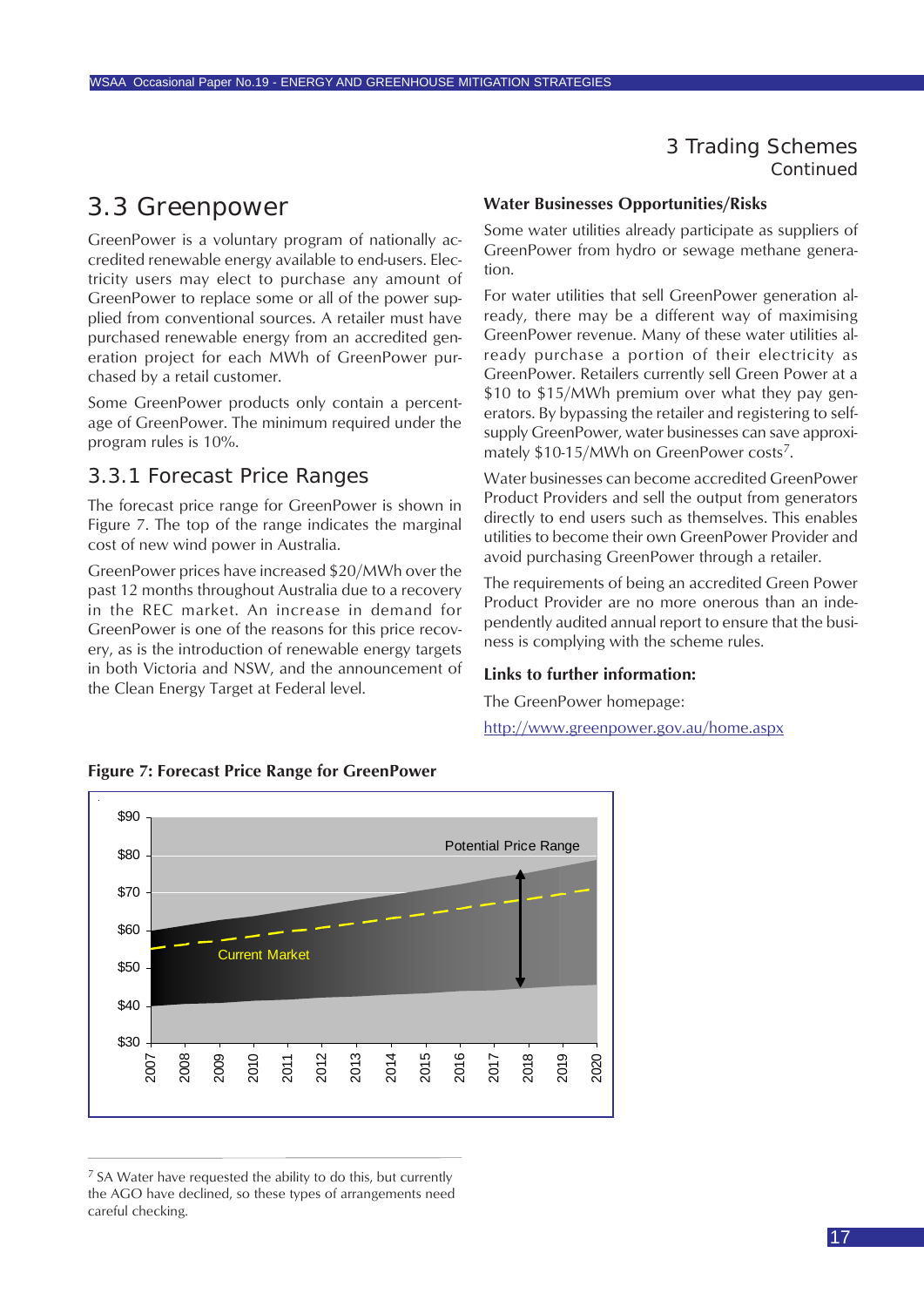# <span id="page-17-0"></span>3.4 NSW Greenhouse Gas Abatement Scheme

The NSW Greenhouse Gas Abatement Scheme (NGAS) is a NSW State Government legislated scheme administered by NSW Independent Pricing and Regulatory Tribunal (IPART).

Participation is mandatory for benchmark participants (electricity suppliers to NSW, - further detail is available in key requirements below).

The trading instrument is the NSW Greenhouse Gas Abatement Certificate (NGAC).

#### **Key dates and requirements:**

Targets are in place until 2020 although the scheme is likely to be discontinued once the Australian Emissions Trading Scheme commences.

The scheme imposes an intensity based GHG reduction obligation on its participants, in tonnes of greenhouse gas per (NSW) capita. Benchmark participants are allocated a share of the total emissions based on their electricity purchases. Emissions exceeding the benchmark must be offset by surrendering abatement certificates. There is a penalty of \$12 per t CO2-e for participants who do not meet their target.

The scheme is mandatory for benchmark participants (for latest list, see links below), including:

- Electricity retailers who have customers in NSW;
- Generators who supply directly to end-users in NSW;
- Large electricity users in NSW who elect to manage their own liability (consuming greater than 100 GWh of electricity per annum in NSW); and
- Persons carrying out a NSW State significant development who have elected to become benchmark participants.

#### **NGAC Prices**

NGAC prices have experienced the volatility inherent in all carbon markets in the past 6 months. The scheme rules were modified when it was clear that NGACs created from some demand side abatement projects (compact fluorescent light globe giveaways) were overstating the abatement. This highlights the issue of regulatory risk.

The price has also fallen since the announcement of the Australian Emissions Trading Scheme as it is unlikely that abatement created as NGACs will be eligible as abatement under the AETS.



#### **Figure 8: NGAC Spot Price History**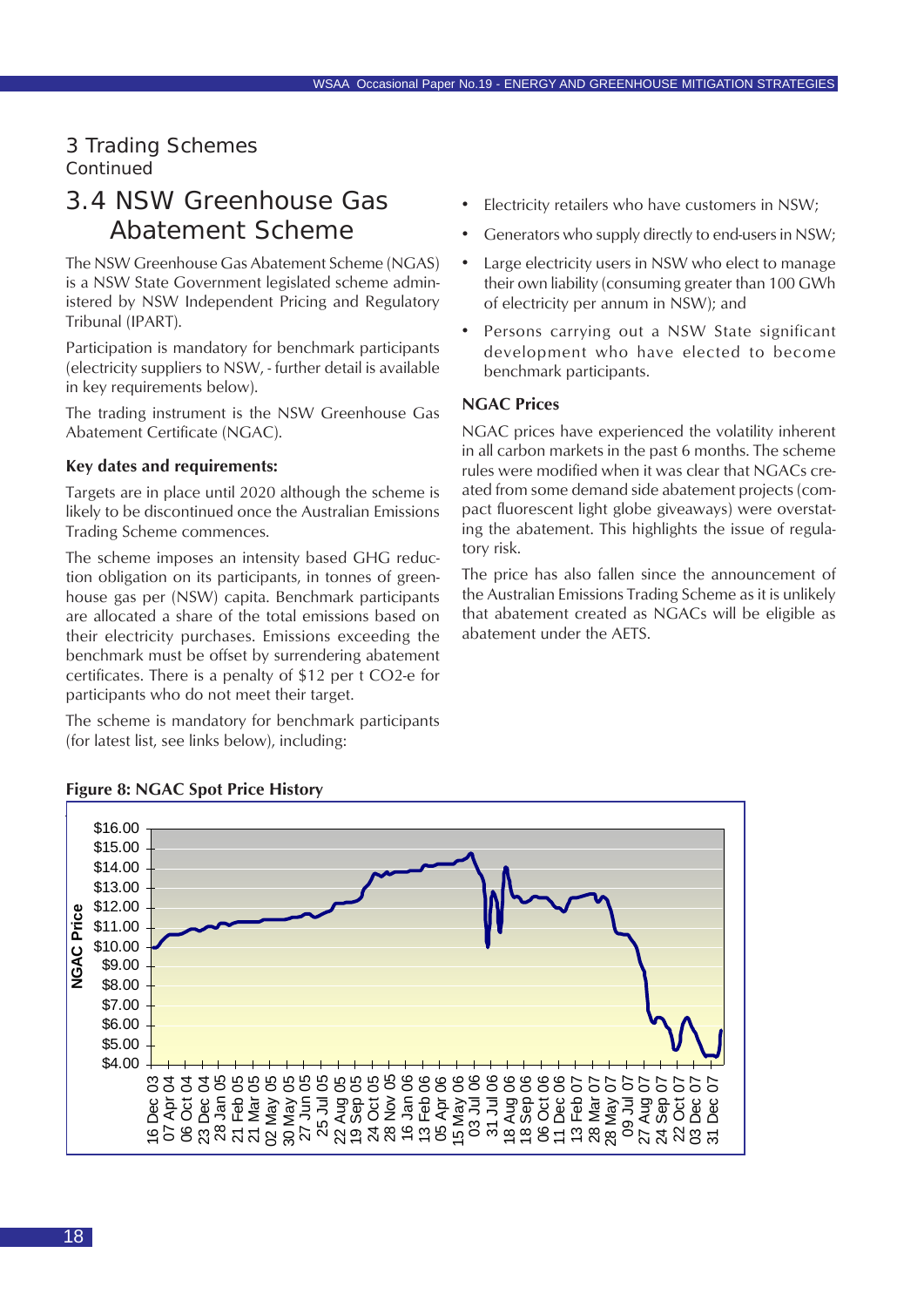#### <span id="page-18-0"></span>**Water Business Opportunities/Risks**

Accredited providers create abatement certificates by:

| <b>Activity Type</b>                                                                                                                           | <b>Water Utility Example</b>                                                                                                                                  |
|------------------------------------------------------------------------------------------------------------------------------------------------|---------------------------------------------------------------------------------------------------------------------------------------------------------------|
| Low emission generation<br>of electricity (eg natural<br>gas or renewable)                                                                     | Generation from sewage<br>gas that is exported to the<br>national electricity market.<br>Additional NGACs are<br>available for the destruction<br>of methane. |
| Activities resulting in re-<br>duced electricity con-<br>sumption (demand side<br>abatement)                                                   | Only NSW or ACT activities<br>are eligible. Activities in-<br>clude installation of low<br>flow showerheads<br>-in<br>houses with electric hot<br>water.      |
| Capture and storage of<br>carbon from the atmos-<br>phere in forests (carbon<br>sequestration)                                                 | Reforestation of land<br>cleared prior to 1990 may<br>be eligible.                                                                                            |
| Activities carried out by<br>elective large user partici-<br>pants that reduce on-site<br>emissions not related to<br>electricity consumption. | Not applicable                                                                                                                                                |

#### **Links to further information:**

• The GGAS homepage

http://www.greenhousegas.nsw.gov.au/

• The GGAS registry site contains details of registered NGAC providers and their abatement projects as well as individual NGAC details.

www.ggas-registry.nsw.gov.au

# 3.5 ACT Greenhouse Gas Abatemement Scheme

The ACT has commenced a scheme that effectively expands the NSW Greenhouse Gas Abatement scheme into the ACT. It began on 1 January 2005 and has identical rules to the NSW Scheme. The certificates are also NGACs and will be created in the NGAC registry. The scheme regulator is the ACT Independent Competition and Regulatory Commission, and the scheme administrator is IPART.

# 3.6 Vic Renewable Energy Target Scheme

The Victorian Renewable Energy Target (VRET), introduced in January 2007, is a Victorian State government program run by the Essential Services Commission designed to encourage additional renewable energy into the states electricity grid. Participation is mandatory for all large wholesale electricity buyers and retailers in Victoria.

The tradable instrument is the Victorian Renewable Energy Certificate (VREC), which must be certified and registered. Each VREC represents one megawatt hour (MWh) of eligible renewable electricity.

The VRET scheme operates in parallel to the MRET scheme described above, and the structure and intent of the two schemes are closely aligned. If a participant does not surrender the required number of VRECs each year (see key requirements below), then the Renewable Energy Shortfall Charge (penalty) of \$43 (indexed to CPI) per VREC applies.

#### **Key dates and requirements:**

- The Victorian Renewable Energy Act 2006 requires 10% of Victoria's electricity consumption to be generated from renewable sources by 2016. The program will continue until 2030.
- RECS can be created by accredited renewable energy power stations and small generation unit owners within Victoria.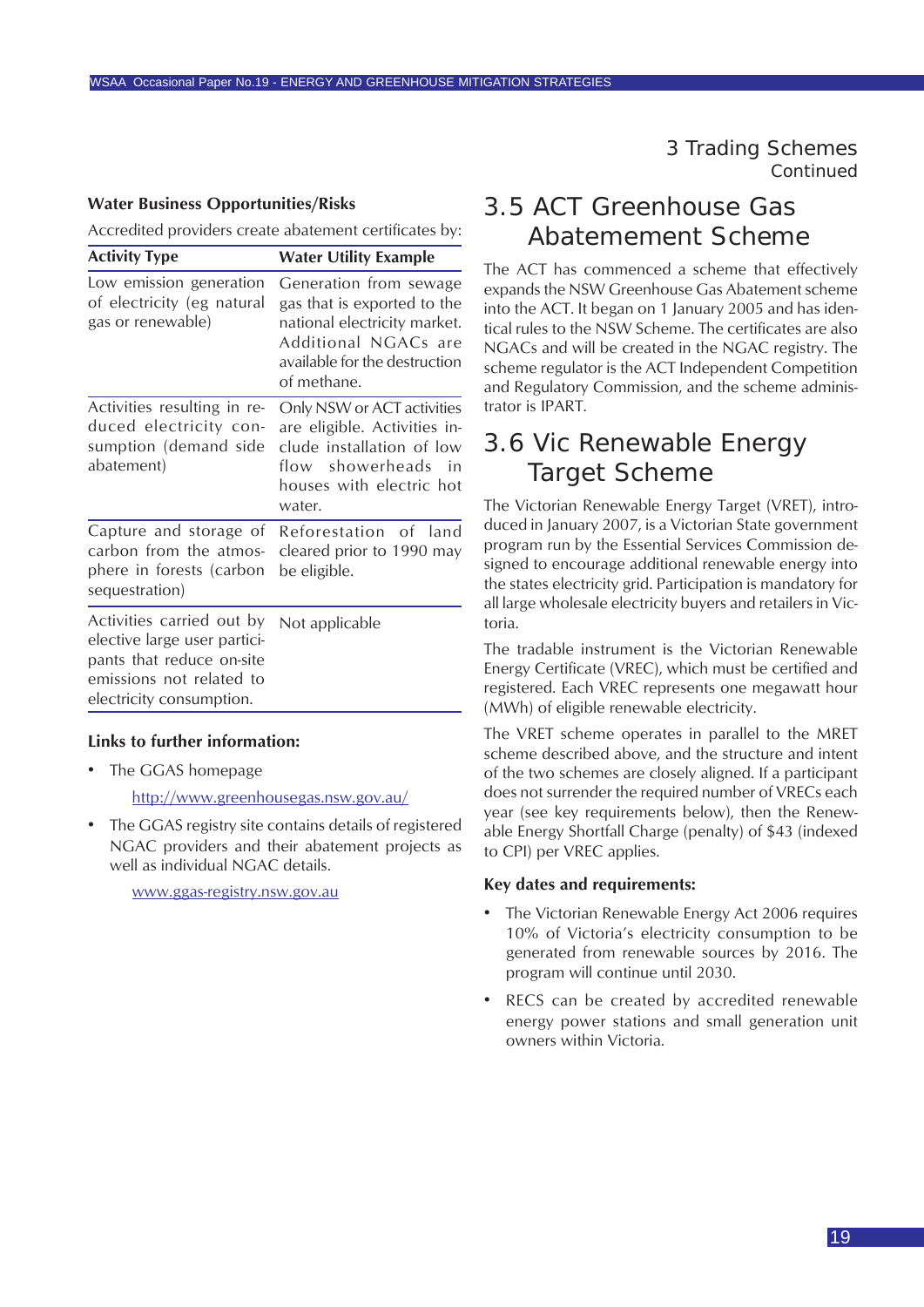# <span id="page-19-0"></span>3 Trading Schemes

### *Continued*

#### **Water Businesses Opportunities/Risks**

The VRET scheme only provides opportunities to renewable energy projects located in Victoria. Care must be taken when determining how a project is registered. The VRET legislation prevents project owners from switching between the MRET and VRET programs. Once a project has created RECs under MRET it can never go back to creating VRECs. The rules are still under development.

#### **Links to further information:**

• The Essential Services Commission homepage information on VRET :

http://www.esc.vic.gov.au/public/VRET/

• The REC registry site, which contains the registers of registered persons, accredited power stations, Renewable Energy Certificates (RECs) and applications for accredited power stations.

> http://www.esc.vic.gov.au/public/VRET/ Registers.htm

• The Victorian Renewable Energy Act 2006 can be found on the following Victorian Consolidated Acta website, under 'V'.

> http://www.austlii.edu.au/au/legis/vic/ consol\_act/

# 3.7 Vic Energy Resource and Efficiency Plans (EREP)

The Victorian EREP scheme is administrated by EPA Victoria, and commenced on 1 January 2008 (replacing the Industry Greenhouse Program). Participation is mandatory for all commercial and industrial sites in Victoria that use more than 100 TJ of energy and/or 120 ML of water in a financial year. Broad-acre agricultural primary production will not be included.

#### **Key dates and requirements:**

Participants are required to prepare Environment and Resource Efficiency Plans (EREP) and then implement actions with a payback period of three years or less.

Draft regulations and guidelines will be released for comment later in 2007, and will include requirements for:

- self-assessment and registration
- the assessment of energy/water consumption and waste disposal reduction opportunities
- the development, approval, implementation, monitoring and review of action plans.

#### **Links to further information:**

• EPA Victoria homepage information http://www.epa.vic.gov.au/bus/erep/

# 3.8 QLD 13% Gas Scheme

The scheme began on 1 January 2005 and will operate until 2020 and is designed to increase the percentage of gas generation in Queensland.

It was recently announced that this target will be increased to 18% by 2020. Participation is mandatory for electricity retailers selling to end users in Queensland. The tradable instrument is the Gas Electricity Certificate (GEC). One GEC represents 1 MWh of eligible gas-fired electricity.

Eligible fuels are:

- Natural gas
- Coal seam gas (including waste coal mine gas)
- Liquefied petroleum gas
- Waste gases associated with conventional petroleum refining

The penalty for not surrendering the required number of GECs is \$11.40/MWh. The after tax equivalent is \$16.29. GECs have traded for no less than \$14.00 since the market started due to a shortfall in supply.

Water Businesses Opportunities/Risks

Sewage methane is not listed as an eligible gas it is considered a renewable energy source and is thus eligible to create RECs.

#### **Links to further information:**

Queensland Government information website

http://www.energy.qld.gov.au/13percentgas.cfm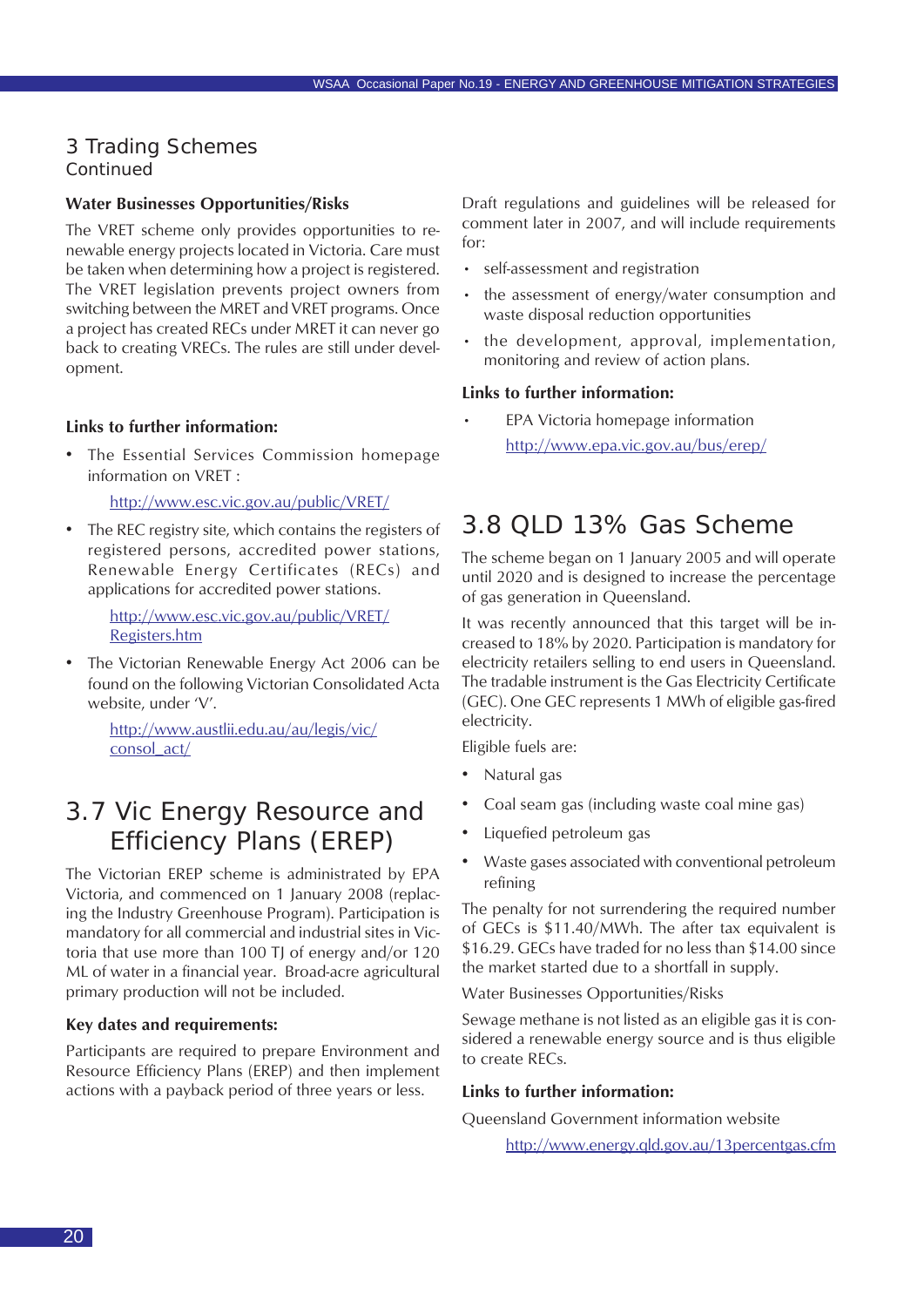# <span id="page-20-0"></span>3.9 Greenhouse Friendly™ Program

The Greenhouse Friendly™ Program is a voluntary offset trading program that can be used to make products or services carbon neutral in Australia. The Greenhouse Friendly™ logo shows the consumer that the manufacturer or service provider has offset the greenhouse emissions produced during the life of a product or service by reducing emissions elsewhere. Projects to offset greenhouse emissions may include, forestry sequestration, methane capture and destruction, renewable energy and energy efficiency projects and capturing greenhouse emissions from mining and production activities.

Eligibility requirements for abatement projects

The broad eligibility requirements for GF abatement projects are:

- Permanence a GF project must be a permanent and verifiable project that results in GHG emission reductions, avoidances or sequestration.
- Location a GF project must take place in Australia.
- Additionality a GF project must be additional to normal or required investment in GHG abatement, that is, beyond business-as-usual activities.
- Retirement after use a project may only be used once as an identified quantity of abatement under the Greenhouse Challenge Plus programme (irrespective of whether this is a GF project or not), after which it must be retired and can not be reused for any other offset or emissions credits scheme. Similarly, if a quantity of abatement has been declared or used in another scheme or for another purpose, it cannot be reused.

An abatement project will not be accepted if:

- The project was financed through another Australian Government or state program, other than for research and development purposes; or
- The project shifts emissions to other locations within Australia or overseas
- The abatement produced by the project cannot be verified to an acceptable standard.

If the abatement is financed through another Australian Government or State/Territory or local government measure (other than for research and development purposes), proportional crediting of the abatement will be applied.

Current offset providers include AGL, Global Renewables, Collex, Landfill Management Services and Origin Energy.

Examples of current carbon neutral products and services include the Sunrise Programme, Qantas flights, BP Global Choice fuels, Virgin Blue flights and Dulux Aquanamel paints.

#### **Water Businesses Opportunities/Risks**

Water business can potentially become suppliers of offsets. In addition, it may be that such projects could be eligible for Early Reduction Credits under the emissions trading scheme.

Greenhouse gas reduction projects of 5,000 tonnes of  $CO2<sub>-e</sub>$  or more that meet the additionality requirements are worth investigating. Energy efficiency projects with a payback period of 4 years or more identified through the EEO program may be eligible. Methane reduction activities are also potential offset projects. Note that it is very difficult to prove additionality for projects or programs that have already commenced.

The Greenhouse Friendly™ Program can also be used by water businesses to achieve carbon neutrality. A lifecycle assessment (LCA) is required to calculate the entire greenhouse gas footprint of the organisation. The costs of conducting an LCA and associated verification activities start at \$30,000. The benefit of undertaking to become carbon neutral under Greenhouse Friendly™ is that all claims are supported by the independent verification process.

#### **Links to further information:**

• Greenhouse Friendly™ homepage:

http://www.greenhouse.gov.au/ greenhousefriendly/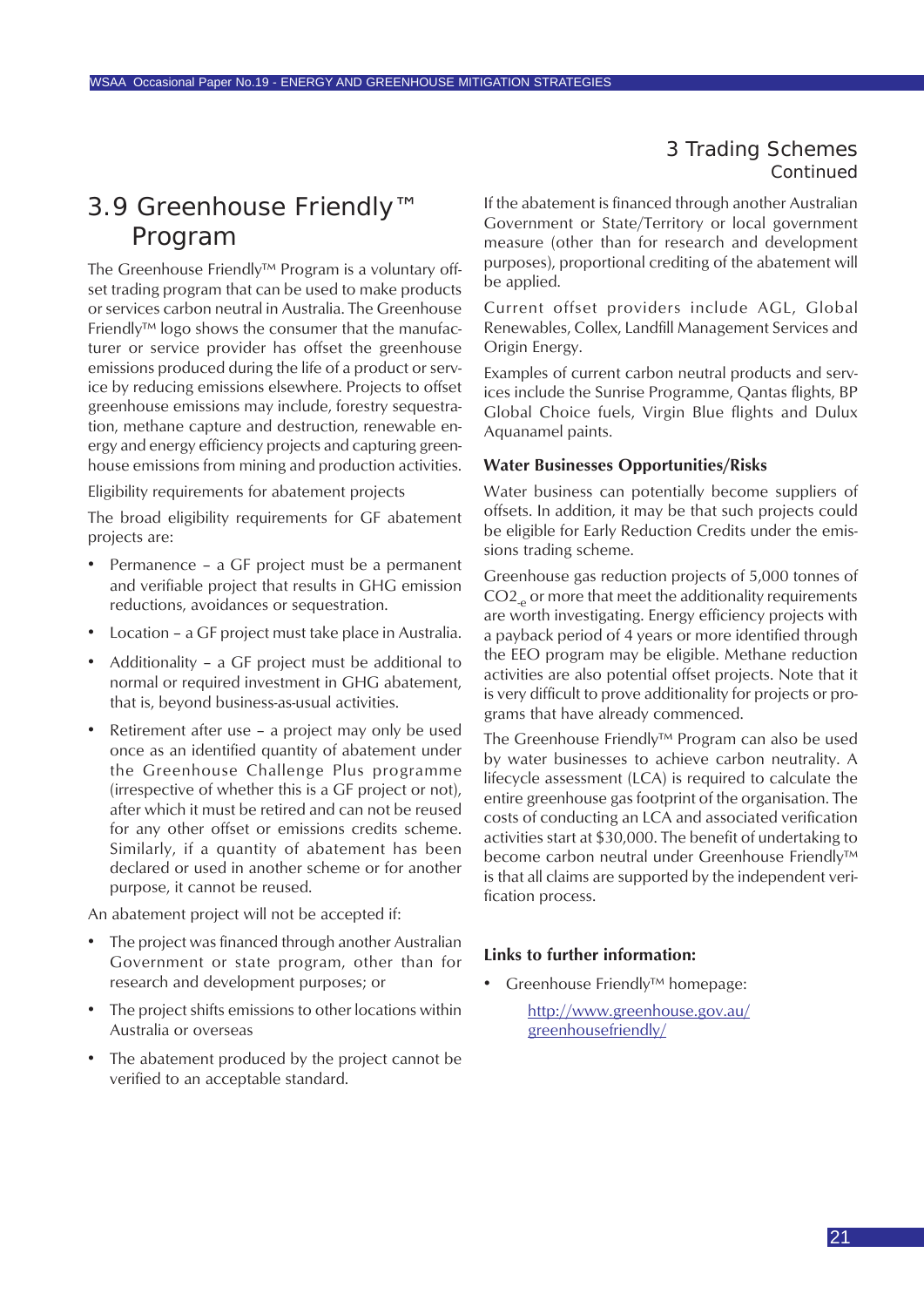# <span id="page-21-0"></span>3.10 Trading Commentary on carbon markets

The prices in environmental markets can be very volatile. The regulated markets are demand driven, and once demand has been satisfied, the price experiences a collapse. This phenomenon has occurred in the REC, NGAC markets (as shown above) and internationally in the European Union Emissions Treading Scheme. However the voluntary markets tend to behave in a different way. In these markets the demand has steadily increased, as more companies and individuals choose to offset some or all of their carbon footprint. Traditionally the early movers source the cheapest forms of abatement or renewable energy first, and as demand increases, the price also steadily increases. Price shocks tend to only occur in voluntary markets when new legislation is introduced, changing the fundamental value of the offset activity.

There are two other limits in both voluntary and mandatory markets that are critical:

The marginal cost of new abatement tends to be the upper limiting price. For Australia this price is approximately \$40/tonne for new renewable energy projects

and \$12/tonne for forestry sequestration. Even mandatory markets with penalty provisions tend to track to the marginal cost of abatement

The lowest that the price can theoretically fall to is zero; however we have seen in Europe that voluntary buyers keep prices to levels of at least \$2-3/tonne.

The forecast price range for Voluntary Carbon Offsets such as Greenhouse Friendlv™ is shown in Figure 9. The top of the range indicates the marginal cost of large scale forestry plantations in Australia. The lower bound on this chart is the cost of methane flaring activities, the cheapest form of carbon abatement under the program.

The price in the voluntary carbon market has also increased over the past twelve months, particularly due to the number of large organisations such as KPMG, PWC, NAB and IAG announcing they will be going carbon neutral. There is however large potential for forestry sequestration in Australia, and as such this will substantially limit price rises beyond the \$20/tonne level in the short to medium term.



**Figure 9: Forecast Price Range for Voluntary Carbon Offsets**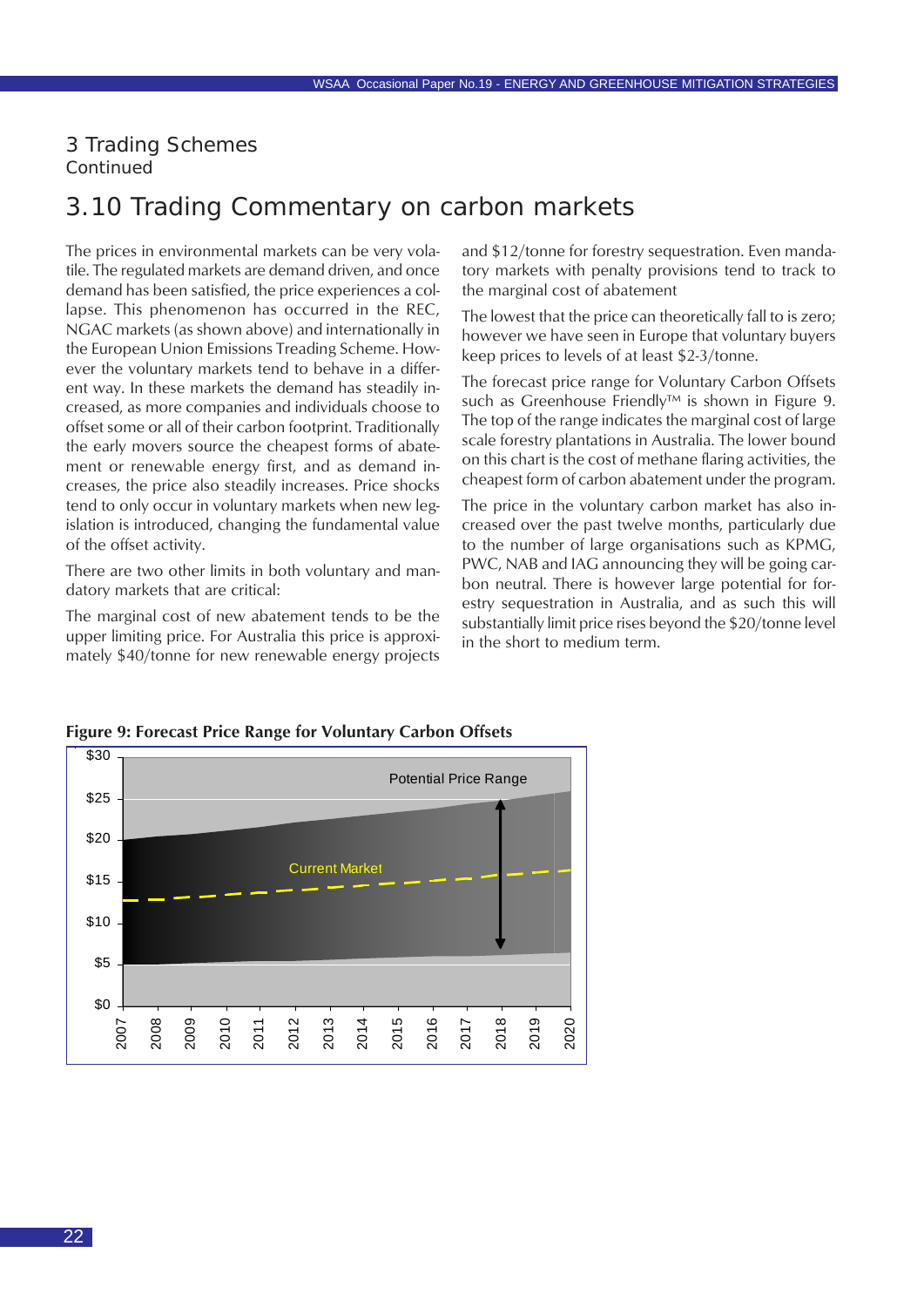# 4 Licensing Requirements

# 4.1 VIC EPA Protocol for environmental management

In 2006, a new Protocol for Environmental Management (PEM) was released for Greenhouse gas emissions and energy efficiency in industry. Applicants submitting a works approval or licence application must now ensure that requirements under the protocol are met. The PEM aims to ensure that cost-effective opportunities for greenhouse gas mitigation are undertaken, and greenhouse and energy issues are integrated with existing environmental management procedures.

#### **Key requirements:**

The anticipated impact of the proposed works on energy use and greenhouse gas emissions. Other feasible process options and fuel type selection may also be required in the application where relevant.

An estimate of annual energy consumption and non– energy related greenhouse gas emissions associated with the proposed works. This includes the quantity of each fuel (and electricity) to be used by the proposed works, the associated energy use and emissions.

A discussion of best practice for energy use and greenhouse gas emissions is required when the proposed works are estimated to use at least 500GJ of energy per annum and emit at least 100 tonnes of energy related CO2-e emissions per annum. The same is applicable for any non-energy related GHG emissions. The application must provide sufficient information to demonstrate that best practice has been investigated and identified, and will be implemented as far as practicable.

#### **Links to further information:**

The 'Resources' links on the following EPA website provide further detail on this area:

www.epa.vic.gov.au/greenhouse/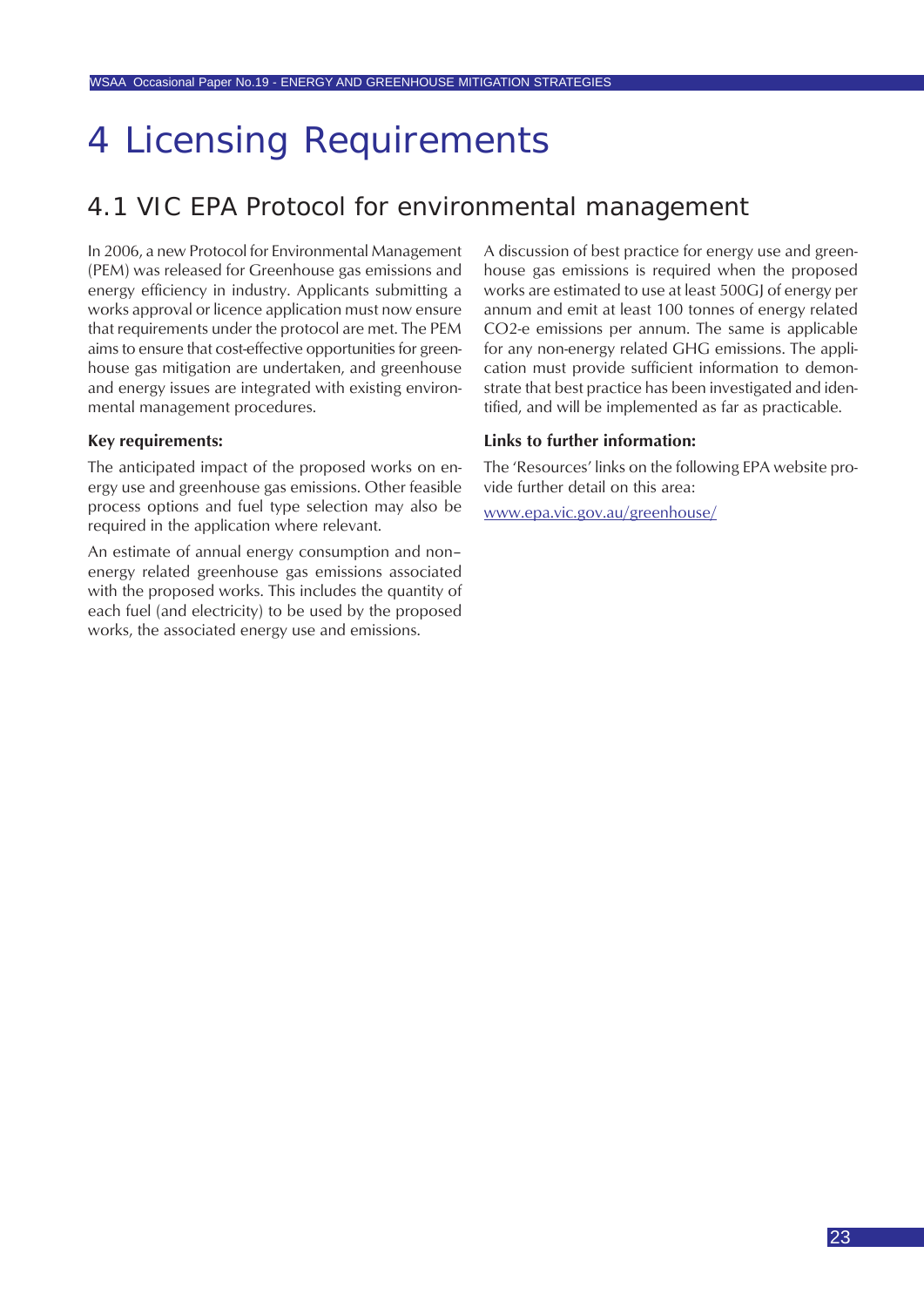# <span id="page-23-0"></span>5 Impending Legislation

# 5.1 Qld ClimateSmart 2050

The Queensland State Government recently announced (3 June 2007) a new Climate Change policy (ClimateSmart 2050 Initiative) including a number of new policy and funding areas. This included a Queensland renewable and low-emission energy target of 10% by 2020.

Details of the program have not yet been released, but it is likely to be similar in structure to the other state and national renewable energy target schemes.

The Queensland Government also announced a Smart Energy Savings Program. The scheme will require medium to large energy users to undertake energy efficiency audits and implement actions that have a payback period of three years or less.

A \$55 million fund for energy efficiency projects will be accessible to small and medium sized enterprises.

#### **Links to further information:**

• Queensland ClimateSmart 2050 Initiative

http://www.thepremier.qld.gov.au/ climatechange

# 5.2 W.A Energy Efficiency Scheme

On 6 May 2007, the WA Premier released a new policy: Climate Change - Making Decisions for the Future. The statement announced that the Western Australian government would be developing new climate change legislation including the following:

- A mandatory energy efficiency program that will require large and medium energy users to invest in cost effective energy efficiency measures
- A target to reduce emissions by at least 60% below 2000 levels by 2050
- A target to increase renewable energy generation on the South West Interconnected System to 15% by 2020 and 20% by 2025
- A clean energy target of 50% by 2010 and 60% by 2020.

#### **Links to further information:**

WA Department of Energy and Conservation

http://portal.environment.wa.gov.au/portal/ page?\_pageid=54,5690266&\_dad=portal&\_schema=PORTAL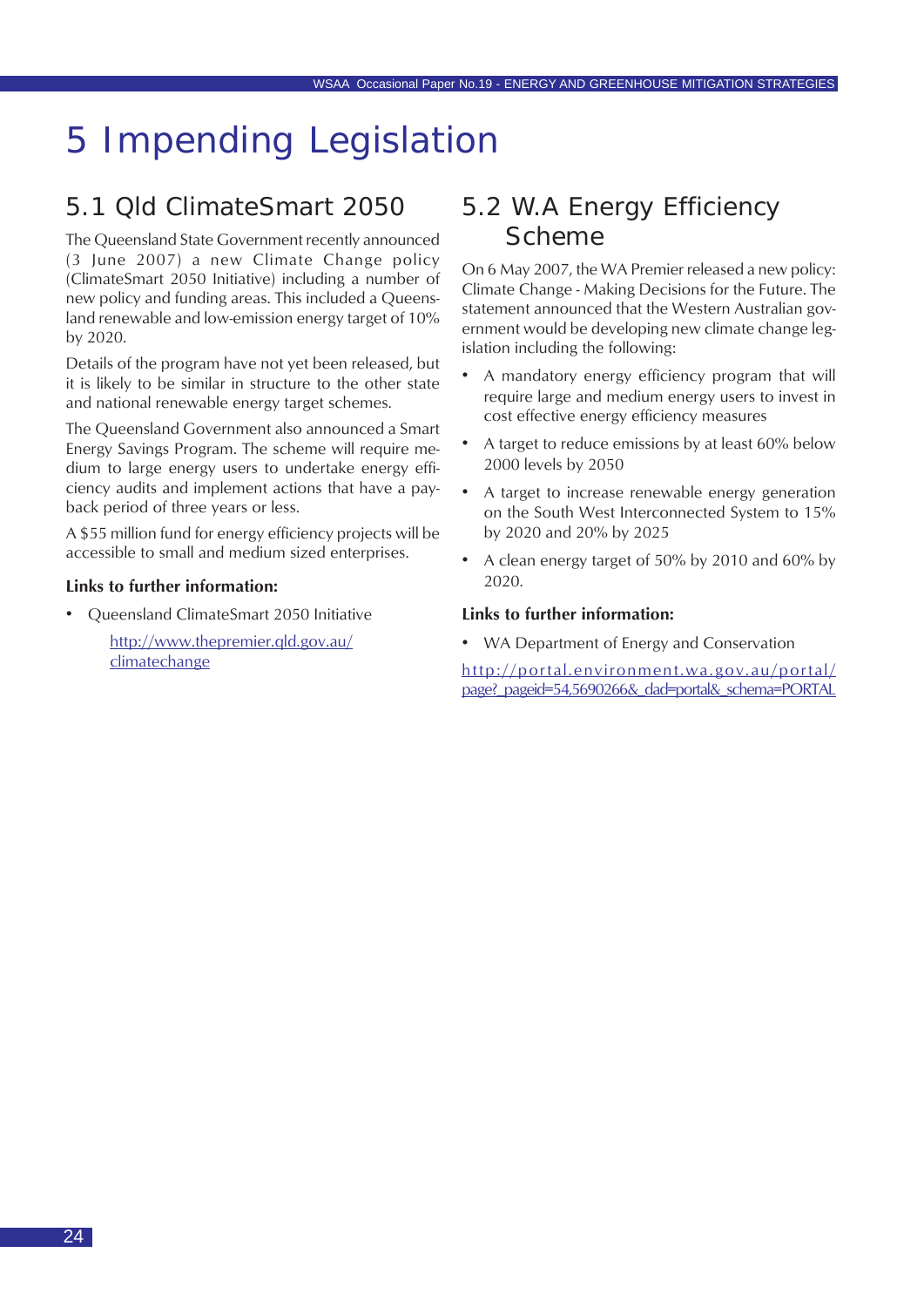# 6 International Ratings Programs

# 6.1 Carbon Disclosure Project (CDP)

The Carbon Disclosure Project questionnaire, focussed on greenhouse gas emissions reporting, is sent to over 2000 of the world's largest companies in February of each year, including the ASX100 and the NZ50. Responses are returned by May of each year and published in September.

In 2007, 77% of the FT500 answered.

#### **Link to further information**

http://www.cdproject.net

# 6.2 Dow Jones Sustainability Index (DJSI)

The DJSI questionnaire, focusing on economic, environmental and social sustainability criteria, is sent to the top 10% of the 2500 largest companies in the Dow Jones World Index. The questionnaire is sent out in April of each year, and companies are required to return questionnaires in June of each year and published in September.

#### **Link to further information**

http://www.sustainability-index.com

# 6.3 FTSE 4 Good Index

The FTSE4Good index was launched in 2001, and is updated in real time based on corporate social responsibility criteria. A licence is required before company performances under the index can be accessed.

#### **Link to further information**

http://www.ftse.com/Indices/ ftse4good\_index\_series/index.jsp

# 6.4 Australian SAM Sustainability (AUSSI)

The Australian SAM sustainability Index (AuSSI) was launched in 2005 and tracks on a daily basis the sustainability performance of the top third of Australian companies. The AuSSI is published b SAM industries (Sustainable Asset Management), a wholly owned subsidiary of Dow Jones.

#### **Link to further information:**

http://www.aussi.net.au/

# 6.5 Reputex Carbon Ratings

The RepuTex Carbon indices are updated in real time based on a company's ability to identify, manage and control risks associated with operating in a carbon constrained environment. All S&P/ASX300 companies are tracked, as are 1800 global companies. A licence is required before company performances under the index can be accessed.

#### **Link to further information:**

http://www.reputex.com.au/

# 6.6 Corporate Responsibility Index (CRI)

The Corporate Sustainability Index was first created in the UK by a group of leading businesses with Business in the Community (BITC), a 700 member business-led UK charity.

The index was launched in Australia in 2003, licenced to the St James Ethics Centre for implementation with The Sydney Morning Herald and The Age. Results are validated by Ernst & Young.

Business Council of Australia members and Australia's top 250 companies participate by invitation, completing an online survey focused on responsible business practice. Input is benchmarked against other respondents, and results published in The Age and The Sydney Morning Herald in May each year.

#### **Link to further information:**

http://www.corporate-responsibility.com.au/default.asp

# 6.7 TruCost PLC

TruCost is a UK based environmental research organisation which analyses environmental performance of companies based on external damage costs and benchmarking between companies and against Government Guidance. The index includes over 3,200 companies globally, including FTSE All-Share, S&P 500, Nikkei 225, DJ EuroSTOXX and MSCI indices.

TruCost utilises environmental impact profiles generated for different business activities and combines them with financial and segmental analysis to estimate a company's direct impacts. Indirect impacts are also quantitatively modelled and any public disclosures made by the company incorporated. An external cost is then applied to each resource/emission to generate an external cost profile.

Membership is available for a fee, and all results shared among members.

### **Link to further information:**

http://www.trucost.com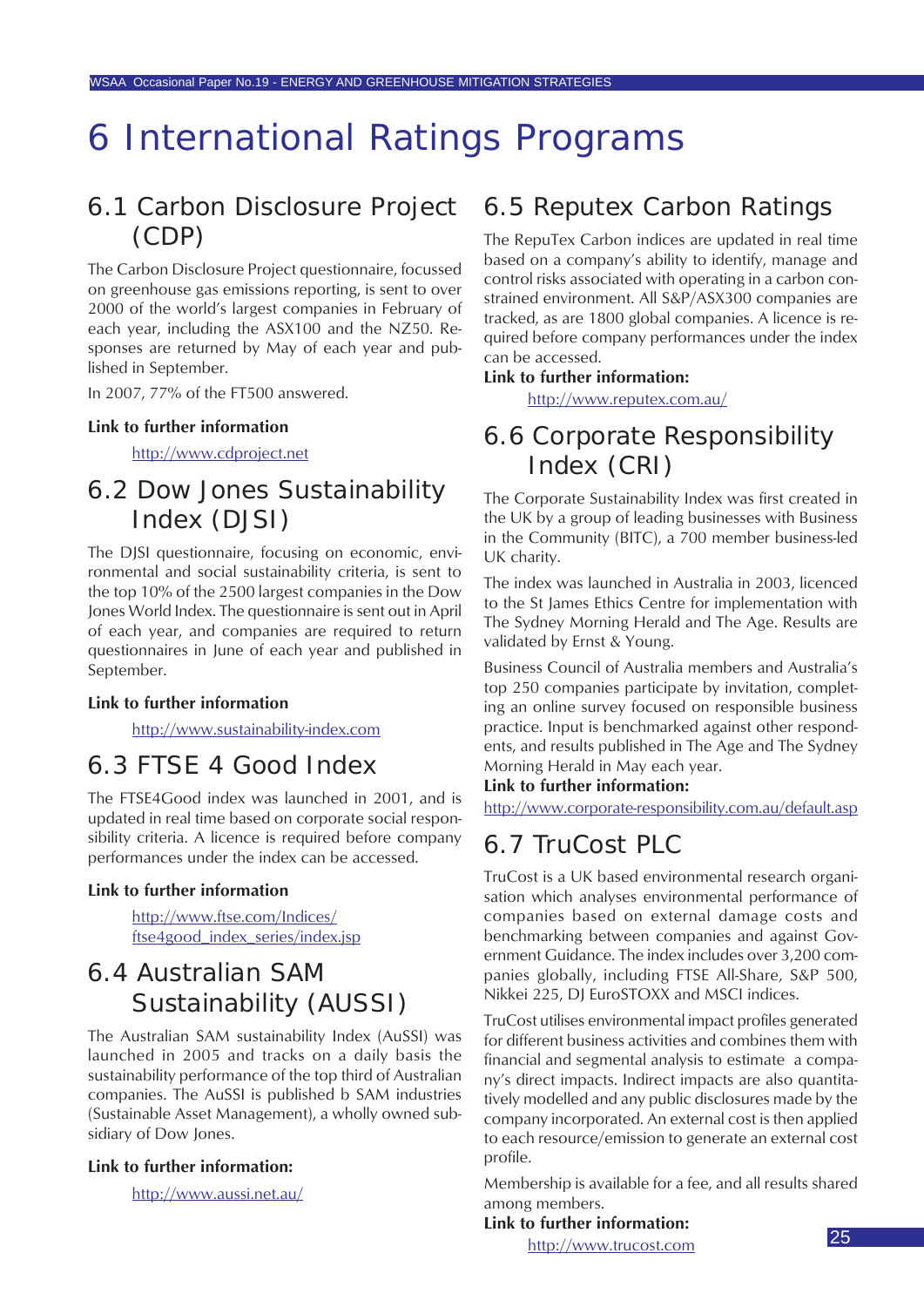**Melbourne Water Corporation)**

# <span id="page-25-0"></span>7 Water Case Studies

The following section summarises the carbon strategies of several of the water service organisations that presented at the WSAA workshop on the 30th and 31st of May 2007. The purpose of the workshop was to:

- Understand the issues surrounding climate change and the management of greenhouse gas impacts;
- Obtain an update on international science and directions;
- Get an overview of Australian greenhouse management programs and policy directions, including future regulation and targets;
- Understand reporting systems development;
- Examine some case studies on mitigation from within the water industry
	- Practical work by utilities
	- Asset Based
	- Policy and Decision Based
	- Decision Analysis

# 7.1 Common Greenhouse Strategy Elements

The fundamentals of greenhouse gas risk management are the same for all large energy users such as water utilities. All of the case studies presented at the workshop used a similar form of a carbon abatement hierarchy. One such example is presented below in Figure 10. The underlying principles of each management strategy are the same, that is avoid or reduce emissions first, then switch to greener fuel sources and lastly offset only when the other options have been exhausted.

#### UTILISE WASTE (eg. biogas, biosolids, flow, pressure, heat) SEQUESTER CARBON (eg. tree planting) PURCHASE OFFSETS (purchased in marketplace) SUBSTITUTE RENEWABLES (renewable energy production) Consider first **Consider** last IMPROVE **EFFICIENCY** (reduce energy use) AVOID

**Figure 10: Carbon Abatement Hierarchy (Source:**

Similarly the selection of offsets usually involves evaluation against common criteria as listed below.

- Cost measured in terms of  $\frac{1}{2}$ /tonne greenhouse gas abated
- Transparency and verifiability of abatement
- Additionality (see below)
- Certainty of delivery contractual certainty that abatement is delivered when required
- Flexibility to accommodate changes in volume required which may change from year to year depending on factors such as rainfall
- Adaptability to future policy and market environments
- Management complexity of implementation
- Communications ability for abatement to be articulated to stakeholders
- Co-benefits existence of benefits beyond the primary outcome of greenhouse gas abatement (such as improved catchment management).

The only difference between organisations are the rankings that are assigned to each of the qualitative criteria.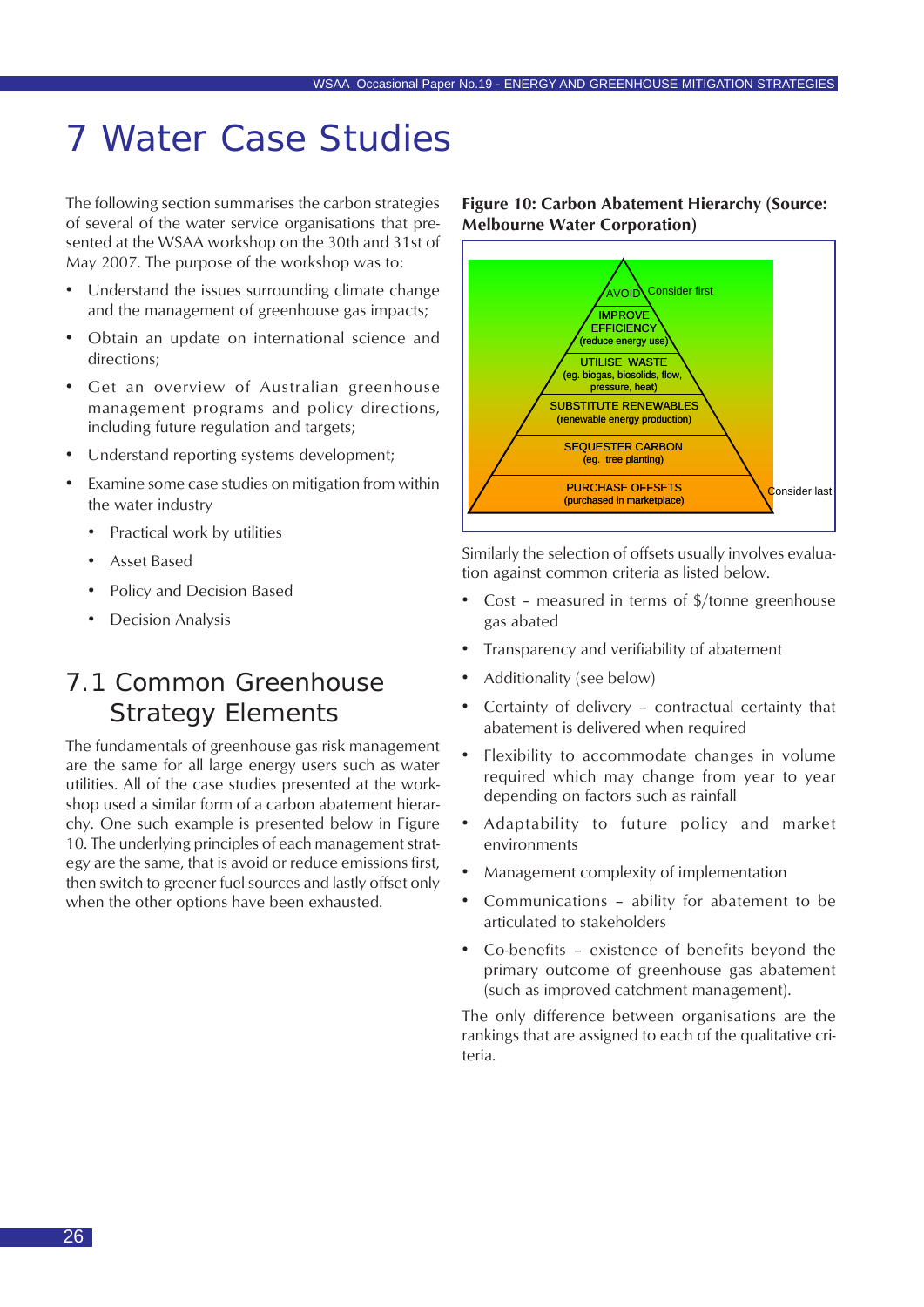#### <span id="page-26-0"></span>**Additionality**

Additionality is never far from any discussion regarding greenhouse gas mitigation policies and markets. It is a particularly complex and contentious issue to resolve, not helped by the fact that different stakeholders identify different types of additionality and place different importance on these.

Very broadly, additionality may be classified in two ways: emissions additionality and project additionality.

A project has emissions additionality if the emissions are reduced from what they would have been in the absence of the project and emissions have not been transferred to elsewhere in the world.

Project additionality addresses the more difficult question of "would the project have happened anyway?" either due to regulatory requirements or because it made financial sense. Proving financial additionality can be difficult, particularly where there is a positive internal rate of return that is close to the investment level required for the organisation.

# 7.2 Water Corporation

The Water Corporation has been investigating GHG emissions reductions for over 5 years and has so far reduced emissions by 10% and received an AGO Gold award in 2003 for its achievements. It participates in Greenhouse Challenge Plus and has a comprehensive understanding of its energy use.

### 7.2.1 Current Greenhouse Inventory



#### **Figure 11 Water Corporation's Current Greenhouse Inventory**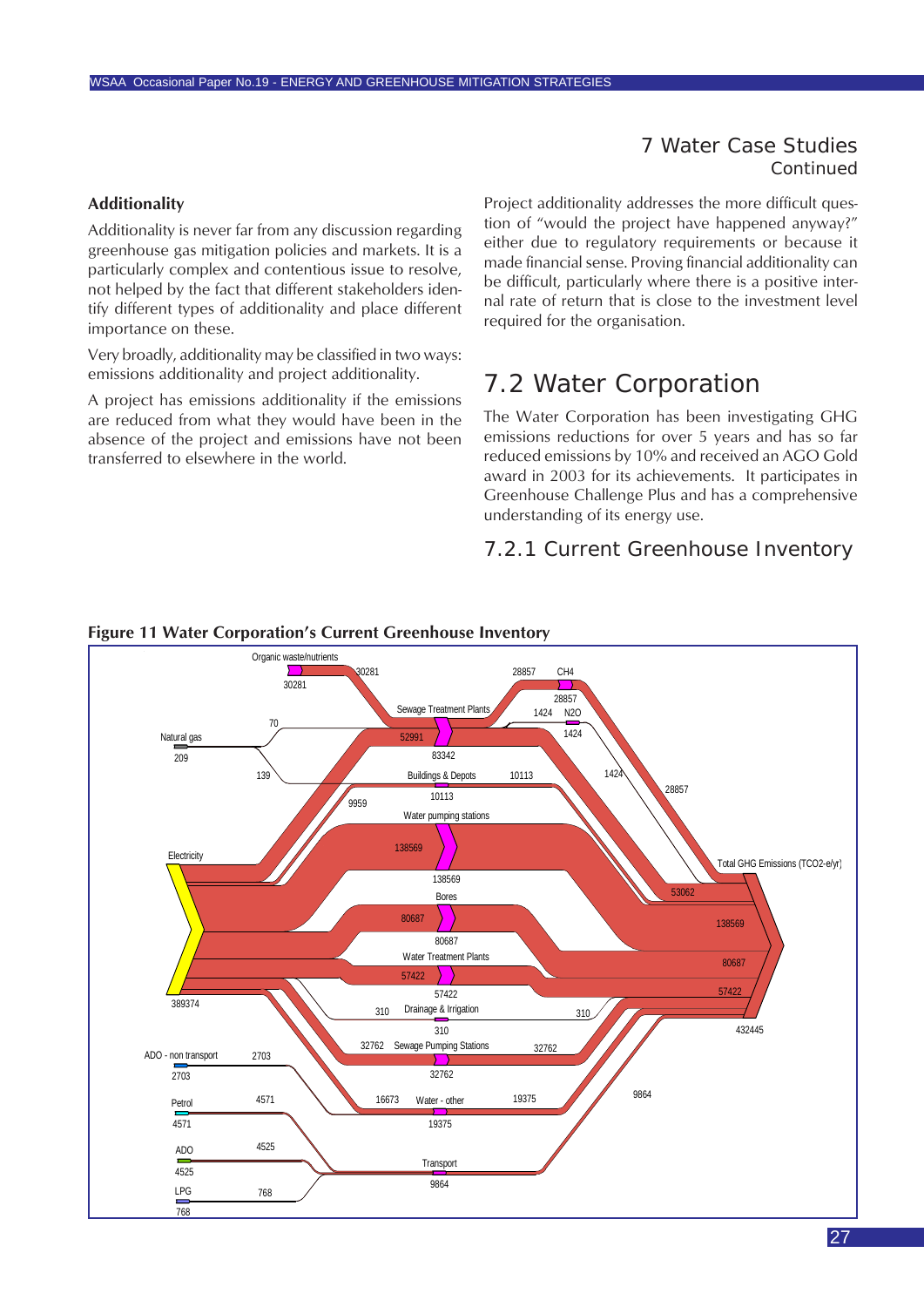# <span id="page-27-0"></span>7.2.2 Greenhouse Gas Management **Policy**

Water Corporation has a draft greenhouse abatement strategy and policy and the elements include:

- Aspirational target of greenhouse neutrality by 2030 with linear annual transition targets;
- Corporate sustainability principles;
- Responsibility extending to every employee;
- Membership of Greenhouse Challenge Plus;
- Emissions included in the scope are all staff, all assets, all activities and services according to operating licence.

Development and implementation of the strategy and policy is overseen by a General Manager – level steering committee with broad representation from across the organisation.

## 7.2.3 Community Consultation

To help develop the strategy and business case and clarify the need to act, Water Corporation undertook a survey of its customers in 2006 in relation to the attitudes and perceptions on climate change and greenhouse gas abatement. The key findings of the survey were:

- Water shortage, global warming and greenhouse gases are amongst the environmental issues of most concern to the community; and
- Using renewable energy is the preferred abatement initiative for most, with energy efficiency improvements and water demand management also seen as important.
- Eighty-one percent of those surveyed were prepared to pay an extra \$6.00 on their bill for the increased use of renewable energy compared to 55% four years ago. An additional finding was that that two thirds would be prepared to pay over \$20 per year for full abatement of Water Corporation's greenhouse gas emissions.

# 7.2.4 Incorporating Carbon Costs

Water Corporation are proposing shadow carbon pricing in the decision making process. At a policy level, an agreed shadow price for carbon is essential to get greenhouse gas impacts inside the minds of those making the investment decisions by giving them something tangible to work with. It becomes another element on the economic side of sustainability assessments.

The WA Government has also provided guidance on the carbon pricing that businesses should use in long term planning decisions

Water Corporation is also moving towards consideration of embodied energy in investment decisions, but further development of the modelling is required before it is feasible to implement.

# 7.2.5 Abatement Activities

Abatement decisions have been based on sustainability principles, hierarchy of preferences (see Figure 10 above) and cost effectiveness. There is to be an annual review of abatement pathways and opportunities.

There is to be a portfolio rather than project approach to meet annual abatement targets, and as 90% of the emissions come from electricity, there is a finite amount that can be done internally through energy efficiency alone. Carbon intensity of energy sources has the greatest potential to reduce emissions, such as through increasing use of renewable energy. Currently the split between abatement options being considered to meet the interim 2016 target are:

#### **Renewable energy**

- The Perth Seawater Desalination Plant is powered exclusively by renewable (wind) energy from a wind farm at Emu Downs. The WA Government has committed to also running the (next) Southern Seawater Desalination Plant on renewable energy.
- Cogeneration from WWTPs. Woodman Point WWTP already saves \$0.9 million in energy costs and 50,000 t CO2-e. A new project at Beenyup WWTP would have an abatement cost of \$15/tonne CO2-e.
- Solar power at head office is being investigated but at current prices would have an abatement cost of \$250/tonne CO2-e.
- Existing renewable energy purchases and exploration of new avenues such as mini-hydro.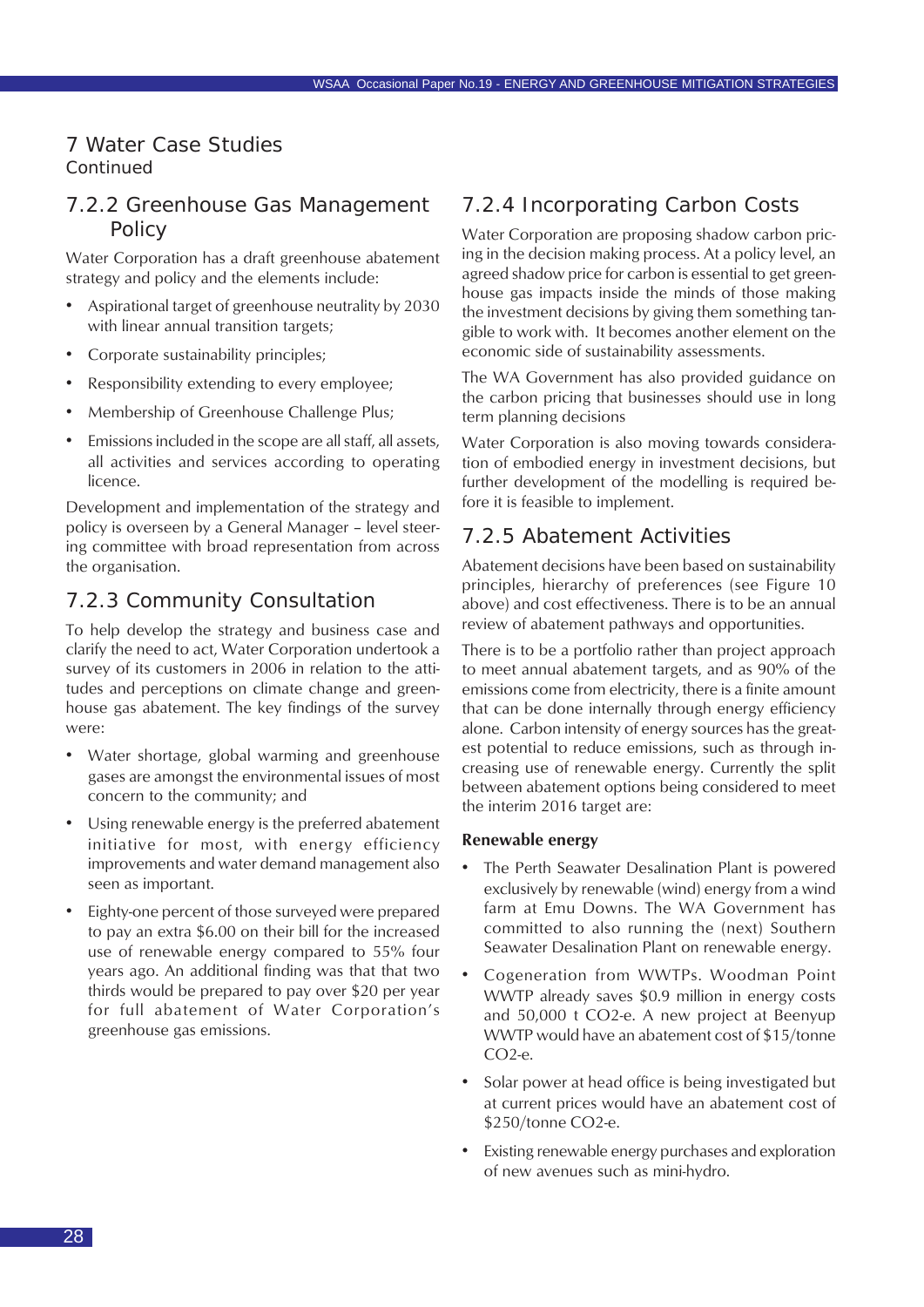#### <span id="page-28-0"></span>**Energy efficiency**

- Pumping efficiency activities will focus on the highest energy consuming bores and pump stations. They will include: a pump monitoring, testing and overhaul; reduced flow rate and/or head; and incorporating energy intensity into investment decisions. Marginal cost of greenhouse reductions is below \$1 per tonne of CO2-e.
- Other energy efficiency gains will be made in building energy performance improvement, staff behaviour changes and waste water treatment efficiency.

#### **Water demand management**

• Reducing urban water use from 180 to 155 kL per person per annum already delivers emissions savings of 30,000 tonnes of CO2-e. Further initiatives are expected to save another 16,000 tonnes.

#### **Offsets will make up the balance of the abatement**

- Biosequestration on landholdings can potentially deliver 6,000 t CO2-e per year. Plantation forests near WWTPs will provide a use for treated wastewater.
- Offsets are likely to be purchased from external sources to make up the shortfall between annual emissions targets and actual emissions. Only sources certified by the AGO will be considered, and assessed against internal assessment criteria.
- Current offset policy and accounting uncertainty presents a significant risk to any commitments to purchase offsets.

# 7.3 SA Water

## 7.3.1 Climate Change Impacts

Bureau of Meteorology data show a decadal decline in rainfall in South Australia like much of Southern Australia. Temperature records over the past 50 years also show that annual average temperature has been increasing and these trends have strengthened during the past 55 years and in the most recent decade.

Temperature is predicted to continue to warm by 2030 with additional increases by 2070 with inland areas of the state experiencing more of an impact. Rainfall is predicted to progressively decline in 2030 and 2070 in most regions with significant changes in rainfall across the seasons.



### 7.3.2 Current Greenhouse Inventory **Figure 12 Greenhouse gas emissions by key activity**

## 7.3.3 Greenhouse Gas Management

SA Water is being guided by South Australian policy to assist in the setting of targets. The South Australia Strategic Plan (SASP) has the objective of achieving the Kyoto target by limiting the state's greenhouse gas emissions to 108% of 1990 levels during 2008-2012. This is designed to be a first step towards reducing emissions by 60% by 2050. Recent draft legislation included an additional interim target of decreasing emissions to 1990 levels by 2020 (since dropped).

In addition the SA Government has made commitments of achieving 20% use of accredited GreenPower by 1st January 2008, although this excludes Government Business Enterprises such as SA Water.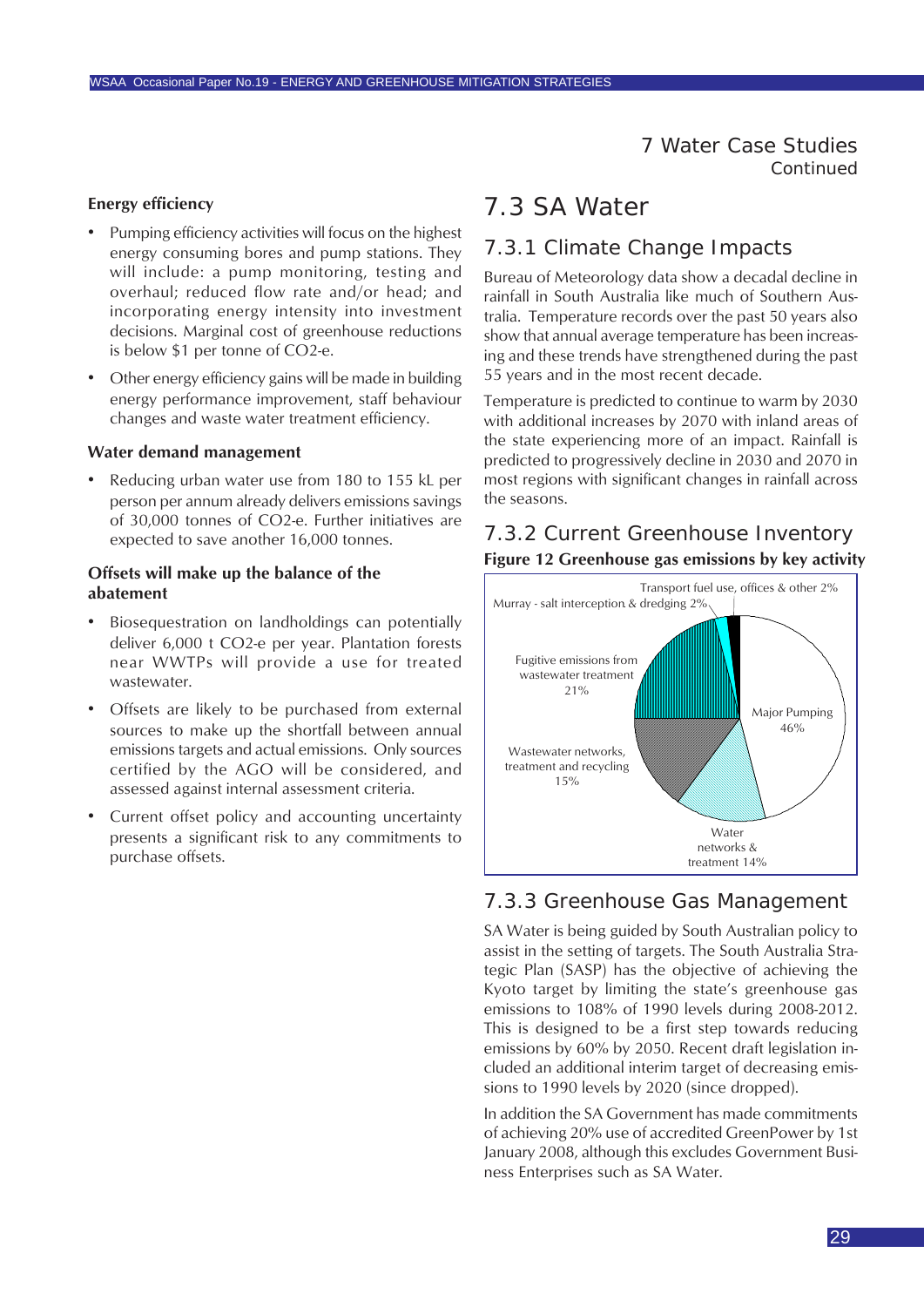<span id="page-29-0"></span>SA Water has set a 10% target for achieving 10% use of renewable energy for 2006-07. The A challenge SA Water has in managing any target is that pumping is inversely related to the rainfall at Mount Lofty. In dry years, the quantity of purchased electricity can more than double from 200,000 MWh to 440,000 MWh. To smooth out this variability the SA Water's annual renewable energy purchase is based on renewable energy used in 06/07 divided by 5 year rolling average of total electricity use. SA Water first counts the use of its own self generated renewable electricity at its wastewater treatment plants and then quantifies the balance to be purchased from the market. May forecasts included

- 10,000 MWh from biogas self generated and used electricity
- 25,000 MWh of accredited GreenPower purchased in December 06
- 5,000 MWh of accredited GreenPower to be purchased within weeks

SA Water's sale of accredited Greenpower from its mini hydro electric scheme is not reported as a reduction but as an influencing activity because it is sold to others (and the AGO will not allow SA Water to make an internal transaction of its own accredited Greenpower due to conflicting boundary and trading rules).

In relation to new biogas power generation systems SA Water does not intend to create and sell renewable energy certificates to others for renewable energy that it will be using and claiming for itself as there is concern that this would be would effectively be double counting the renewable electricity and the associated greenhouse benefits.

# 7.3.4 Incorporating Carbon Costs

SA Water does not currently avoid or offset greenhouse costs of new infrastructure. However carbon price scenarios and higher standard electricity cost assessments are being run on a trial basis to consider the impact and to prepare for future carbon constraints.

### 7.3.5 Abatement Activities

SA Water are taking a portfolio approach to reducing emissions.

- A budget has been allocated for 2006-07.
	- SA Water is planning to achieve the Kyoto commitment of capping emissions by 108% for 2008 - 2012 covering its own activities.
	- 10% use of renewable electricity in 2006-07
	- There is a key performance indicator requiring reductions of 75,000 tonnes in 2006-07.

The difficulty arises when attempting to account for nonclaimable activities such as:

- Efficiency gains against business as usual
- Influencing actions (reductions in water usage translating to less pumping)
- Establishing future carbon benefits from revegetation

The following elements are the main areas of focus of abatement activities.

#### **Pumping Efficiency**

A performance management program has been established for approximately 25 years. Pump improvements have been made with low friction coatings and mechanical seals. Technical and trades staff achieve and maintain 5-7% higher efficiency from typical large pumping units compared with performance when they were new.

One mini hydro scheme was established in 2003 in the network replacing a pressure a reduction valve. This achieves approximately 6,000 MWh of GreenPower generation each year. SA Water has a 50% joint venture with Hydro Tasmania and is seeking approval from the AGO to retain its share of GreenPower and claim it as a direct offset.

#### **Use of Biogas**

Up to 15,500 MWh of electricity can be generated from biogas each year at the Glenelg and Bolivar WWTPs. All electricity is used on site and claimed as zero emissions. There are upgrades planned for Bolivar and Christies beach.

The Christies Beach upgrade includes options for a combination of natural gas and biogas. The endorsed option will commence the project with sufficient units to consume all biogas with foundations and housing for future expansion and connection to natural gas.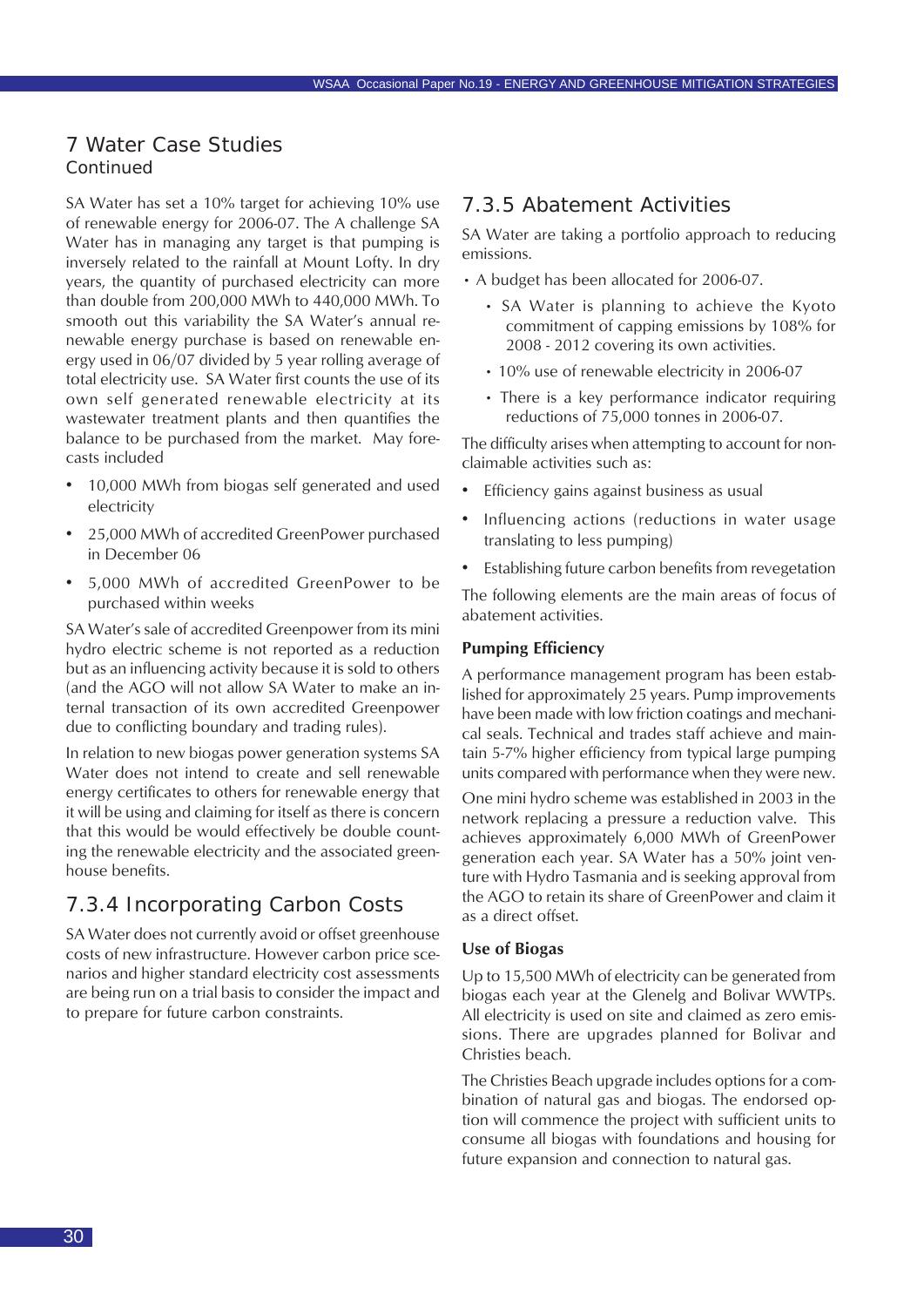#### <span id="page-30-0"></span>**Revegetation**

SA Water's Goal is to undertake 135 hectares/year for carbon capture, water quality, land management and biodiversity benefits.

# 7.4 Melbourne Water

## 7.4.1 Current Greenhouse Inventory

Melbourne Water has been investigating the issues of energy and greenhouse since 1996 when the electricity market deregulated in Victoria. As a result Melbourne Water has very good baseline inventory data, with records dating back to 1995.

Melbourne Water used the historical data to develop a 15 year projection of emissions for each site. The forecast allowed for the effects of population growth, operational changes, major projects and energy efficiency



measures. Major projects that result in increasing emissions include:

- Desalination (would increase energy use by 100% although state government has announced new proposed plant would be powered by renewable energy)
- Tertiary treatment
- Re-commissioning of a reservoir requiring a new water treatment plant
- Sugarloaf pipeline for water from the Goulburn River (to be powered by renewable energy)

## 7.4.2 Greenhouse Gas Management Policy

Melbourne Water has an Energy and Greenhouse Steering Committee overseeing the identification and implementation of energy efficiencies and greenhouse gas emission reductions. The Manager of Corporate Strategy chairs the committee and there is representation from all areas of Melbourne Water's business amongst the members.

Key performance indicators have been developed namely:

- Greenhouse emissions reduction from the 2000/01 baseline. In 2005/06 Melbourne Water had achieved a 35% reduction.
- Increased renewable energy use or export. In 2005/ 06 over 40% of the energy used or exported was from renewable energy generation.
- Board approved future targets to achieve zero net greenhouse gas emissions and 100% renewable energy use or export by 2018.

Melbourne Water has conducted a joint CSIRO study into climate change impacts. The key conclusions of the study were that:

- Australia is particularly vulnerable to climate change;
- Climate change poses major risks for Melbourne Water; and
- Reducing global greenhouse emissions would reduce the rate and magnitude of climate change.

### 7.4.3 Incorporating Carbon Costs

Major project options are assessed using the price of GreenPower in the electricity supply assumptions. This ensures that the long term target costs are incorporated into major infrastructure investment decisions.

### 7.4.4 Abatement Activities

Abatement decisions have been based on a hierarchy of preferences (see Figure 10 above) and cost effectiveness. Abatement activities are summarised below.

#### **Energy Efficiency**

Control changes to sewage pumping stations has made efficiency gains improvements without requiring pump replacement or other significant capital expenditure.

• At Hoppers Crossing SPS savings of 3.2% have been achieved saving 700 MWh, \$43,200 and 980 tonnes CO<sub>2-e</sub> per year.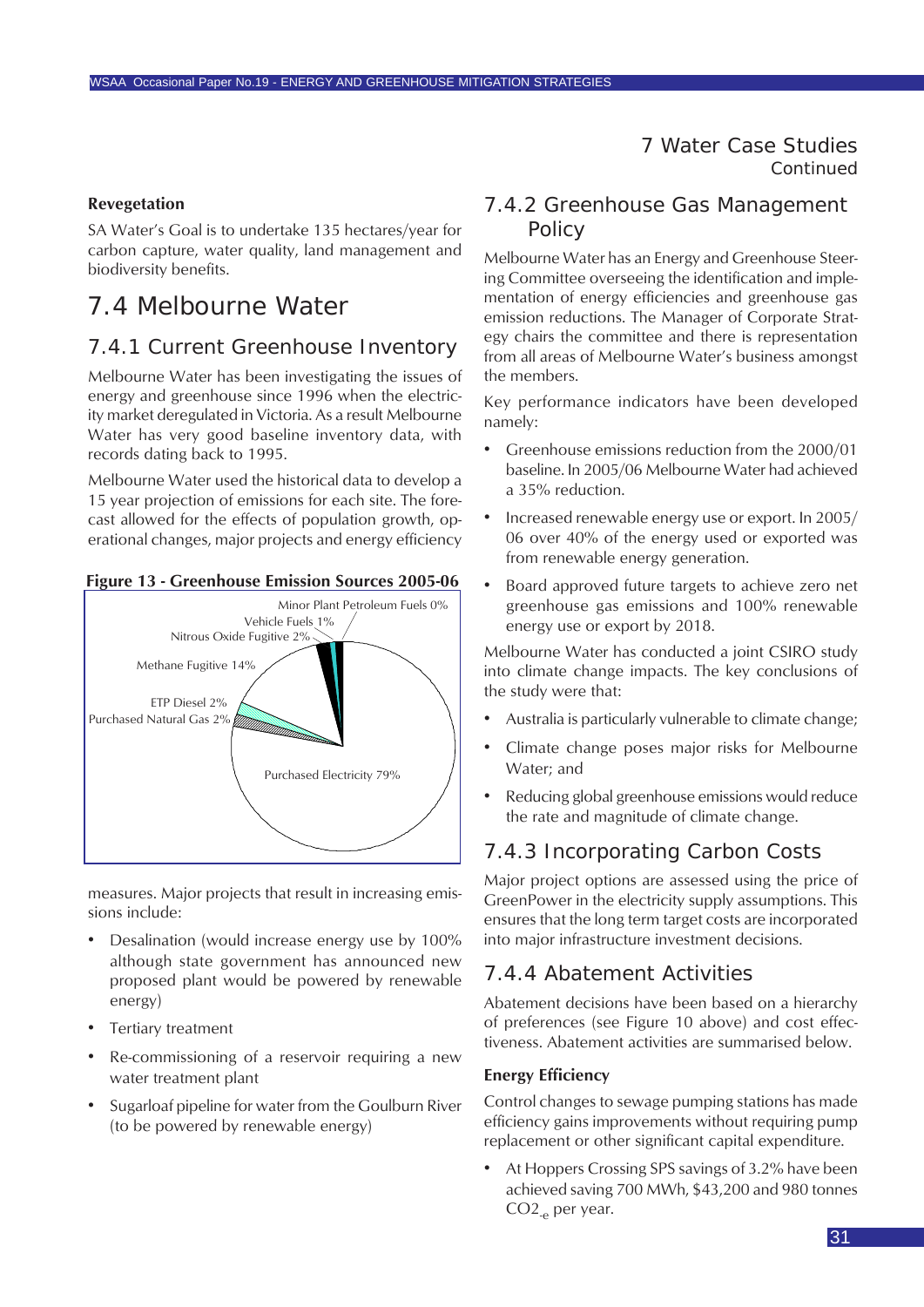<span id="page-31-0"></span>• At Brooklyn SPS savings of 1.7% has been achieved saving 160 MWh, \$13,900 and 225 tonnes CO2-e per year.

The biggest energy consumption at Eastern Treatment Plant is the aeration blower. Preliminary results from efficiency improvements indicate savings of 2,460 MWh, over \$160,000 and 3,440 tonnes CO2-e per year.

Replacement motor drives at Yering Gorge pumping station will save approximately 1,000 MWh per year.

#### **Waste Utilisation**

Melbourne Water undertook a multi-criteria decision making assessment to determine the optimum renewable energy solutions both internal and external to the existing infrastructure.

Biogas generation occurs at both Eastern and Western treatment plants, generating a combined total of over 80,000 MWh of renewable energy per year. The lagoons at WTP were covered and the resulting generation covers 60% of the energy required to operate the treatment plant.

 A further 40,000 MWh per year is expected to be generated from the installation of mini hydro generation at pressure reduction valves around the system.

Since the assessment on generation options was undertaken, a number of companies have approached Melbourne Water with other renewable energy alternatives. As a result there are preliminary investigations on the use of algae as a renewable energy fuel. Melbourne Water will continue to identify opportunities in pioneering technologies, as projects such as the use of algae are potentially eligible under the federal Low Emissions Technology Demonstration Fund (LETDF).

#### **Sequestration**

There are minimal opportunities in sequestration due to time scales and risks. There is some stream frontage rehabilitation but it is not of a commercial scale. There is potentially suitable land at WTP however the land use strategy characterised large scale tree planting as having lower value.

#### **Offsets**

Melbourne Water prefers to contribute to reducing greenhouse gases through investment in sustainable energy sources rather than through purchasing offsets. Once internal opportunities have been exhausted however, there are benefits of increasing market demand for offsets to drives new investment. As such the balance of Melbourne Water's target is to be met through the purchase of GreenPower.

# 7.5 Sydney Water

## 7.5.1 Greenhouse Gas Management Policy

Sydney Water have a goal of becoming carbon neutral for energy consumption by 2020, with a 60% reduction by 2012. The Board believes that Sydney Water should be taking a leadership role but required a firm business case to justify the expense to the pricing regulator.

There are multiple benefits that Sydney Water has identified:

- Lower energy bills
- Reduced carbon risk
- Leadership in reducing climate change impacts
- Reduced environmental impact of energy use
- Regulator & community perception
- Improved staff attraction and retention, which is particularly important given the tight employment market for water industry professionals. Sydney Water have also estimated that it costs \$200,000 per loss of staff member.
- Shareholder/Government Benefits helping the state government show leadership.

## 7.5.2 Incorporating Carbon Costs

There is greater scrutiny of the consideration given to climate change impacts in future development applications as demonstrated in the Anvill Hill Coal Mine Case (2006).

Options to reduce the greenhouse gas emissions from electricity required to power the desalination plant were incorporated into the project budget from the feasibility stage. There is now a commitment to power the plant with 100% renewable energy.

There are several cogeneration projects planned for the Sydney Water STPs and the business cases were built on accounting for the income from trading the greenhouse gas reductions from the projects.

### 7.5.3 Abatement Activities

Sydney water has implemented abatement activities as outlined below.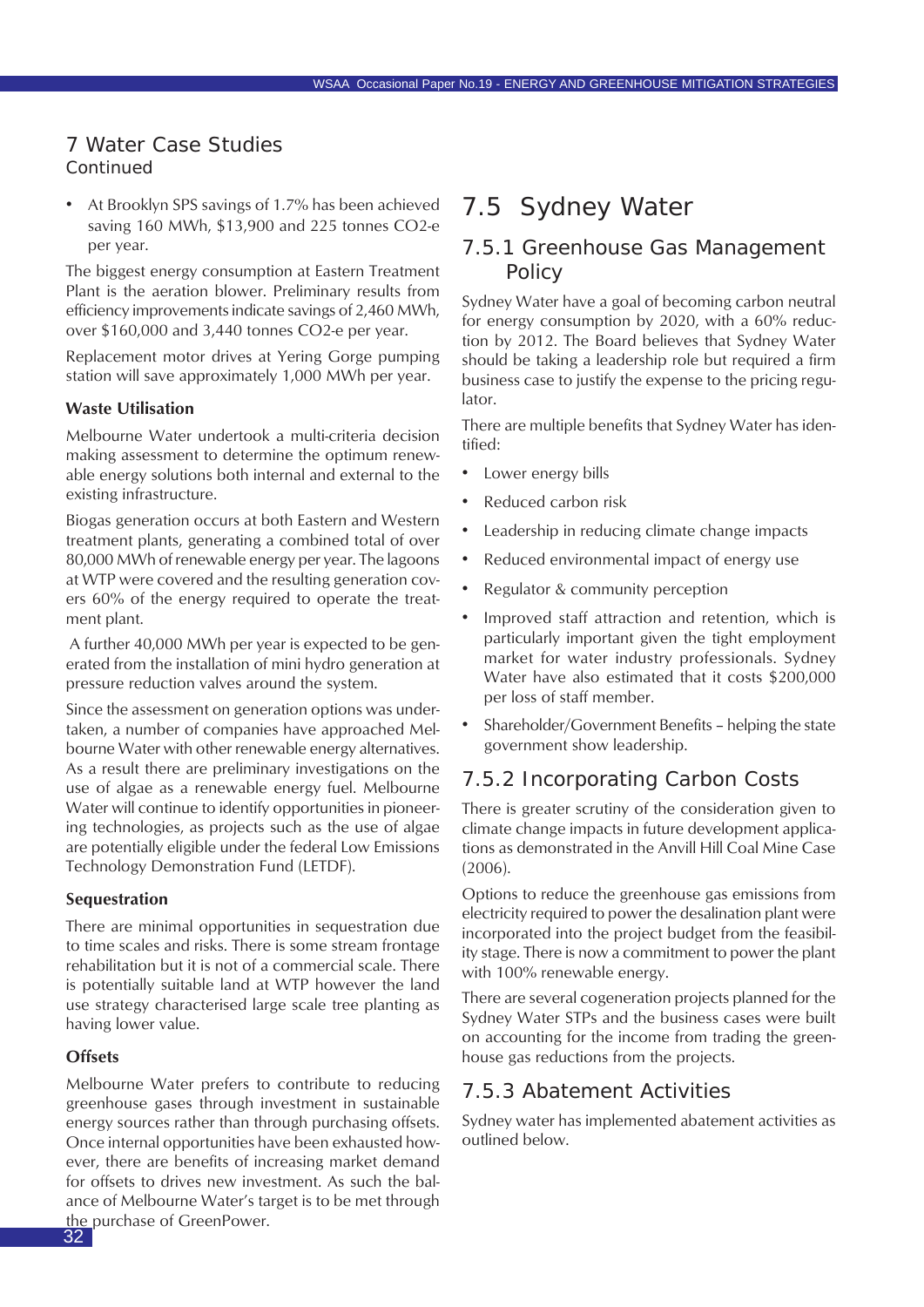#### <span id="page-32-0"></span>**Renewable Energy**

By 2009 Sydney Water will generate 20% of its annual electricity consumption internally through biogas cogeneration and hydro stations.

#### **Energy Efficiency**

Demand has been reduced through energy efficiency actions in the pumping network. The energy efficiency projects delivered net savings in expenditure terms as well.

#### **Residential Demand Management**

- Retrofitting of low flow showerheads in houses with electric hot water systems in NSW results in over 4 4 tonnes of greenhouse gas abatement over the life of a showerhead installed on an electric hot water system,
- Water efficient washing machine receive a \$150 rebate and also result in greenhouse savings of between 1.5 and 3.5 tonnes per machine over the life of the machine.

### 7.5.4 Achieving Carbon Neutrality

Sydney Water has built a two tiered methodology for achieving carbon neutrality to achieve it at no net increase in cost to the consumer. The total cost is expected to be less than 1% of annual revenue.

#### **Identification and Incorporation of Existing Requirements**

The first step was to identify any requirements that Sydney Water already needed to comply with in its operations. The NSW Government Greenhouse Energy Management Policy has targets that required government agencies to purchase 6% GreenPower with the possibility of substantial increases in the future.

#### **Identification of Internal Abatement Options**

A decision was taken that Sydney Water would forego revenue from the sale of RECs, GreenPower and NGACs, and retain these instruments to count as greenhouse gas reductions internally. Internally generated carbon credits are expected to meet Sydney Water's targets until 2018 (depending on the treatment of fugitive methane under a national emissions trading scheme).

# 7.6 Brisbane Water

## 7.6.1 Current Greenhouse Inventory

Brisbane Water's greenhouse gas emissions breakdown by source is shown in the figure below. The greenhouse gas emissions are for the 2005-2006 financial year. It has been assumed that emissions from well managed aerobic plants are zero.

#### **Figure 14 - Brisbane Water's greenhouse gas emissions by source**



## 7.6.2 Greenhouse Gas Management Policy

Brisbane Water is a commercialised business unit of Brisbane City Council, and so the greenhouse reduction targets are driven largely by the council's policy.

Brisbane City Council targets are:

- 45% greenhouse gas reduction from 1990 Levels by 2010 (227,304 tonnes CO2-e of which 110,727 tonnes is attributable to Brisbane Water).
- 10MW renewable energy generation by 2010.
- Brisbane and BCC carbon neutral by 2026 with reductions of direct emissions by 50%.

Brisbane Water has quarterly reporting on energy use to the senior management team. The energy team meet once a month and look at performance against the KPIs Energy density calculations for each catchment are used to determine the optimum level of inter-catchment transfers.

The Brisbane Water plan is summarised in Figure 15.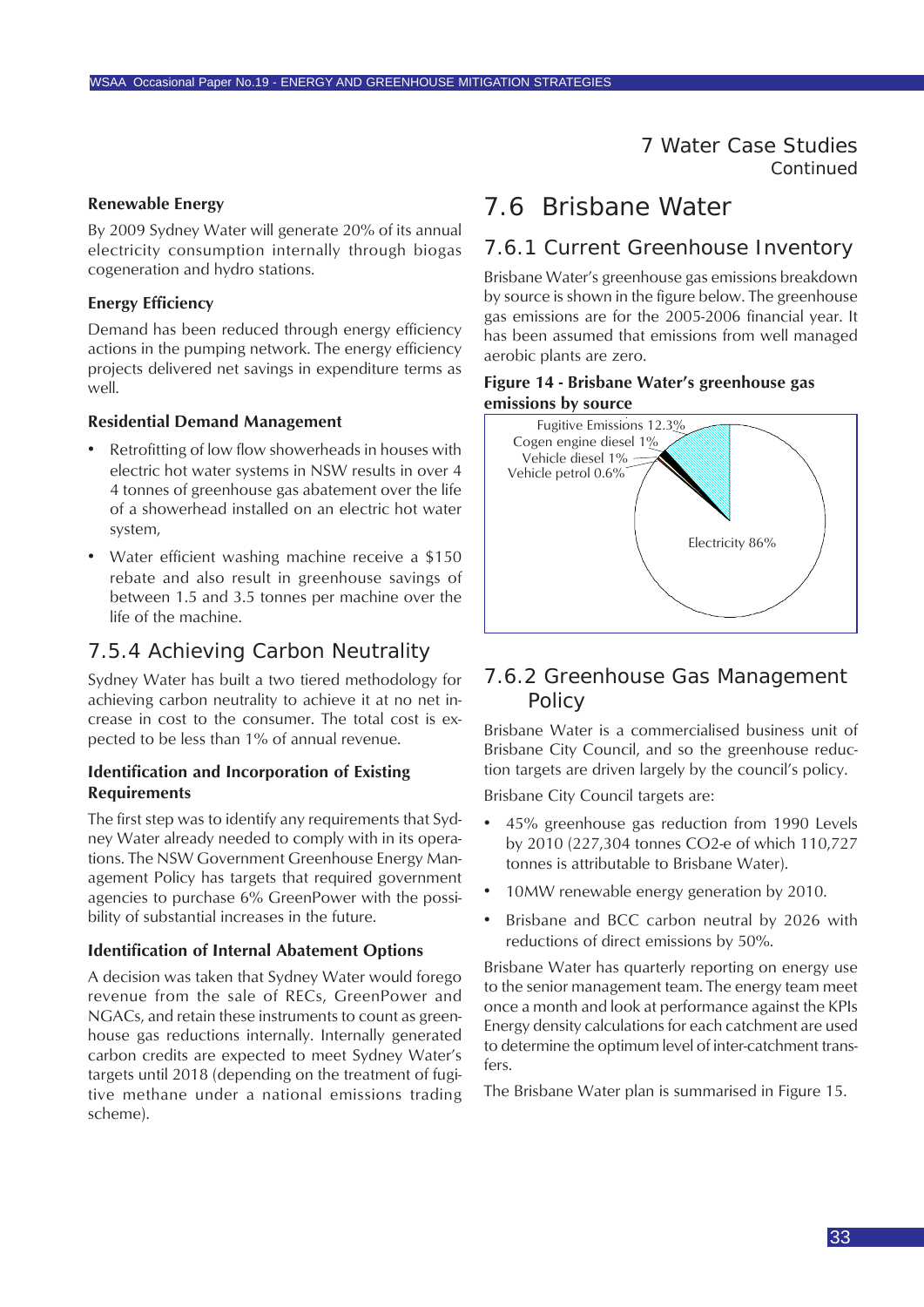#### <span id="page-33-0"></span>**Figure 15 - Brisbane Water plan**



# 7.6.3 Incorporating Carbon Costs

Every time new assets are assessed the energy component is built into operating costs and NPV. Brisbane Water will not include a price on carbon until the market has been legislated.

# 7.6.4 Abatement Activities

#### **Biogas Cogeneration**

Brisbane water operates cogeneration plants at Luggage Point and Oxley. Both sites are operating at a low capacity due to the drought.

#### **CAMBI**

In 2006 Brisbane Water commissioned a CAMBI plant at Oxley. CAMBI uses thermal hydrolysis as a pre-treatment to anaerobic digestion. This increases the biological degradation of organic volatile solids and biogas production considerably. Electricity is purchased to power the hydrolysis.

The plant has delivered the following benefits:

Extra 0.25MW of renewable energy from increased biogas production (\$475k / year energy savings in 2007);

- 68% reduction in sludge output delivering savings in transportation and disposal costs as well as emissions from transportation;
- Odourless process (particularly noticeable when compared to Luggage Point).

#### **Natural Water Treatment**

Rocks Riverside (sewer mining plant) extracts sewage from the nearby pressure main and uses a submerged wetland to treat the water. The water is then used to irrigate the park. The energy density is approximately 170 kWh/ML with sand filtration and UV adding an additional at 591 kWh/ML. By comparison reverse osmosis energy requirements are 1,180 kWh/ML

#### **System Pressure Reduction**

Pressure reduction is mainly being driven by the leakage reduction program but this has an add-on benefit in energy reduction.

#### **Variable Speed Drive (VSD) Pumps**

Fixed speed pumps are being retrofitted with variable speed drives. Brisbane Water have found that there are not the same advantages in sewage as is the case with water. VSDs are standard in new booster installations (except for special cases)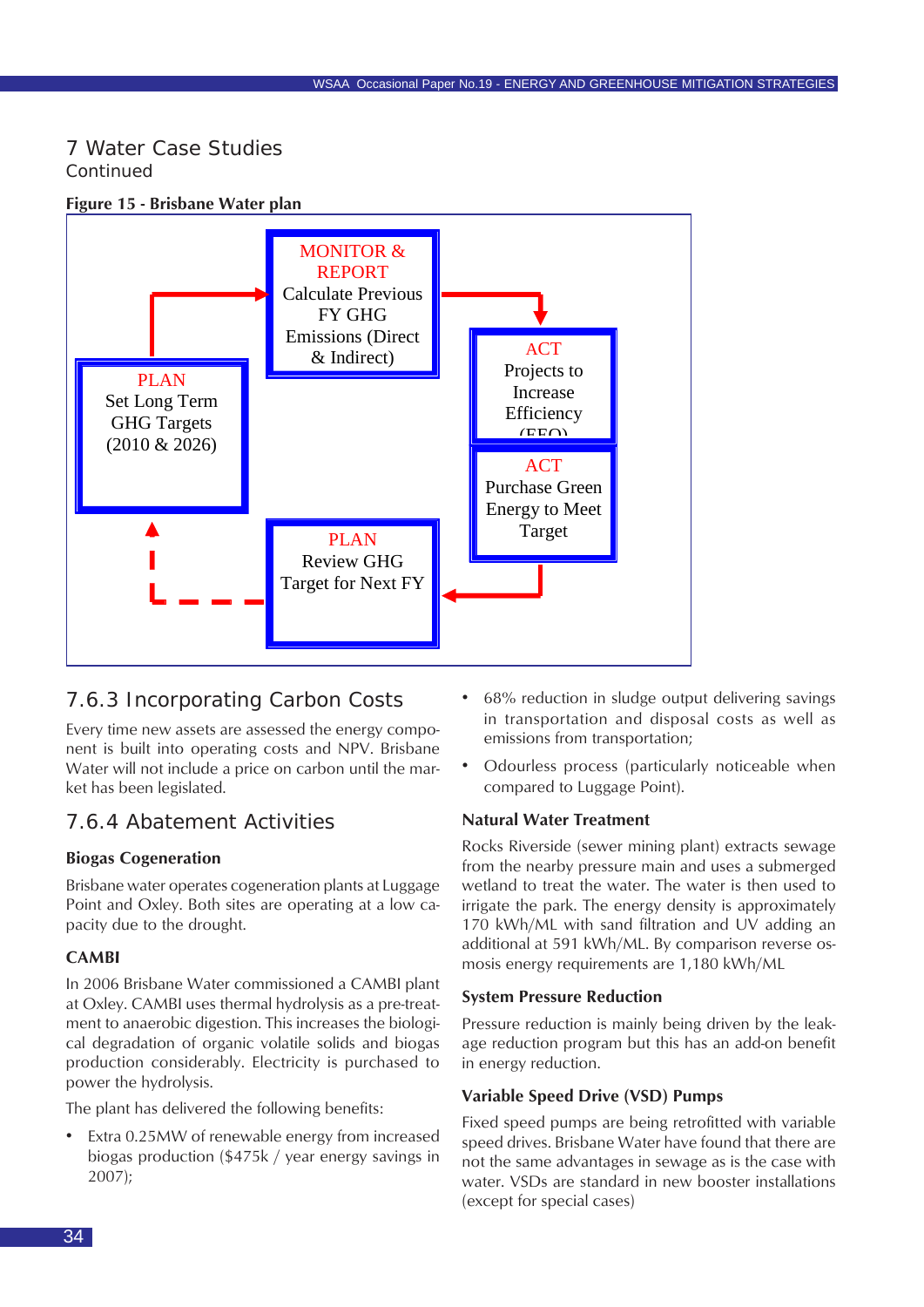- <span id="page-34-0"></span>• Brisbane Water have an ultimate goal to retrofit all remaining fixed speed booster pumps
- Approximately 45% of water booster stations currently have VSDs.
- Tied in to Pressure Reduction Program: with approximately \$300,000 for 3 new sites annually up to a total of 16 sites.
- 27 sewage pump stations have VSDs.

Many pump stations (especially small reticulation pump stations) have small motors and run only several hours a day. The energy improvements associated with VSD operation would be negligible. Water boosters, on the other hand, run for most of the day and savings are substantial.

#### **Flow Smoothing**

Brisbane Water are currently conducting flow smoothing trials at Eagle Farm, the largest pump station in the system. Instead of matching outflow with inflow they use an algorithm and the sewage is stored in the sewer upstream. The flow smoothing strategy switches more energy to off-peak times at the pump stations, and provides energy savings at the downstream reclamation plant (Luggage Point) through

- Blowers be running more continuously
- Digester operation is further stabilised through a more consistent active bacteria population death rate
- More continuous biogas production leading to fewer cogeneration engine shut-downs. The engines use diesel to start up (and at a much higher consumption rate than biogas) and so fewer shut downs lead to reductions in fuel costs and emissions..

There are concerns with odour and corrosion in the mains upstream where the sewage is stored. The operating regime was only trialled in March 2007 and is yet to be hasn't been implemented.

# 7.7 Yarra Valley Water

## 7.7.1 Current Greenhouse Inventory

Yarra Valley Water's (YVW) greenhouse gas emissions split by source are shown in the figure below. Yarra Valley Water's greenhouse gas emissions have increased from 21,082 tonnes CO2-e in 1990 to 24,700 tonnes CO2-e in 2003/04.

#### **Figure 16 - Yarra Valley Water's greenhouse gas emissions by source**



YVW expects that its greenhouse gas emissions would increase by a further 40% over next decade (unless significant mitigation measures are undertaken) as additional sewage treatment plants come on line and system expansion occurs into areas where more water and sewage pumping is required.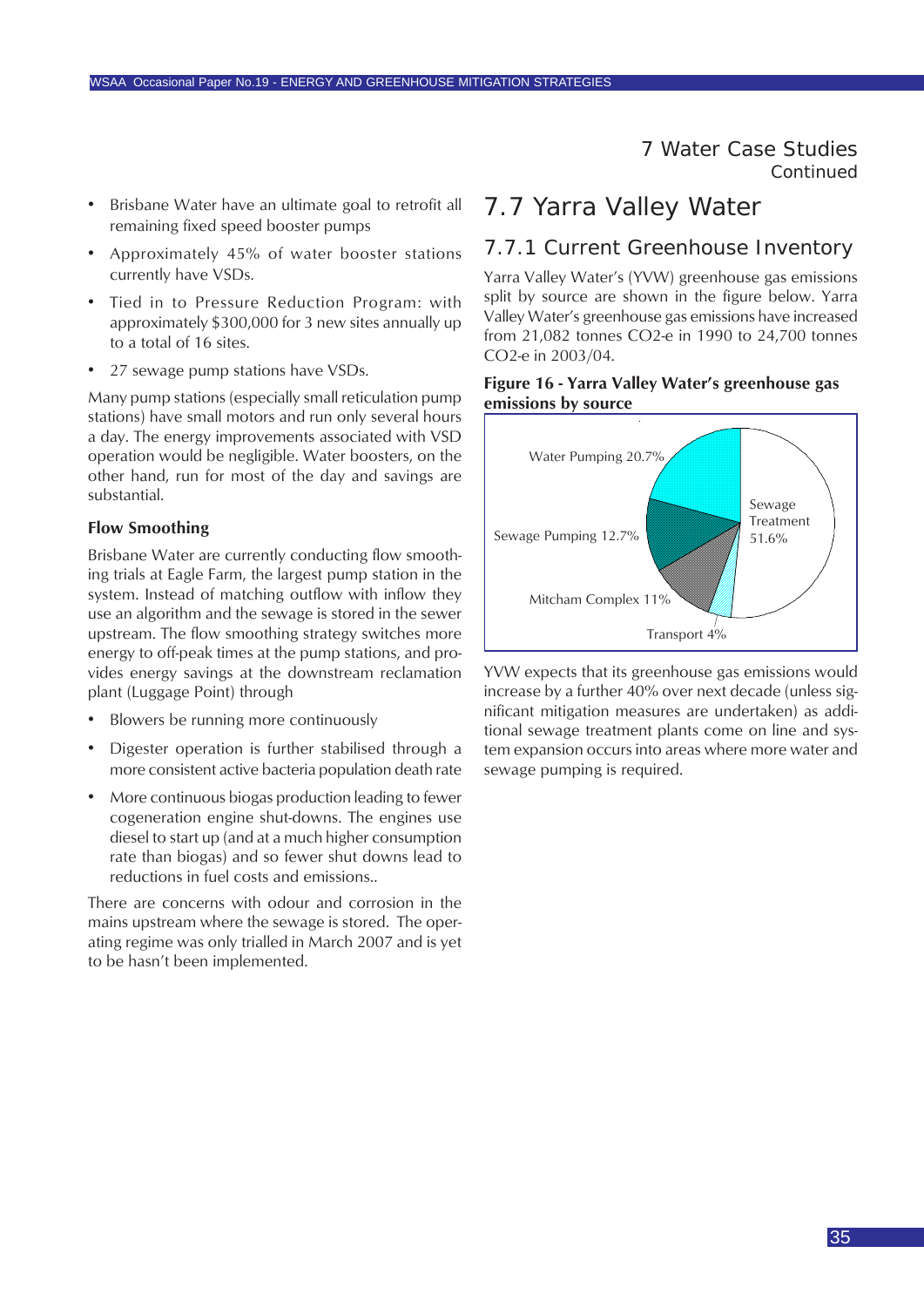## <span id="page-35-0"></span>7.7.2 Greenhouse Gas Management **Policy**

Yarra Valley Water's environmental policy states that the organisation is committed to providing services to customers within the carrying capacity of nature. This commitment was driven from Board level. The business has established a Greenhouse Gas Reduction Team with members from strategy and communications, operations, and planning.

YVW are putting in place an overall strategy, monitoring systems, energy awareness for existing assets, and are taking a detailed look at new assets to ensure they are optimised for both operational requirements, and electricity consumption.

To meet its goal of becoming a sustainable organisation, Yarra Valley Water has a target of reducing greenhouse gas emissions by 10,500 tonnes CO2-e by 2008, which is 50% of the 1990 level of emissions. This target aligns with the desired goal from Kyoto, where it was recognised that the world needs to halve its greenhouse gas emissions from 1990 levels if long term sustainability is to be achieved.

Other environmental targets include:

- Water consumption levels to below 306 litres per person per day, which is 80% of the 1990's total
- Waste to landfill reductions by utilising at least 90% of solid waste
- Targets for nutrient levels from sewage waste are to be quantified.

### 7.7.3 Community Consultation

Surveys have been conducted to assess the willingness of the customers to pay for cleaner energy sources in the YVW system.

In 2004, 84% of our customers either strongly or partially in favour of our green energy purchases and 94% were prepared to pay the additional extra costs of around 7 cents per quarterly bill to reduce emissions by 50%.

In 2007, 76% of customers were prepared to pay the additional extra costs of 18 cents per quarterly bill to reduce emissions by 100%. The overall lower figure is a reflection of tighter pressure on household budgets.

### 7.7.4 Incorporating Carbon Costs

Yarra Valley Water have used lifecycle costing in selection of pipelines and included the cost of GreenPower in NPV calculations.

Lifecycle assessment ensures that all environmental impacts are adequately considered, such as the embodied energy in equipment.

 Using LCA it has been proven that it is far more efficient from an energy perspective to supply potable water from the system than to use domestic water tanks with individual pumping.

### 7.7.5 Abatement Activities

YVW is using the greenhouse gas management hierarchy in the development of abatement options.

- Deliver Energy Awareness Training Course
- Install variable speed blowers at Brushy Creek by March 2005
- Planning Policy design of stations "Motor System Efficiency Policy"

Whilst the use of Green Energy results in zero emissions (zero GHG Intensity), it was considered critical that our energy use be minimised as much as possible, prior to the purchase of Green Energy. It is considered that the upfront purchase of Green Energy would not provide the same motivation for improved energy use.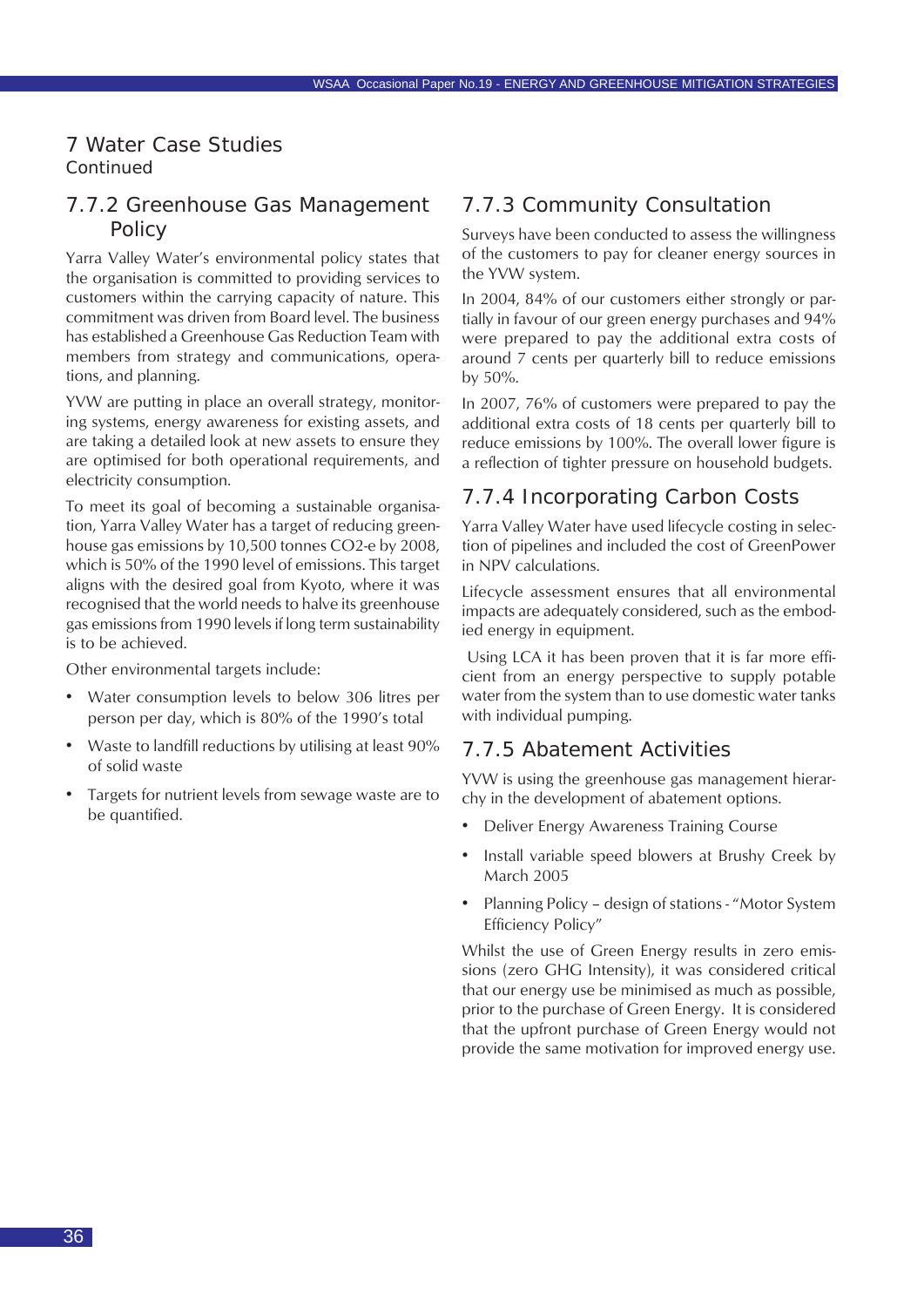#### <span id="page-36-0"></span>**Energy Efficiency**

YVW have found that avoiding the use of electricity is more applicable to the design of new infrastructure, as opposed to existing infrastructure. At the infrastructure design stage, options for avoiding electricity use are considered, for example:

- The design of gravity rather than pumped systems;
- Assessment of treatment processes based on energy usage; and
- Incorporation of green building initiatives such as the use of natural light and movement sensors.

YVW will be specifying efficiency criteria in the pumping policy. Specific guidelines will be set around:

- Criteria for more efficient pump units
- Efficiency standards for pumps for developers
- Criteria so pumps are maintained and replaced on an efficiency basis
- Variable speed blowers
- Replacement of fixed speed motors with variable speed where effective

YVW have found that installing variable speed drives didn't automatically reduce energy consumption, and changes to the manifold as well as a reduction in pumping pressure were required before savings were achieved.

At Maserati Drive an upgrade costing \$13,000 per pump resulted in savings of 116 tonnes of CO2-e per year and \$12,000 in reduced electricity costs. Each pump was fitted with stainless steel impellers with adjustable clearances and a high efficiency motor.

#### **Monitoring**

YVW are using the Entrack system to track electricity use across the sites. Attention is then focused on poor performing pumping stations, with adjustments made to the preventative maintenance schedules based on the data. The energy monitoring system will enable YVW to define a methodology for project selection through the calculation of KPI's such as kWh/ML. Monitoring also assists in determining where power factor correction can be used efficiently.

There is also a trial energy monitoring program at STPs to determine consumption of all processes through the installation of sub-metering.

#### **Greenhouse Gas Offsets**

YVW has developed criteria for the selection of offsets. Offsets are selected from projects based in Victoria, preferably from a local source.

YVW also purchased 10% GreenPower for the Mitcham Office.

#### **Showerhead exchange program**

This initiative is a program for households whereby an old showerhead is exchanged for 3-star efficient (9L/ min) showerhead. The aim is to generate greenhouse gas abatements to offset internal emissions.

Assumptions used for calculating abatements:

- Each showerhead saves 200kg CO2-e per year
- Abatement term of 7 years (consistent with NSW GGAS however the AGO has since issued guidelines on showerheads that only allow abatement to be claimed up until 31 December 2009).
- The 2006/07 aim is to replace 26,000 showerheads resulting in 5,200 tonnes of abatement.

Accreditation options include the Australian Greenhouse Office's Greenhouse Friendly™ program or Origin Energy's Carbon Reduction Scheme.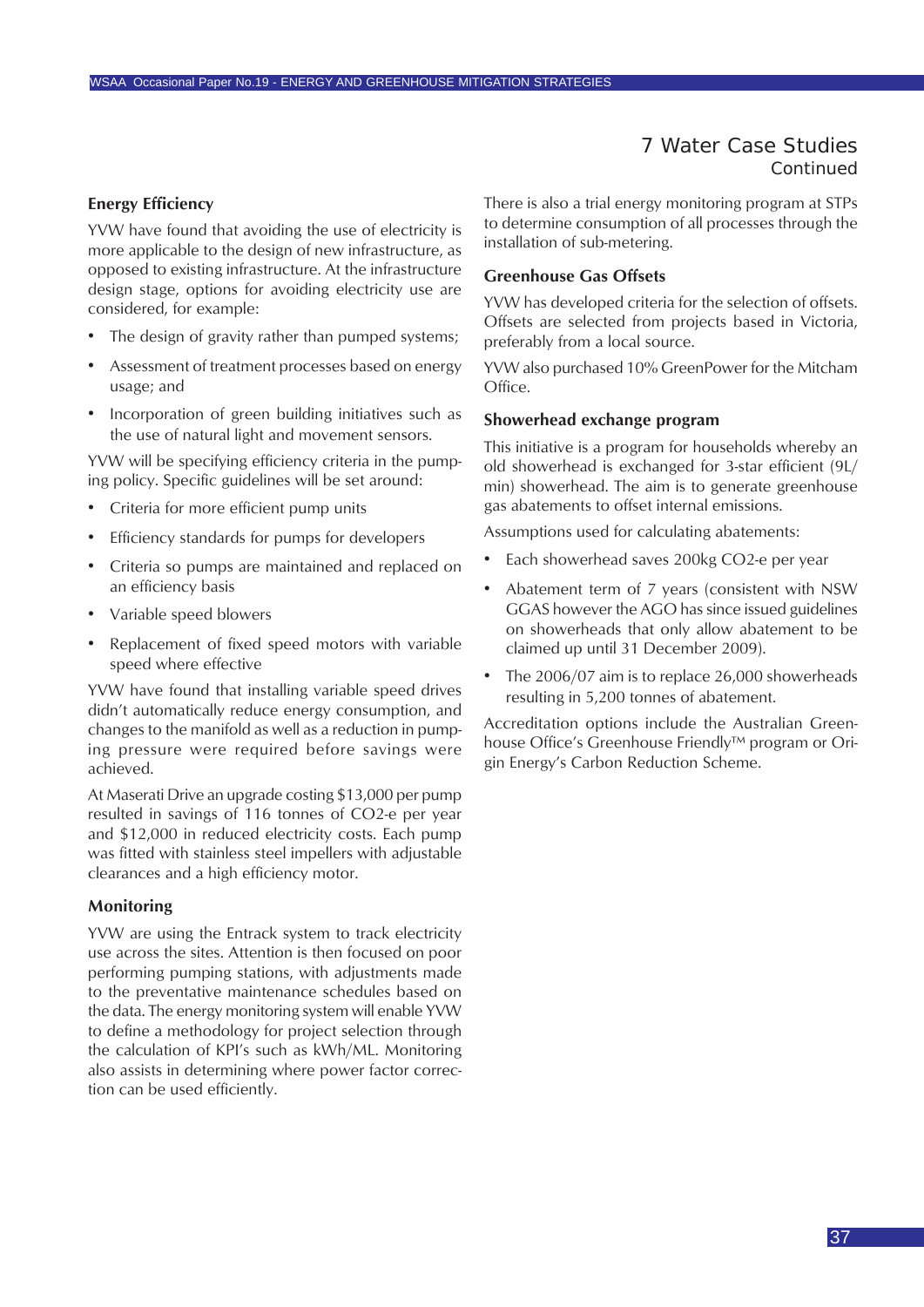# <span id="page-37-0"></span>7 Water Case Studies

*Continued*

# 7.8 Sustainability Victoria

Sustainability Victoria has a role to facilitate environmental change in Victoria.

The water industry is a major electricity user in Victoria and by 2012 consumption levels are expected to increase to 50% above 1990 levels. The industry was responsible for 840,000 tonnes CO2-e in 2005/06. The sector has been identified as particularly vulnerable to climate change.

The Victorian Water Plan has a requirement for water authorities to include greenhouse gas actions. The different authorities are at different stages in developing their greenhouse policies.

# 7.8.1 Greenhouse Reduction Working Group

In late 2005 a workshop was hosted by Sustainability Victoria and VicWater on issues relating to greenhouse. An outcome was the formation of the Greenhouse Reduction Working Group. There is membership and participation from all Victorian water authorities.

The working group has developed the following charter:

- Demonstrate leadership in greenhouse gas reduction;
- Set realistic stretch greenhouse gas reduction targets;
- Influence behaviour change based on communication and education;
- Influence adoption of a whole of system method to infrastructure design and operation;
- Incorporate an industry wide collaborative and cooperative approach.

The working group has made a series of recommendations for the industry.

- 1. Include a statement on reduction of greenhouse emission in the Statement of Obligations (SOO).
	- SOO is one of the main factors underpinning the actions in the water plan
	- No direct focus on greenhouse in the existing SOO
	- Provided direction to the Water Authorities
	- Sitting with the ministers office
- 2. Water authorities to adopt targets for greenhouse emissions reduction and renewable energy.

To progress to the setting of targets Sustainability Victoria, EPA and VicWater have been providing assistance to the water authorities to assist them with:

- Measurement and reporting of greenhouse gas emissions;
- Determination of a baseline year without disadvantaging those organisations that have good data and have been working on reducing emissions;
- Identification of existing measures in place to reduce greenhouse gases;
- Other abatement or reduction opportunities;
- Identification of any renewable energy projects;
- Beginning the preparation of a prioritised action plan which also has emphasis on engaging water business staff.
- 3. Based on the information collected construct a 5 year action plan that is aligned with the water plan.

The action plan is to take a similar for to the carbon abatement hierarchy in Figure 10. Action plans will be reviewed by the EPA to ensure that they will meet future Victorian regulatory requirements. The Essential Services Commission (ESC) has not mandated a target but has indicated that they expect energy reduction and energy efficiency actions in the new water plan. Water authorities need to prove they have a mandate for the chosen options such as customer support.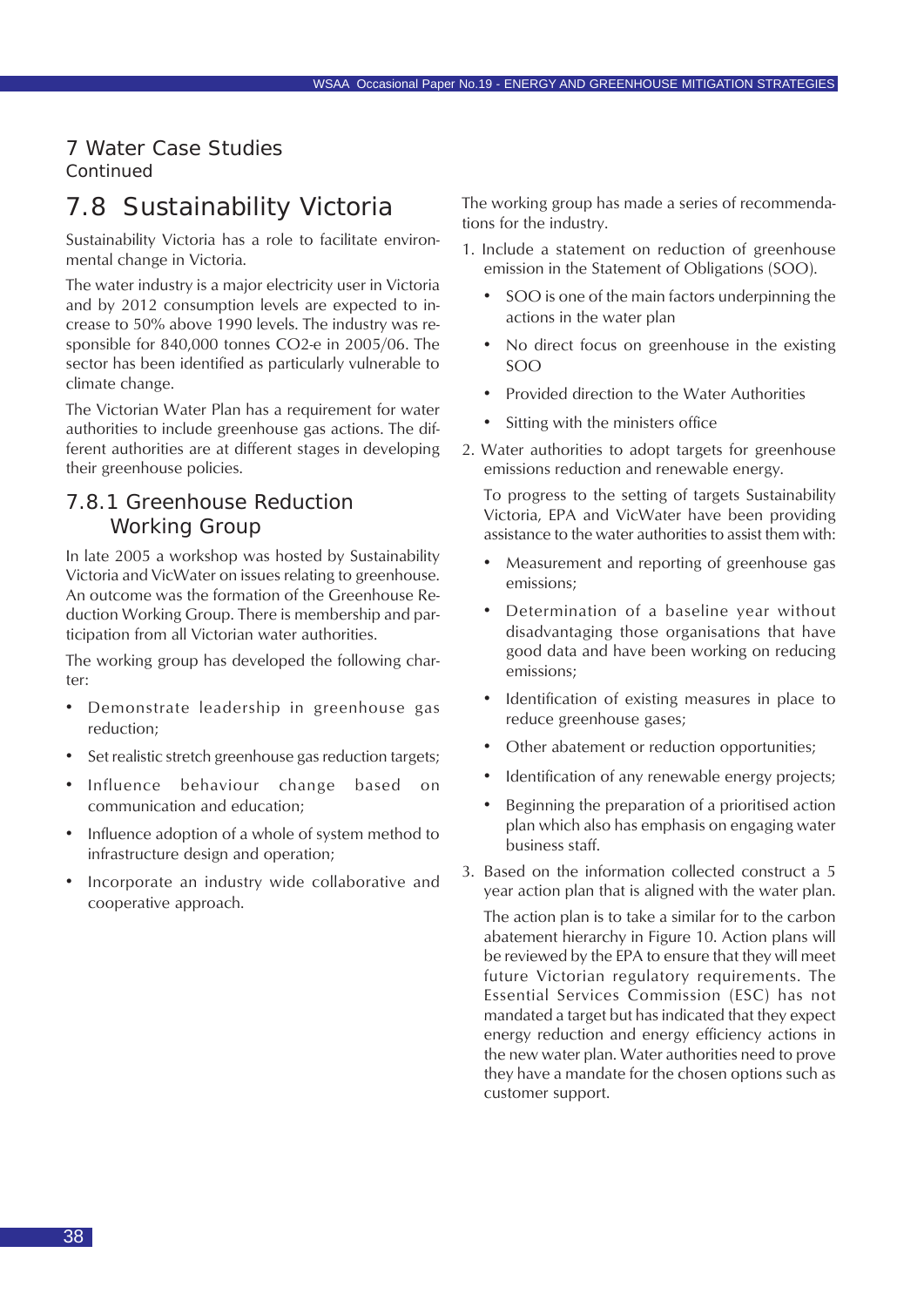4. VicWater to report yearly on greenhouse, energy and renewable energy KPIs.

The 2005/06 Victorian Water Review published by VicWater include data on greenhouse emissions and energy use for each water business.

- Breakdown for each business including: water treatment and supply; wastewater treatment; and water delivery.
- Renewable energy used and produced.
- 5. Sustainability Victoria, VicWater and Water Authorities to provide practitioner support and education programs.

The task group meets four times a year as well as communicating regularly through an email network; sharing learnings and solutions. Some specific training has also been provided on topics such as improving pump efficiency and influencing change from the ground up.

# 7.8.2 Case Study: Opportunity Identification

Following the process outlined in Recommendation 2, consultants were engaged to conduct opportunity studies with the individual water authorities leading to the development of a prioritised action plan..

The first steps involved collection and collation of data for sites and whole of business. Existing information was used where possible including previous audits, identified opportunities and desired focus areas. The plans needed to include:

- Greenhouse and energy savings
- Simple paybacks
- The case to take to management /board
- Solutions outside the norm

Most organisations have focused on energy use and not methane and fugitive methane emissions capture opportunities.

Examples of actions identified are in the table.

| <b>Site Name</b> | <b>Description</b>    | <b>Saving</b><br>(GJ/y) | <b>Reduction</b><br>$(t CO2-e/y)$ | Saving $(\$)$ | Implementation<br>$Cost($ \$) | <b>Reductions cost</b><br>$($/tCO2-e/y)$ |
|------------------|-----------------------|-------------------------|-----------------------------------|---------------|-------------------------------|------------------------------------------|
| Site 1           | Demand mgmt           | 40 kVA                  |                                   | 6.552         | 10,000                        | ٠                                        |
| Site 2           | VSD on aerators       | 315GI                   | 116                               | 9012          | 20,800                        | 179                                      |
| Site 3           | VSD on river pumps    | 50GI                    | 18.4                              | 1,526         | 5000                          | 272                                      |
|                  | VSD on transfer pumps | 500                     | 184                               | 15,260        | 50,000                        | 272                                      |
| Site 4           | VSD on aerators       | 429GI                   | 158                               | 13709         | 95,000                        | 601                                      |
| Site 5           | Demand mgmt           | 100kVA                  |                                   | 5160          |                               |                                          |
|                  | Power factor          | 31 kVA                  | 15                                | 1600          | 6500                          | 433                                      |
|                  | VSD on aerators       | 551.7 GI                | 203                               | 17932         | 110,000                       | 542                                      |